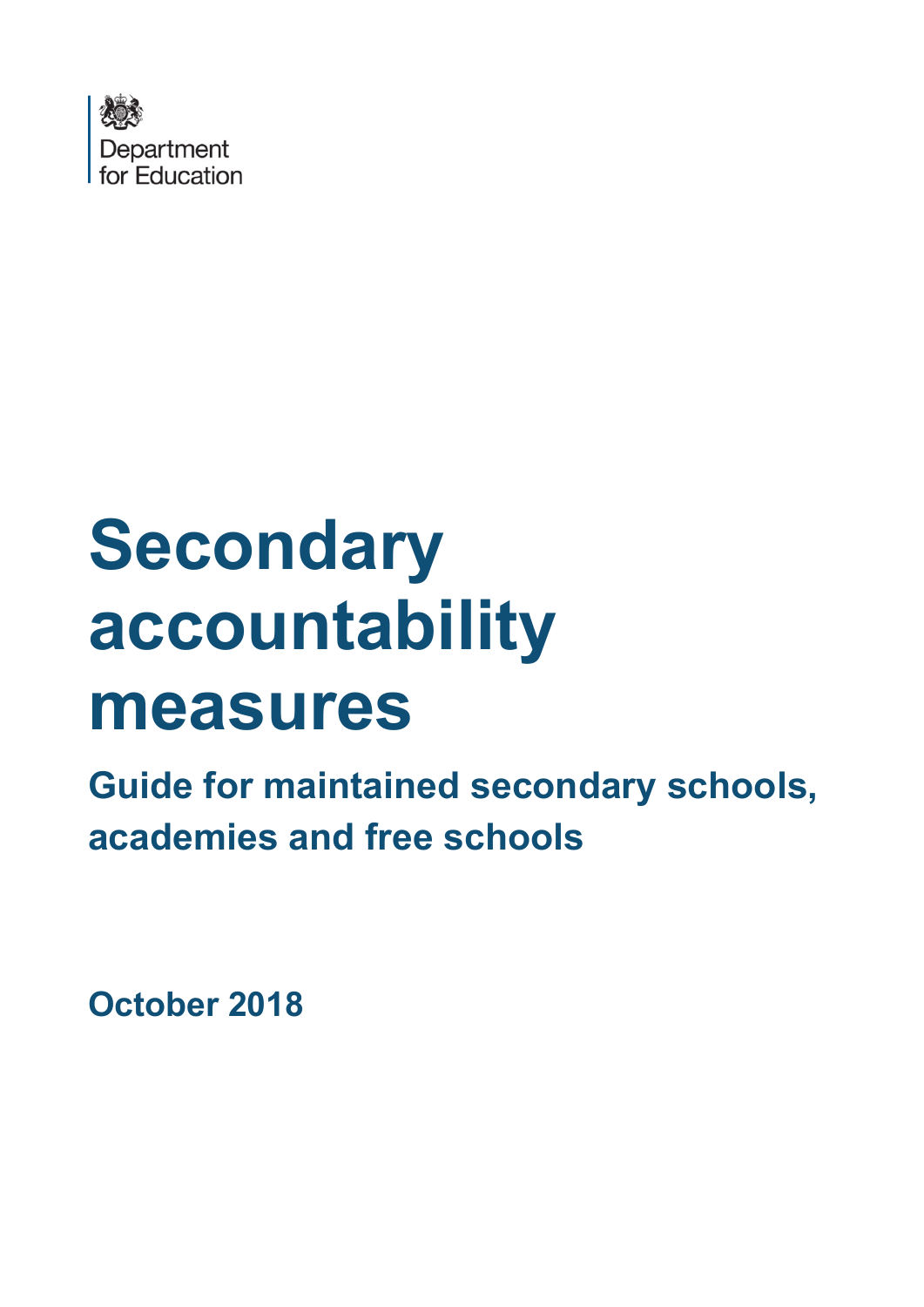# **Contents**

| Table of figures                                                                                             | 5              |
|--------------------------------------------------------------------------------------------------------------|----------------|
| Summary                                                                                                      | 6              |
| Secondary accountability measures in 2018                                                                    | 6              |
| Expiry or review date                                                                                        | 7              |
| Who is this guide for?                                                                                       | $\overline{7}$ |
| Secondary school performance measures                                                                        | 8              |
| Progress 8                                                                                                   | 8              |
| Pupils with extremely negative progress scores – change from 2018 and onwards                                | 8              |
| Percentage of pupils entering the English Baccalaureate                                                      | 9              |
| Percentage of pupils staying in education or going into employment after key stage 4<br>(pupil destinations) | 10             |
| Percentage of pupils achieving a grade 5 (strong pass) or above in English and<br>maths                      | 11             |
| <b>Attainment 8</b>                                                                                          | 11             |
| The English Baccalaureate average point score (APS)                                                          | 11             |
| Publication of key stage 4 secondary accountability measures                                                 | 12             |
| Schools that may require support                                                                             | 12             |
| Floor standard                                                                                               | 13             |
| The coasting definition for 2018                                                                             | 13             |
| School types and particular circumstances (coasting)                                                         | 13             |
| Calculating Attainment 8 and Progress 8                                                                      | 15             |
| Qualifications included in the measures                                                                      | 15             |
| Maths qualifications                                                                                         | 15             |
| <b>English qualifications</b>                                                                                | 16             |
| Qualifications in the English Baccalaureate (EBacc) subjects                                                 | 16             |
| Science and computer science qualifications                                                                  | 17             |
| Qualifications in the 'open' element                                                                         | 17             |
| Level 3 qualifications                                                                                       | 18             |
| Point scores                                                                                                 | 18             |
| Discounting, pathway and first entry rules                                                                   | 19             |
| <b>Calculating Attainment 8</b>                                                                              | 19             |
| <b>Worked Example A</b>                                                                                      | 19             |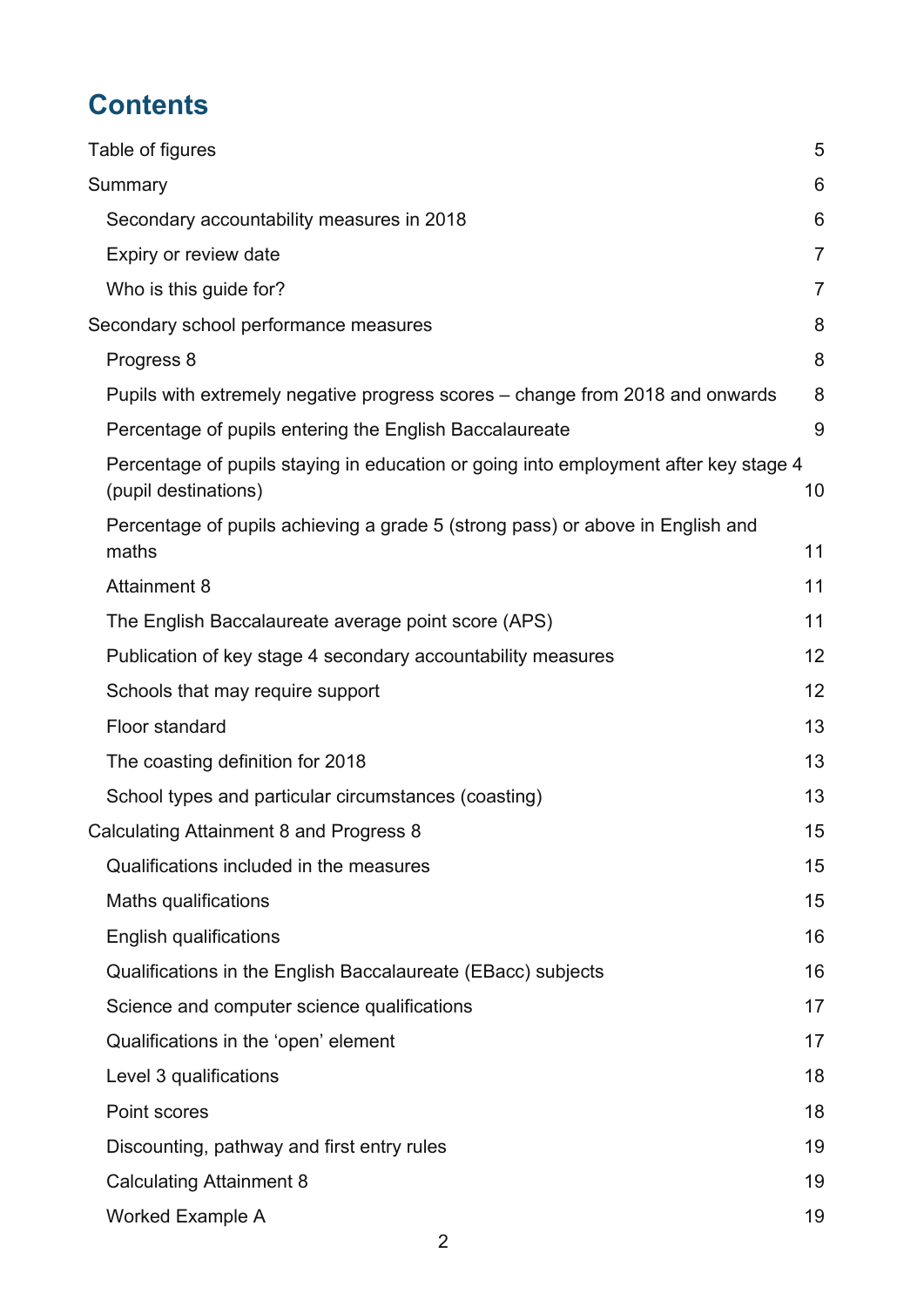| <b>Worked Example B</b>                                                                                                     | 21 |
|-----------------------------------------------------------------------------------------------------------------------------|----|
| <b>Calculating Progress 8</b>                                                                                               | 23 |
| Calculating a pupil's Progress 8 score                                                                                      | 23 |
| Pupil prior attainment calculation for Progress 8                                                                           | 23 |
| Worked example A                                                                                                            | 25 |
| Measurement of the progress of pupils with no key stage 2 test results.                                                     | 26 |
| Worked Example A - continued                                                                                                | 27 |
| Calculating a school Progress 8 score                                                                                       | 27 |
| Worked Example A - continued                                                                                                | 27 |
| Calculating a school (adjusted) Progress 8 score                                                                            | 28 |
| Interpreting Progress 8 scores                                                                                              | 28 |
| Confidence intervals                                                                                                        | 29 |
| Impact of the number of qualifications taken on a pupil's Progress 8 score                                                  | 29 |
| Key stage 2 tests                                                                                                           | 30 |
| Information available to secondary schools about their year 7 pupils                                                        | 30 |
| How scaled scores will be used in Progress 8                                                                                | 30 |
| Pupils reaching their estimated grades                                                                                      | 30 |
| Calculating the EBacc average point score measure                                                                           | 31 |
| Worked example 1: EBacc APS for Sumita                                                                                      | 31 |
| Worked example 2: EBacc APS for Steven                                                                                      | 33 |
| Average EBacc point score =                                                                                                 | 34 |
| Calculating a school's EBacc APS score                                                                                      | 34 |
| Annex A – Point score scales for 2016, 2017, 2018 and 2019                                                                  | 35 |
| Illustrative examples of how to use these tables - points for all qualifications can be<br>calculated following this method | 42 |
| Example A - Calculating the points for a Principal Learning (Level 2) qualification                                         | 42 |
| Example B - Calculating the 2017, 2018 and 2019 points for a BTEC First Award                                               | 42 |
| Example C - Calculating the 2017, 2018 and 2019 points for an OCR Cambridge<br><b>National Certificate</b>                  | 43 |
| Annex B - Revised 2018 Attainment 8 averages                                                                                | 44 |
| Annex C – Key stage 2 results used to calculate prior attainment                                                            | 46 |
| Annex D – Prior Attainment Group thresholds for pupils with extremely negative progress<br>scores                           | 49 |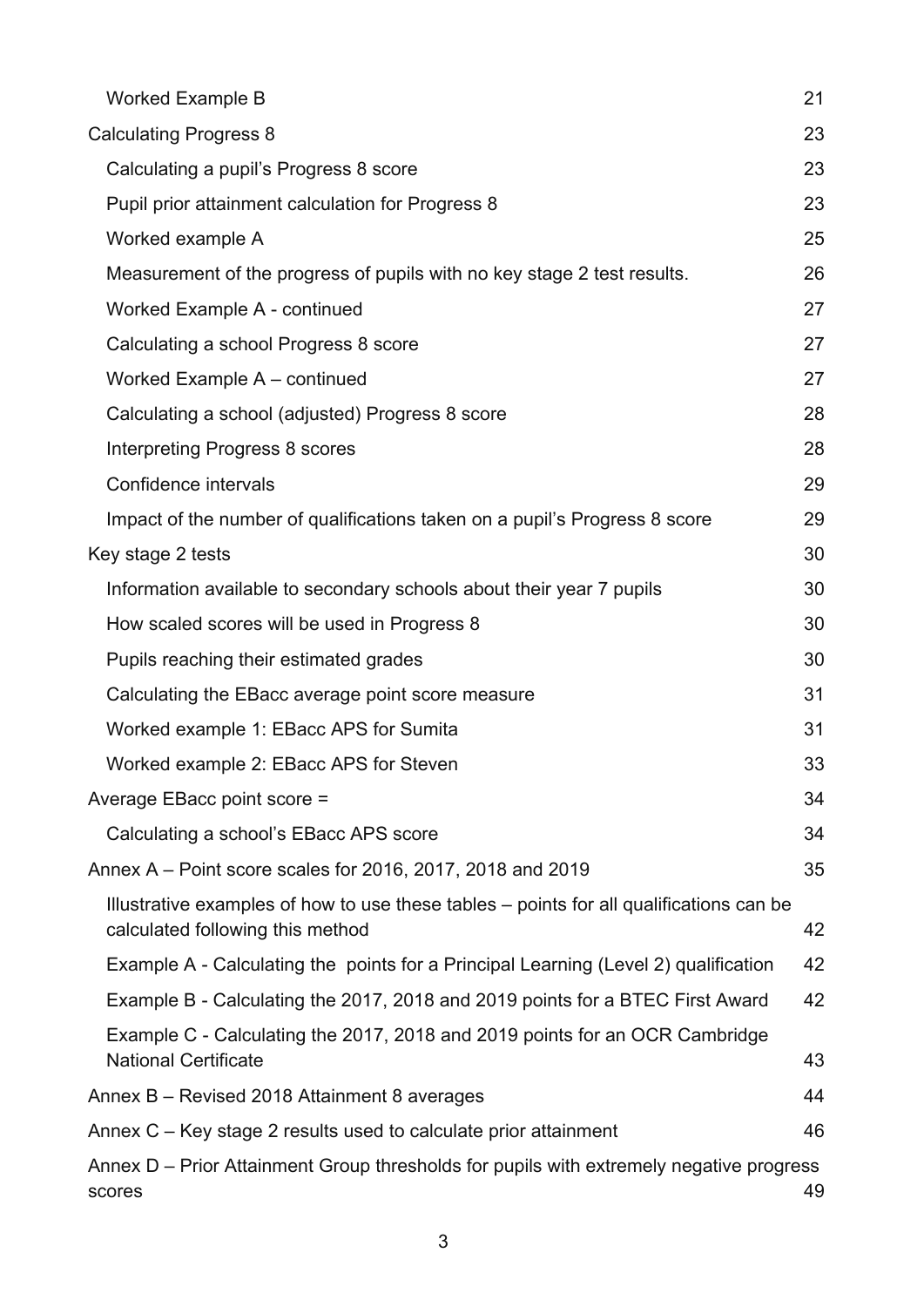| Adjusting extremely negative progress scores, number of standard deviations and prior |    |
|---------------------------------------------------------------------------------------|----|
| attainment group thresholds                                                           | 49 |
| Annex $E -$ Confidence Intervals                                                      | 51 |
| Worked example $A$ – continued                                                        | 52 |
| Standard deviation of all Progress 8 scores and Progress 8 element scores             |    |
| nationally                                                                            | 52 |
| Annex $F -$ English in the headline performance measures                              | 54 |
| Annex G – Timeline for new GCSEs                                                      | 55 |
| Annex H – Other additional measures                                                   | 57 |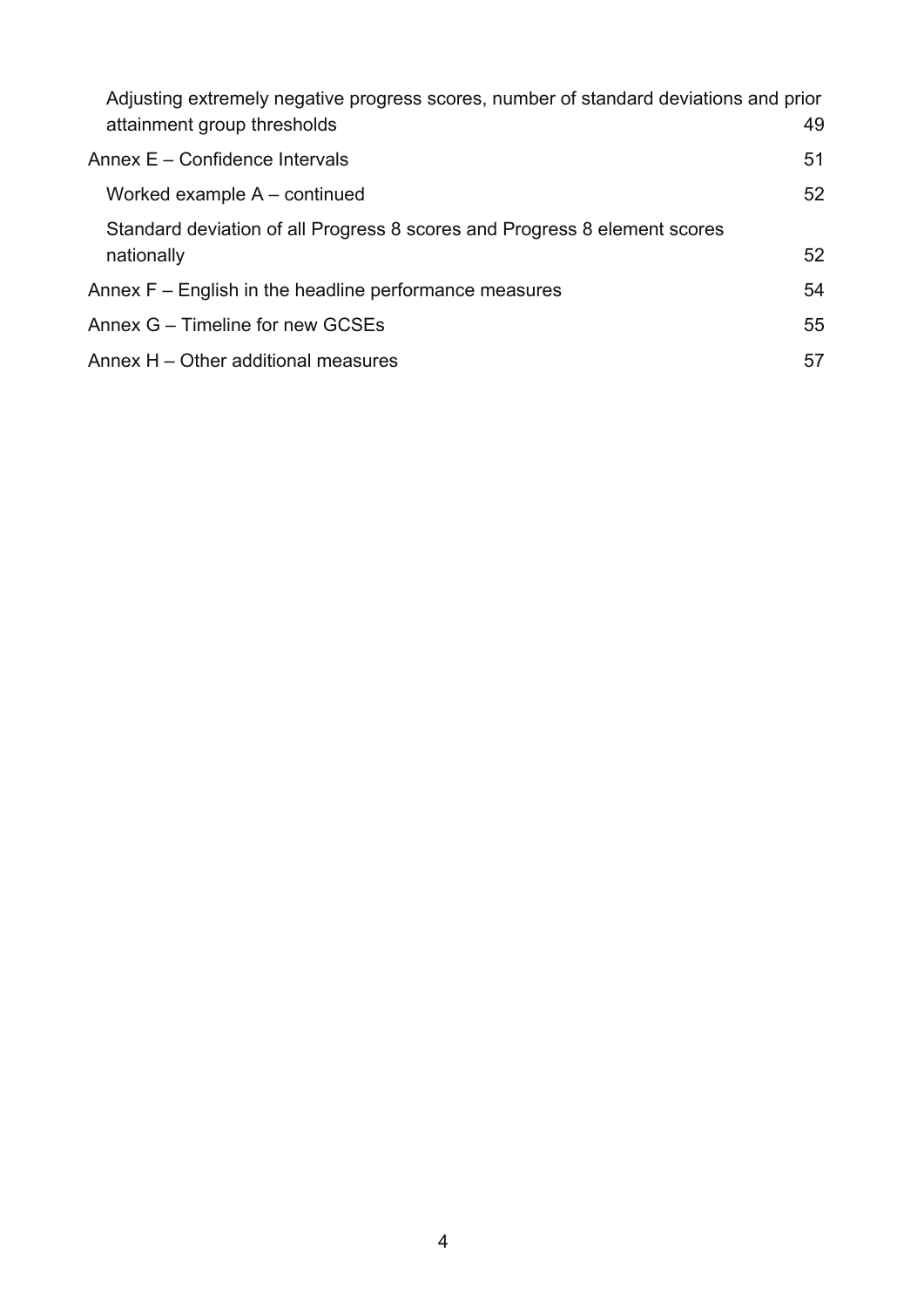# <span id="page-4-0"></span>**Table of figures**

| Table A.2 Point score scales for combined science qualifications in Attainment 8 and |  |
|--------------------------------------------------------------------------------------|--|
| Table A.3 Point score scales for legacy double award GCSEs (A*A*-GG)38               |  |
|                                                                                      |  |
|                                                                                      |  |
|                                                                                      |  |
|                                                                                      |  |
| Table A.8 Point score scales for free standing maths qualifications 42               |  |
| Table A.9 Point score scales for Principal Learning (Level 2) qualifications 42      |  |
|                                                                                      |  |
| Table A.11 Point score scales for OCR Cambridge National Certificate43               |  |
| Table B.1 Provisional 2018 Attainment 8 average for each KS2 fine level 44           |  |
|                                                                                      |  |
| Table E.1 2016, 2017 and 2018 standard deviations of Progress 8 and Progress 8       |  |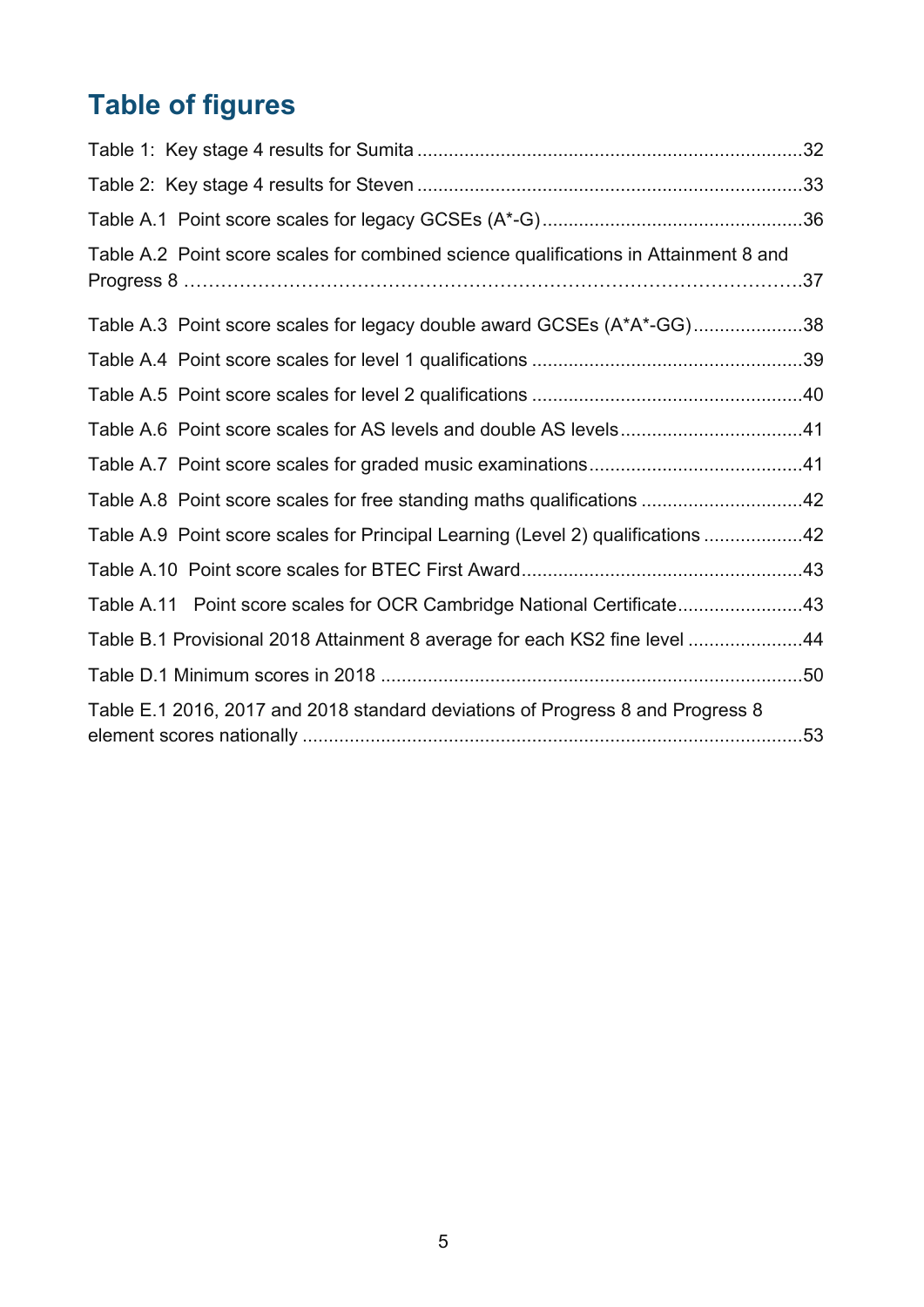# <span id="page-5-0"></span>**Summary**

A new secondary school accountability system was introduced in 2016. This document explains how secondary accountability measures are calculated. It also gives more information about announced policies that apply to accountability measures in 2018 and 2019.

## <span id="page-5-1"></span>**Secondary accountability measures in 2018**

The headline measures which will appear in the 2018 performance tables are:

- progress across 8 qualifications (Progress 8)
- percentage of pupils entering the English Baccalaureate (EBacc entry)
- percentage of students staying in education or going into employment after key stage 4 (pupil destinations)
- percentage of pupils achieving a grade 5 or above in English and maths (Attainment in English and maths)
- attainment across the same 8 qualifications (Attainment 8)
- English Baccalaureate Average Point Score (EBacc APS)

A range of additional performance measures and contextual information is published in performance tables. Further details about what will be published in the performance tables are set out in the Statements of Intent:

[https://www.gov.uk/government/publications/school-and-college-performance-tables](https://www.gov.uk/government/publications/school-and-college-performance-tables-statements-of-intent)[statements-of-intent.](https://www.gov.uk/government/publications/school-and-college-performance-tables-statements-of-intent)

The performance measures are designed to encourage schools to offer a broad and balanced curriculum with a focus on an academic core at key stage 4, and to reward schools for the teaching of all their pupils.

Secondary accountability measures are used to inform parents and students about school performance; to prompt and promote self-improvement, to inform the public and stakeholders; and to provide credible information to enable action in cases of underperformance. Performance data is used as the starting point for a conversation about school performance and improvement. Ofsted takes a wide range of factors into account when considering school performance more broadly, including the make-up of a school cohort.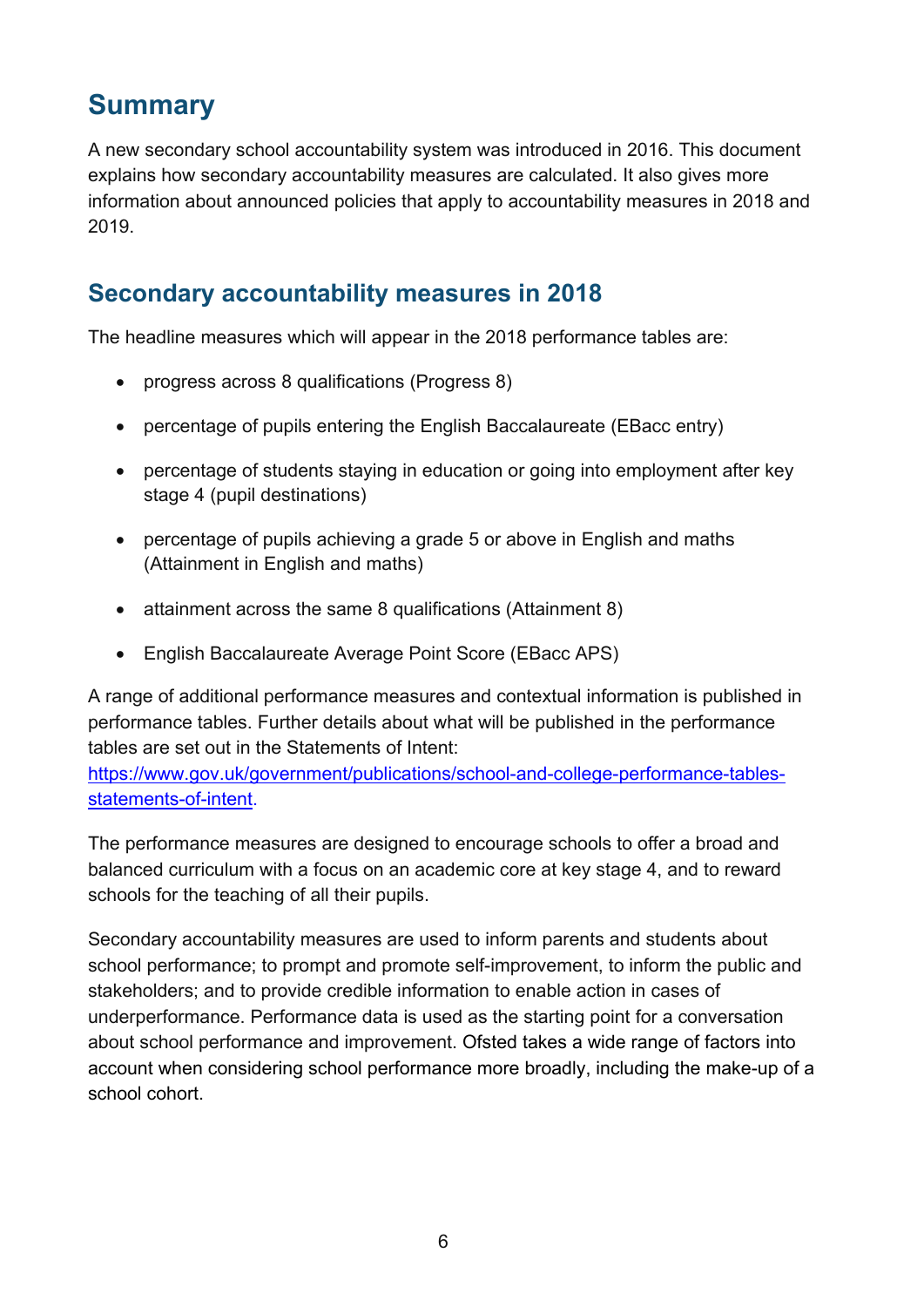## <span id="page-6-0"></span>**Expiry or review date**

This guide will next be reviewed before the end of January 2019.

## <span id="page-6-1"></span>**Who is this guide for?**

This guide is for:

- school leaders, school staff and governing bodies in all state-funded schools, including local authority maintained schools, academies, free schools, special schools and multi academy trusts (MATs)
- independent schools or colleges with 14-16 provision seeking information on secondary accountability measures
- local authorities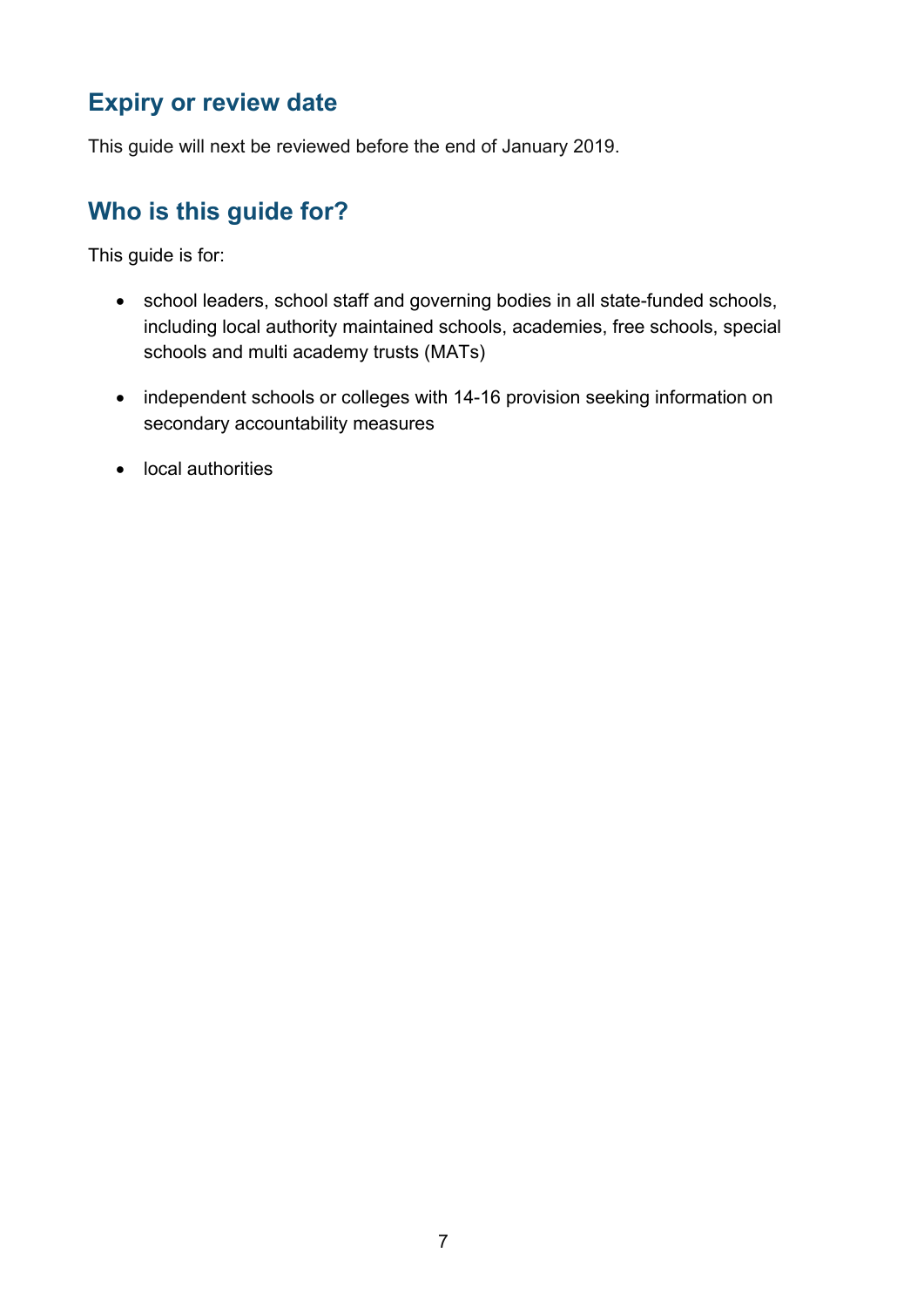# <span id="page-7-0"></span>**Secondary school performance measures**

## <span id="page-7-1"></span>**Progress 8**

Progress 8 was introduced in 2016 as the headline indicator of school performance determining the floor standard. It aims to capture the progress a pupil makes from the end of primary school to the end of key stage 4. It is a type of value added measure, which means that pupils' results are compared to the progress of other pupils nationally with similar prior attainment. Every increase in every grade a pupil achieves will attract additional credit in the performance tables.

Progress 8 is calculated for individual pupils solely in order to calculate a school's Progress 8 score, and there is no need for schools to share individual Progress 8 scores with their pupils.

A Progress 8 score is calculated for each pupil by comparing their Attainment 8 score (see below for detail) – with the average Attainment 8 scores of all pupils nationally who had a similar starting point, calculated using assessment results from the end of primary school.<sup>[1](#page-7-3)</sup> The greater the Progress 8 score, the greater the progress made by the pupil compared to the average of pupils with similar prior attainment.

A school's Progress 8 score is calculated as the average of its pupils' Progress 8 scores. It gives an indication of whether, as a group, pupils in the school made above or below average progress compared to similar pupils in other schools.

- a score of zero means pupils in this school on average do as well at key stage 4 as other pupils across England who got similar results at the end of key stage 2
- a score above zero means pupils made more progress, on average, than pupils across England who got similar results at the end of key stage 2
- a score below zero means pupils made less progress, on average, than pupils across England who got similar results at the end of key stage 2

A negative progress score does not mean pupils made no progress, or the school has failed, rather it means pupils in the school made less progress than other pupils across England with similar results at the end of key stage 2.

#### <span id="page-7-2"></span>**Pupils with extremely negative progress scores – change from 2018 and onwards**

The department has received feedback about the disproportionate effect that a small number of extremely negative progress scores can have on a school's average. Such extreme cases tend to occur where a pupil was a middle or high achiever at key stage 2 and goes on to achieve much worse at key stage 4 than the national average for others

<span id="page-7-3"></span> <sup>1</sup> More information about how we calculate prior attainment is included on pages 23- <sup>29</sup> and Annex C.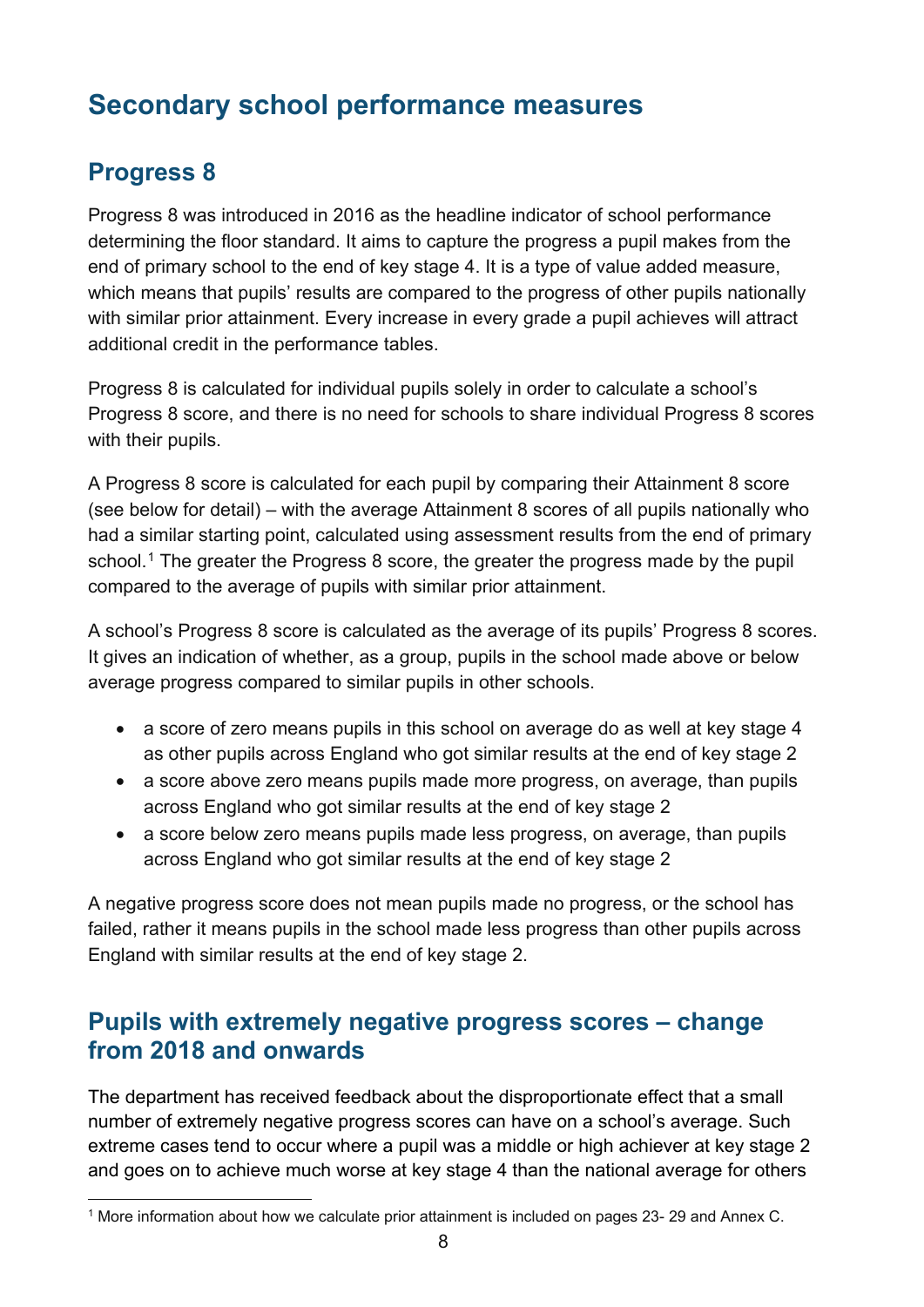with similar prior attainment, for reasons beyond the control of the school (e.g. long-term illness). In a small number of cases, progress scores calculated for individual pupils can be so largely negative that they can distort the overall picture of performance for a school.

The department has listened to this feedback and has refined the methodology for 2018 in order to reduce such disproportionate impact of extreme pupil-level progress scores only. We now limit how negative<sup>[2](#page-8-1)</sup> a pupil's progress score can be when calculating the school average. These pupils still have large negative scores (to reflect that the pupils have made much less progress than other pupils in the same prior attainment group as them), but the disproportionate effect they have on a school's score has been reduced.

We do this by setting a minimum progress score that can be assigned to pupils within the prior attainment groups where extremely negative scores exist. Some of the prior attainment groups will not have a minimum progress score threshold set. These are prior attainment groups from 1 to 18 (inclusive), where the average Attainment 8 scores at key stage 4 for these groups are not high enough to allow for extreme negative progress scores.

Where a minimum score is set for a prior attainment group, this is determined based on the variation in pupil progress scores within that prior attainment group (as measured by the standard deviation). The minimum scores are fixed at a set number of standard deviations below the mean for that prior attainment group so that approximately 1% of pupils are identified nationally<sup>[3](#page-8-2)</sup> (in most cases, this is no more than 1 or 2 pupils per school). By design, these minimum scores will change each year. As such, predicting which pupils will, and will not, have their score affected by this methodology change, in advance of progress scores being made available, will not be possible. Further information on the calculation, the number of standard deviation(s) and minimum thresholds per prior attainment group is available in Annex D.

School performance tables published in October 2018 and January 2019 will display the progress figures calculated using the methodology outlined below. However, we will also publish the figures that do not place limits on pupil progress scores for transparency and to help inspectors and others identify how particular schools have been affected.

#### <span id="page-8-0"></span>**Percentage of pupils entering the English Baccalaureate**

The English Baccalaureate (EBacc) entry measure reports the percentage of pupils entered for the EBacc. To enter the EBacc, pupils must take up to eight GCSEs across five subject

<span id="page-8-1"></span><sup>&</sup>lt;sup>2</sup> We are not setting a maximum limit on how positive a pupil's progress score can be as there are much smaller numbers of extremely positive progress scores that have a disproportionate impact than extremely negative ones.

<span id="page-8-2"></span><sup>&</sup>lt;sup>3</sup> Due to natural fluctuation of performance year-on-year, it may not be possible to use the same standard deviation value each year to calculate the minimum scores.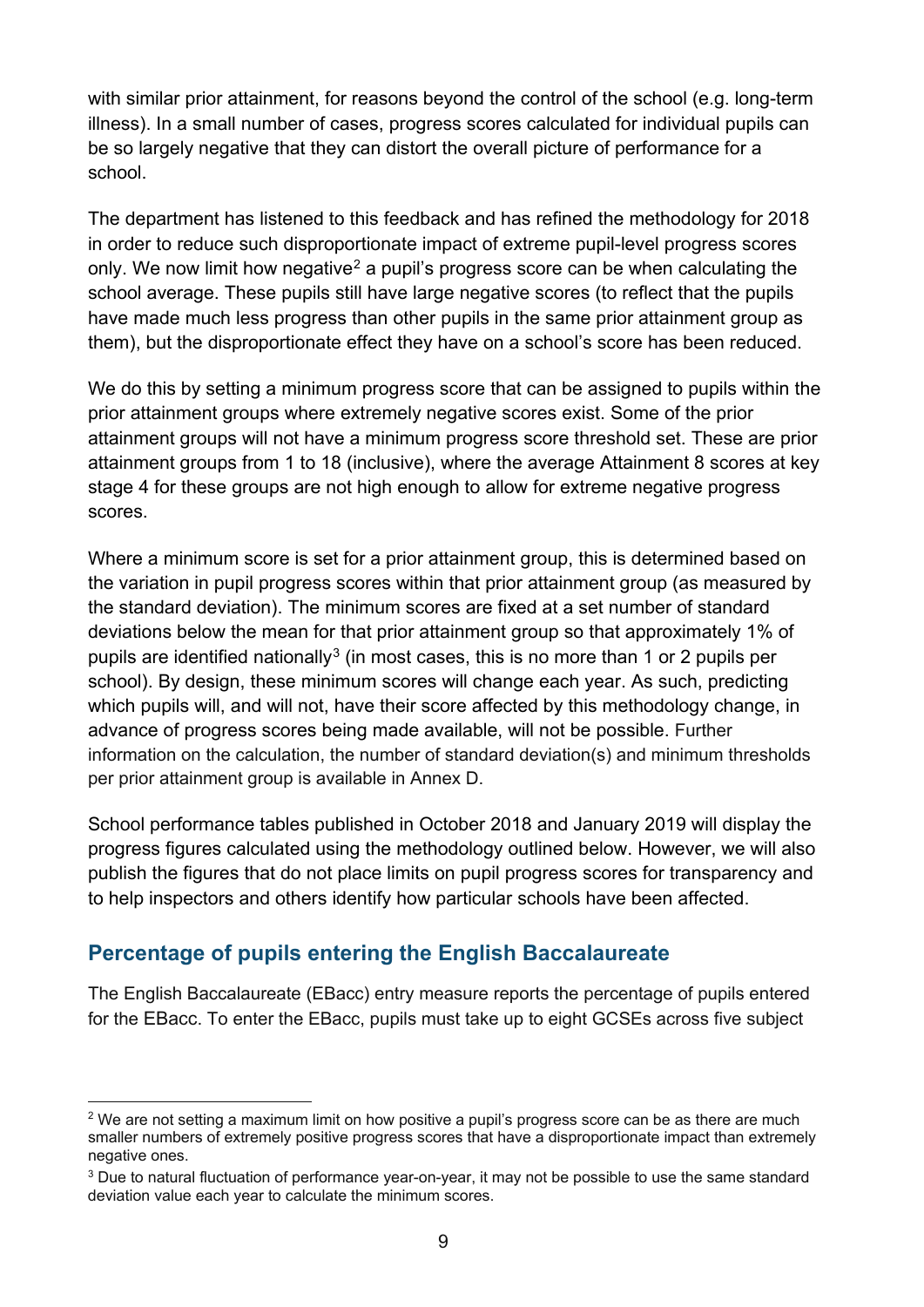'pillars'.[4](#page-9-1) The structure of the EBacc is set out on page 7 of the Government's response to its consultation on implementing the EBacc<sup>5</sup>.

#### <span id="page-9-0"></span>**Percentage of pupils staying in education or going into employment after key stage 4 (pupil destinations)**

The headline pupil destination measure shows the percentage of pupils continuing to a sustained education, employment or training destination in the year after completing key stage 4 study (after year 11). The data, to be published in October 2018 is for pupils who finished year 11 in 2016, which is the most recent data available. To be counted in a sustained destination, pupils had to have a recorded activity throughout the first two terms of the 2016/17 academic year (or any 6 months in the year for apprenticeships).

Additional breakdowns show whether pupils were in education, apprenticeships or employment, did not stay in education or employment for at least two terms, or whether activity was not captured in the data. Education destinations including further education (FE) colleges and other providers, sixth-form colleges, school sixth forms or other education destinations are also shown.

In 2018, we have changed the way progression into apprenticeships is reported in pupil destinations to separate it from other education or employment participation.

This will have no impact on the headline 'staying in education or employment' percentage. However, because double counting between apprenticeships and other categories will be removed, individual categories should be expected to be lower than in previous years. The education, employment and apprenticeship subtotals can now be added together to get the headline measure, instead of only education and employment as in previous years.

Unlike education and employment, students are counted in an apprenticeship if they stayed in an apprenticeship for at least 6 consecutive months at any point in the 2016/17 academic year (August to July).

We use a range of administrative data to determine pupils' destinations. The data sources include the national pupil database (NPD) and employment and benefits information from Her Majesty's Revenue and Customs (HMRC), Department of Work and Pensions (DWP) and local authorities.

Further information on the key stage 4 destination measures can be found in the DfE publication:<https://www.gov.uk/government/collections/statistics-destinations>

<span id="page-9-2"></span><span id="page-9-1"></span> <sup>4</sup> Some AS level qualifications in the same subject pillars can also count towards the EBacc. <sup>5</sup>https://www.gov.uk/government/uploads/system/uploads/attachment\_data/file/630713/Implementing\_the English\_Baccalaureate - Government\_consultation\_response.pdf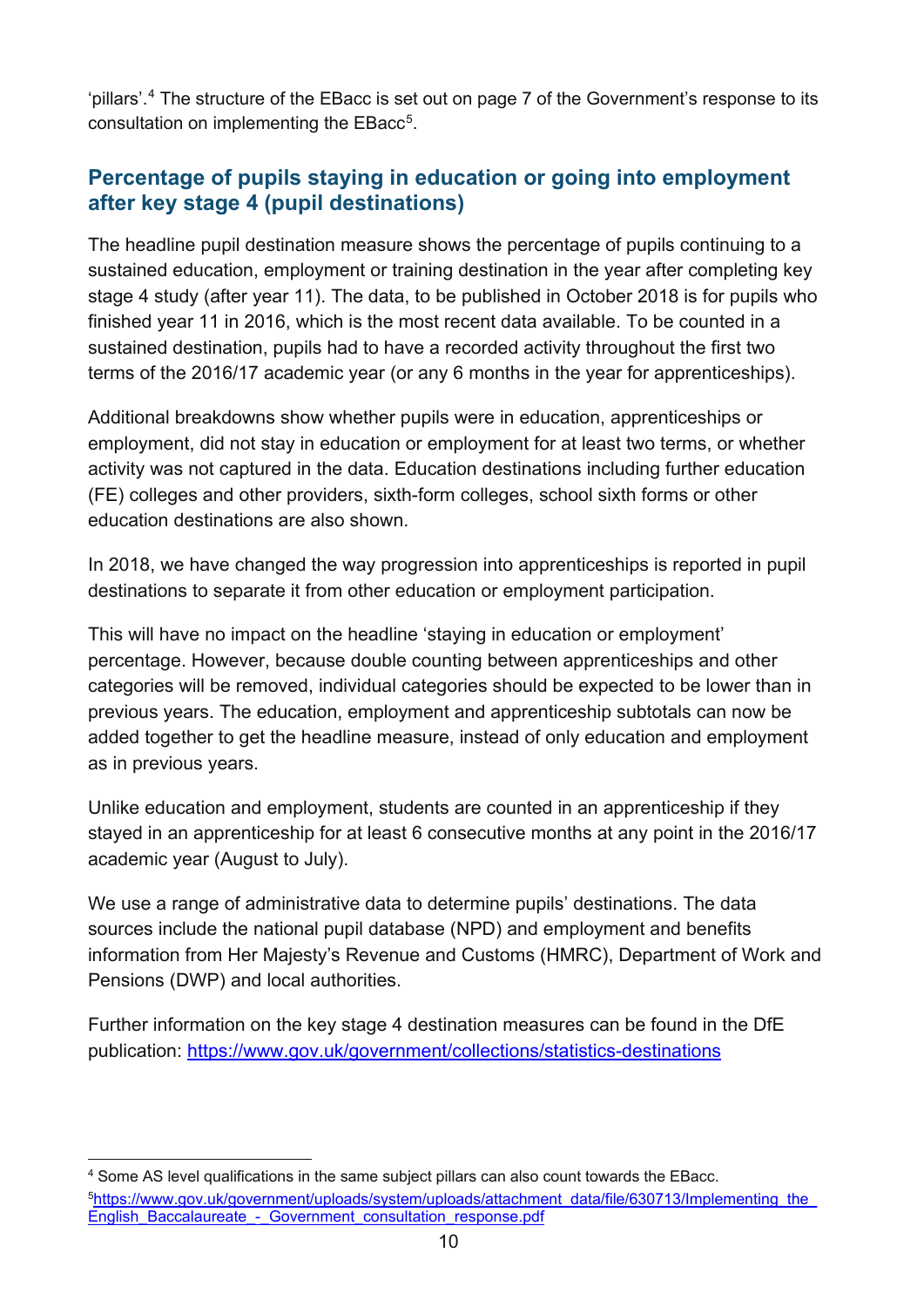#### <span id="page-10-0"></span>**Percentage of pupils achieving a grade 5 (strong pass) or above in English and maths**

In 2017, pupils sat reformed GCSEs in English language, English literature and maths for the first time, graded on a 9 to 1 scale.

From 2017, the headline English and maths measure is the percentage of pupils achieving a grade 5 or above in English and maths. A grade 5 or above in English or maths is recognised as a 'strong pass' for the purposes of school accountability only.

We also publish an additional measure showing the percentage of pupils achieving a grade 4 or above in English and maths in the performance tables. In all subjects, a grade 4 or above is recognised as a 'standard pass'.

A 'standard pass' is a credible achievement for a young person that should be valued as a passport to future study and employment.

## <span id="page-10-1"></span>**Attainment 8**

Attainment 8 measures pupils' attainment across 8 qualifications including:

- maths (double weighted) and English (double weighted, if both English language and English literature are entered)
- 3 qualifications that count in the English Baccalaureate (EBacc) measure see below
- 3 further qualifications that can be GCSE qualifications (including EBacc subjects) or technical awards from the DfE approved list [http://www.gov.uk/government/collections/performance-tables-technical-and](http://www.gov.uk/government/collections/performance-tables-technical-and-vocational-qualifications)[vocational-qualifications](http://www.gov.uk/government/collections/performance-tables-technical-and-vocational-qualifications)

Attainment 8 and Progress 8 calculations are described in more detail on pages 15-30.

#### <span id="page-10-2"></span>**The English Baccalaureate average point score (APS)**

As announced in July 2017, from 2018 the headline EBacc attainment measure is the EBacc average point score (EBacc APS). This replaces the previous threshold EBacc attainment measure. EBacc APS measures pupils' point scores across the five pillars of the EBacc. This ensures the attainment of all pupils is recognised, not just those at particular grade boundaries, encouraging schools to enter pupils of all abilities, and support them to achieve their full potential.

Further information on how the EBacc average point score measure is calculated is on pages 32-35.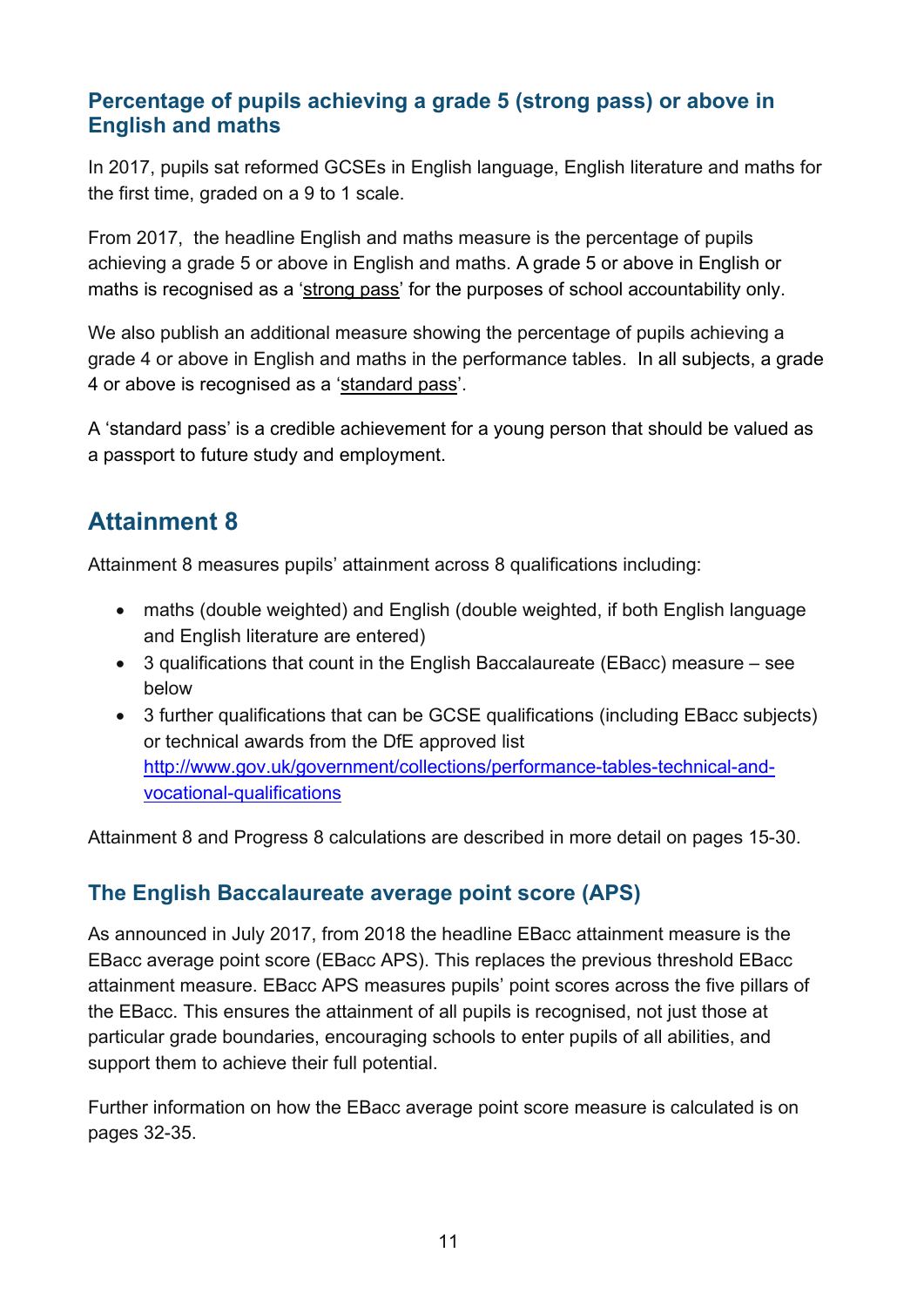#### <span id="page-11-0"></span>**Publication of key stage 4 secondary accountability measures**

Headline secondary accountability measures are published as a statistical publication (previously statistical first release) and at school level on the school and college performance tables website $6$ . The provisional publication in October includes a gender breakdown. All other characteristics breakdowns, including data on pupil characteristics such as free schools meals, disadvantaged, special education needs and ethnicity, are included in the January revised publication.

Progress 8 and its constituent elements, and pupil destinations, are not published for independent schools and independent special schools.<sup>[7](#page-11-3)</sup> Pupil destinations are also only published for schools which had pupils completing the key stage two years previously. The remaining headline secondary accountability measures are published for all secondary schools for which data are published in the performance tables.

As usual, suppression is applied so we do not disclose the results of small numbers of pupils. Figures are suppressed if the school has five or fewer pupils included in the cohort. This applies to sub-groups of pupils as well as the whole cohort; for example, if there were 5 boys and 3 girls in a school, we would not publish attainment for boys or girls separately but would publish attainment for all pupils (as this is based on 8 pupils). The same rules are applied across pupils included in each headline measure except for pupil destinations. We apply extra suppression to destination measures because it contains employment data. We do not publish figures if there are 10 or fewer pupils in a particular school or figures referring to outcomes for 1 or 2 individuals. The Progress 8 score is suppressed if fewer than 50% of pupils at the end of key stage 4 are included in the measure ( for example because they do not have key stage 2 prior attainment recorded).

Schools, colleges and local authorities also have access to school level performance data via Analyse School Performance (ASP) and Key to Success (KTS).

#### <span id="page-11-1"></span>**Schools that may require support**

The Secretary of State announced on 4 May 2018 that there will be a consultation this autumn on a new way to identify schools that might benefit from an offer of support, which will be in place from September 2019.

Until then, the existing floor and coasting standards will remain in place. Where a school is below the floor or coasting standards, but is not judged inadequate, the RSC will not use the Secretary of State's powers to issue an academy order or a warning notice. Instead, the floor and coasting standards will be calculated in 2018 solely for the Department for Education to identify schools that might benefit from support.

<span id="page-11-2"></span> $6$  On the school performance tables website, school level data for state-funded schools only are published in the provisional October publication. Data for all schools are published in the revised January publication.

<span id="page-11-3"></span> $7$  We do not publish key stage 2 data for independent schools because they don't have to follow the national curriculum or enter pupils for key stage 2 tests. This means that independent schools are not included in the calculation of Progress 8. They are still included in attainment measures at key stage 4.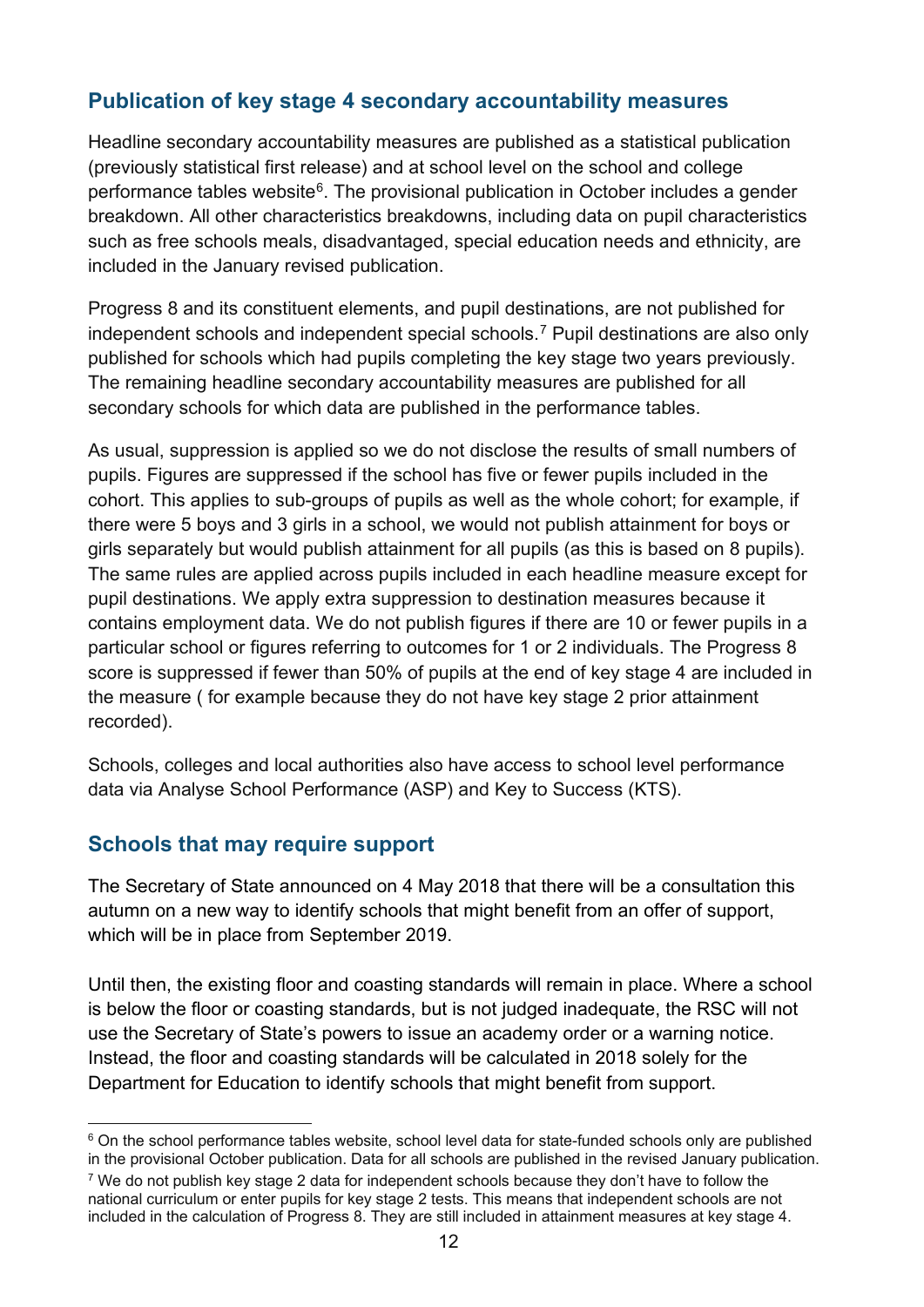For 2018, the definitions for the floor and coasting standard remain unchanged from previous years, as set out below.

### <span id="page-12-0"></span>**Floor standard**

Floor standards do not apply to special schools, independent schools, pupil referral units, alternative provision, hospital schools, UTCs, FE colleges with 14-16 provision and studio schools.

Schools are excluded from a Progress 8 floor standard in a particular year where they have fewer than 6 pupils at the end of key stage 4, or where fewer than 50% of pupils have key stage 2 assessments that can be used as prior attainment in the calculations of Progress 8.

From 2016, a school is below the floor standard if its Progress 8 score is below -0.5, and the upper band of the 95% confidence interval is below zero. $^8$  $^8$ 

Confidence intervals are explained in more detail on page 52 in Annex E.

## <span id="page-12-1"></span>**The coasting definition for 2018**

The coasting definition is based on three years of data, using the same performance measures that underpin the floor standards. In line with regulations,<sup>[9](#page-12-4)</sup> in 2018 a secondary school will fall within the coasting definition if, based on revised data for all of 2016, 2017 and 2018:

• in 2016, 2017 and 2018 the school's Progress 8 score was below  $-0.25^{10}$  $-0.25^{10}$  $-0.25^{10}$ 

## <span id="page-12-2"></span>**School types and particular circumstances (coasting)**

A school has to be below the relevant coasting threshold in all three years to fall within the overall coasting definition. Schools will be excluded from the coasting measure if:

- they have fewer than 6 pupils at the end of key stage 4
- or fewer than 50% of pupils have key stage 2 assessments that can be used as prior attainment in the calculations of Progress 8 or
- or the school closes within the academic year (except if it reopened as a converter academy $11$

<span id="page-12-3"></span><sup>&</sup>lt;sup>8</sup> Some schools chose to opt into Progress 8 in 2015. This was the floor standard in 2015 for those schools that chose to opt in.

<span id="page-12-4"></span><sup>&</sup>lt;sup>9</sup> The Coasting Schools (England) Regulations 2017

<span id="page-12-5"></span> $10$  In addition, the upper band of the confidence interval is below zero.

<span id="page-12-6"></span><sup>&</sup>lt;sup>11</sup> Schools that have become a converter academy during any point within the three year coasting period will not be subject to the coasting standard until the school has of three years of consecutive data as a converter academy.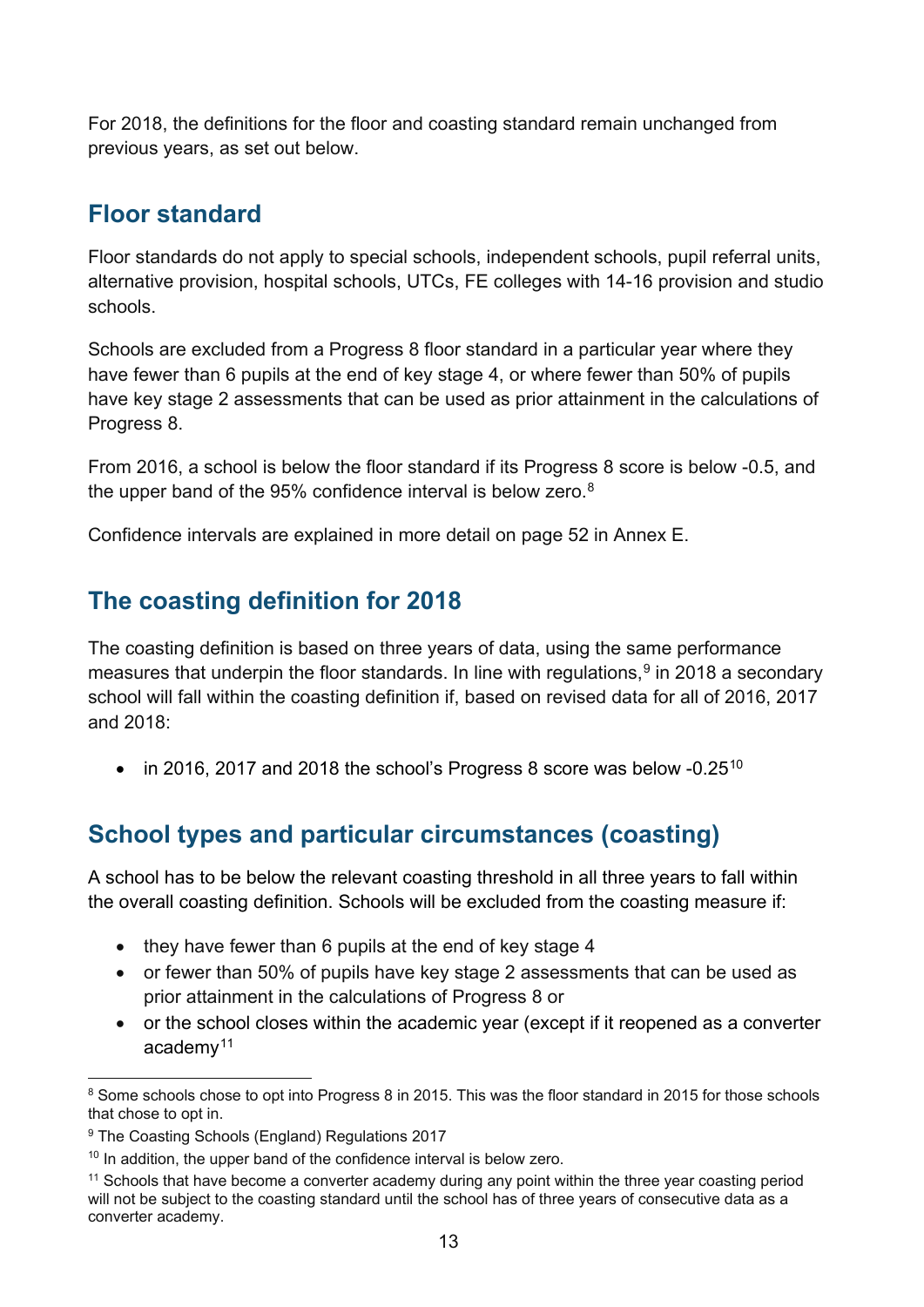Any school that is excluded from the coasting measure in a particular year cannot be defined as coasting until it has three consecutive years of data that meets the coasting definition. No school will be identified as coasting until after the revised secondary performance tables are published in January.

The coasting definition applies to all state-funded mainstream maintained schools and academies with the relevant key stage 4 data. It does not apply to special schools, independent schools, pupil referral units, alternative provision, hospital schools, UTCs, FE colleges with 14-16 provision and studio schools.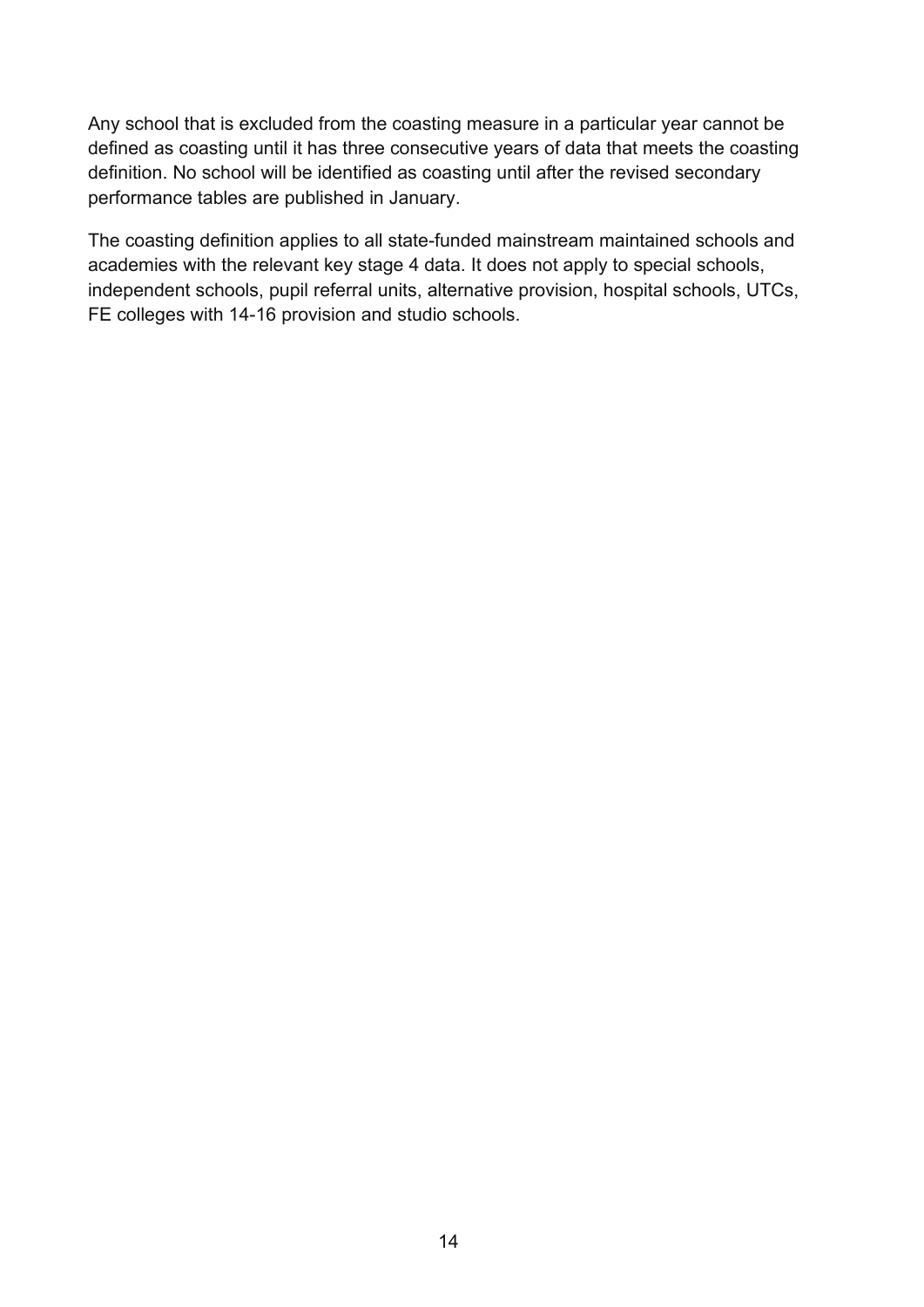# <span id="page-14-0"></span>**Calculating Attainment 8 and Progress 8**

## <span id="page-14-1"></span>**Qualifications included in the measures**

Progress 8 and Attainment 8 are based on a calculation of pupils' performance across 8 qualifications. These qualifications are:

- 1. a double weighted **maths** element that will contain the point score of the pupil's English Baccalaureate (EBacc) maths qualification
- 2. an English element based on the higher point score of a pupil's EBacc **English language** or **English literature** qualification. This will be double weighted provided a pupil has taken both qualifications
- 3. an element which can include the three highest point scores from any of the **EBacc** qualifications in science subjects, computer science, history, geography, and languages. For more information see the [list of qualifications](https://www.gov.uk/government/publications/english-baccalaureate-eligible-qualifications)  [that count in the EBacc.](https://www.gov.uk/government/publications/english-baccalaureate-eligible-qualifications) The qualifications can count in any combination and there is no requirement to take qualifications in each of the 'pillars' of the **EBacc**
- 4. the open element contains the three highest point scores in any three **other** subjects, including English language or literature (if not counted in the English slot), further GCSE qualifications (including EBacc subjects) or any other technical awards from the DfE approved list: [http://www.gov.uk/government/collections/performance-tables-technical-and](http://www.gov.uk/government/collections/performance-tables-technical-and-vocational-qualifications)[vocational-qualifications\)](http://www.gov.uk/government/collections/performance-tables-technical-and-vocational-qualifications). For more information, see the list of qualifications included in the key stage 4 performance tables: [https://www.gov.uk/government/publications/key-stage-4-qualifications](https://www.gov.uk/government/publications/key-stage-4-qualifications-discount-codes-and-point-scores)[discount-codes-and-point-scores](https://www.gov.uk/government/publications/key-stage-4-qualifications-discount-codes-and-point-scores)

If a pupil has not taken the maximum number of qualifications that count in each group then they will receive a point score of zero where a slot is empty.

Once new reformed GCSEs (9-1) are introduced in a subject, unreformed GCSEs (A\*to G), International GCSEs or level 1/level 2 certificates in the same subject will no longer count in performance tables. This includes early entries prior to 2017 and 2018 in unreformed qualifications. Unreformed qualifications will continue to count until reformed GCSEs (9 to 1) are introduced. For further details, see Annex G.

### <span id="page-14-2"></span>**Maths qualifications**

This element of Progress 8 is double weighted. Only maths qualifications which also count towards the EBacc can count in the maths element of Progress 8. From 2017 only the new GCSEs (9 to 1) in maths or AS levels in maths or further maths count towards the EBacc and in the maths element of Progress 8.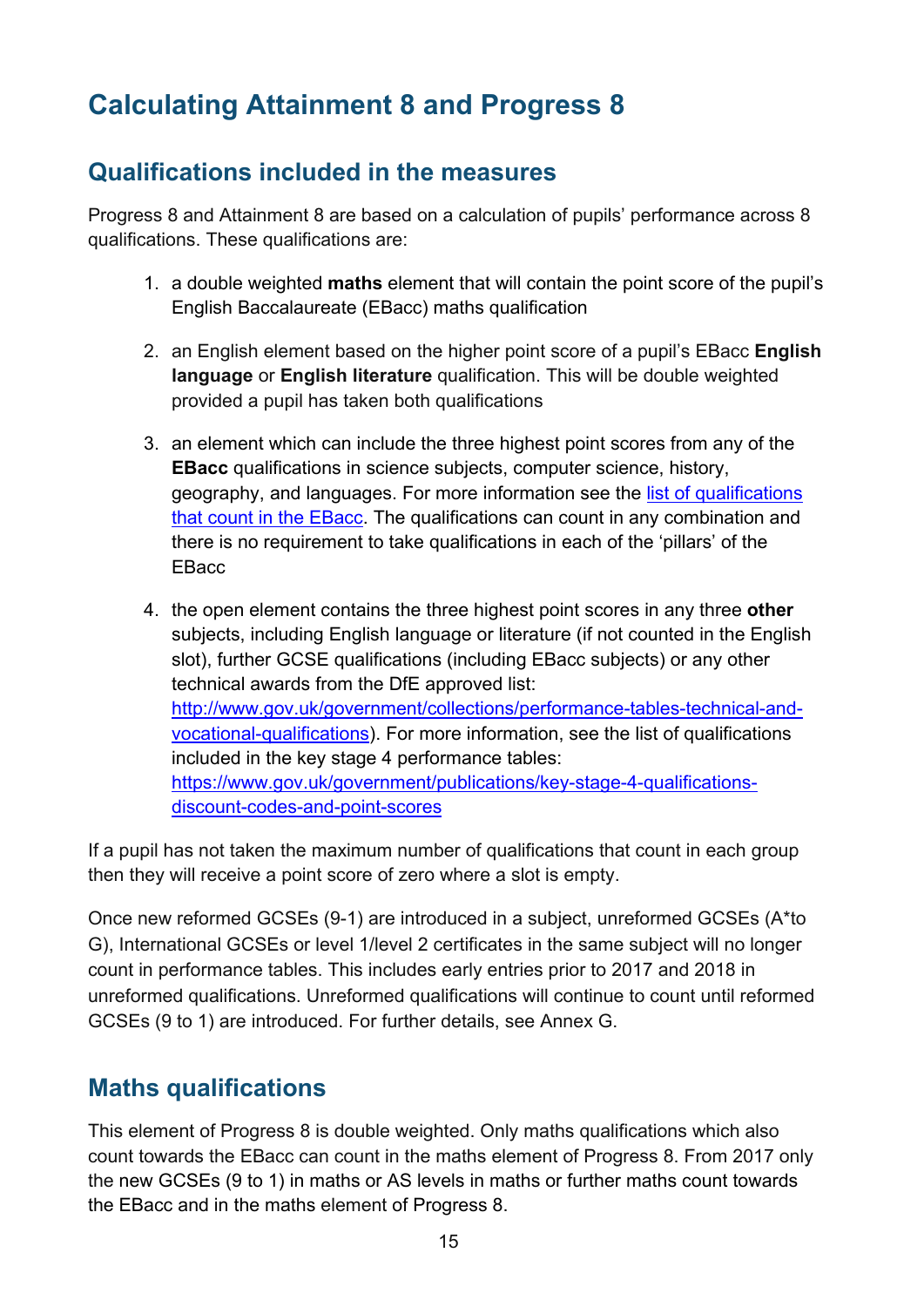Where a pupil has taken more than one EBacc maths qualification, qualifications which are not used in the maths element can not count elsewhere in Progress 8. $^{\rm 12}$  $^{\rm 12}$  $^{\rm 12}$ 

Approved mathematical type qualifications that do not count towards the EBacc, for example GCSE statistics, can be counted in a slot in the 'open' element of Progress 8 regardless of whether or not a pupil has also taken an EBacc maths qualification.

Level 3 Free Standing Maths Qualifications will only count in the 'open' element, and will only count if a pupil has not taken an EBacc maths qualification.

## <span id="page-15-0"></span>**English qualifications**

If a student sits both English language and English literature, the higher grade is doubleweighted in the English element. The lower grade can count in the 'open' element of subjects (not in the EBacc element).

If only one of GCSE English literature or English language is taken then this qualification will count in the English element, but will not be double-weighted.

From 2017 only the new GCSEs (9 to 1) in English language and English literature, AS English language, AS English literature and AS English language and literature count towards the EBacc and in the English slot of Progress 8.

An explanation of how English counts towards other headline performance table measures is provided at Annex F.

## <span id="page-15-1"></span>**Qualifications in the English Baccalaureate (EBacc) subjects**

Only qualifications that count towards the EBacc measure can be included in the Progress 8 element reserved for EBacc qualifications.

Maths cannot be included in the EBacc element. English literature and English language cannot be included in the EBacc element - the better of these qualifications will count in the 'English' element, and the other can count in the 'open' element if the grade is higher than other eligible subjects.

There are no other stipulations about the types of EBacc subjects which can count in the three slots of the EBacc element. Any combination of EBacc subjects can be used to fill these slots, including for example:

- biology, chemistry, French
- or Spanish, French, German
- or history, geography, Spanish

<span id="page-15-2"></span> <sup>12</sup> First entry and discounting rules as set out on page 19 still apply.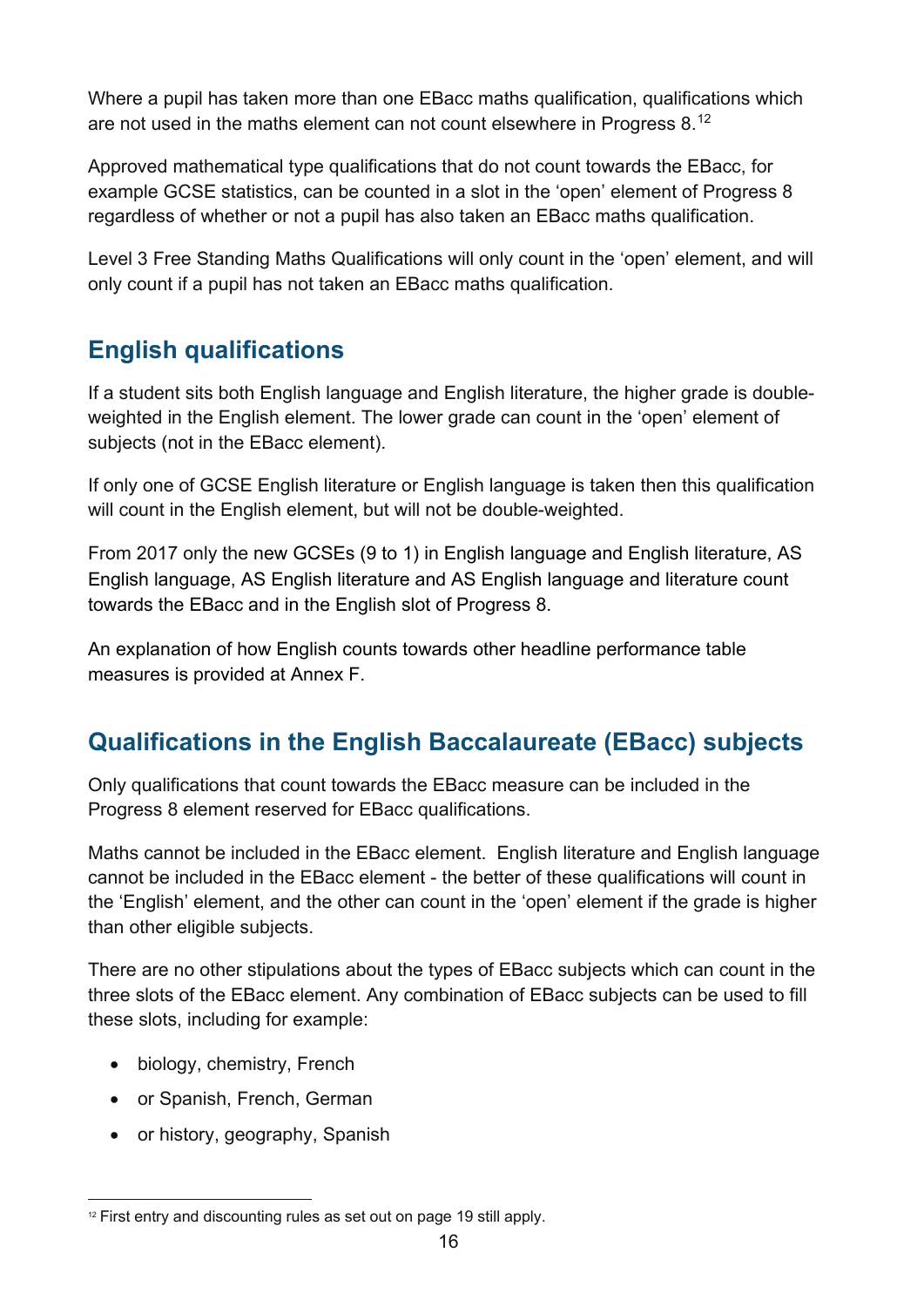## <span id="page-16-0"></span>**Science and computer science qualifications**

All students have to study science up to the age of 16. The key stage 4 science and computing curricula are compulsory in state-funded maintained schools, and academies are required to provide a broad and balanced curriculum, including English, maths and science, up to the age of 16.

New science and computer science GCSEs (9 to 1) were available for teaching from September 2016, with the first examinations in summer 2018.

There is the combined science GCSE (double award), the single science GCSEs (biology, chemistry and physics) and computer science GCSE.

Combined and single science GCSEs are the only science GCSE options available from 2018. GCSEs in core, additional and further additional science are not eligible to count in the performace tables from 2018 and early entries in these qualifications will not count .

Separate GCSEs in biology, chemistry, physics and computer science each take up one slot, and can count in Progress 8 in any combination. The combined science GCSE can take up two slots in either the EBacc or open elements of Progress 8 where this represents the highest relevant grades achieved. One grade from this qualification can fill one slot if higher grades are achieved in other qualifications.

The points awarded to combined science are averaged, which means for example, that a double science grade of a grade 6 and a grade 5 would be averaged to two 5.5 points to fill either one or two slots as appropriate (a maximum of 11 points across two slots). This is shown in more detail in Table A.2 on page 37.

Any other science subject may count in the open element of Progress 8.

Details of the combined science, single science and computer science qualification pathways and how they may count in the headline measures can be found in the Discounting and Early Entry Guidance at:

[https://www.gov.uk/government/publications/key-stage-4-qualifications-discount-codes](https://www.gov.uk/government/publications/key-stage-4-qualifications-discount-codes-and-point-scores)[and-point-scores.](https://www.gov.uk/government/publications/key-stage-4-qualifications-discount-codes-and-point-scores)

### <span id="page-16-1"></span>**Qualifications in the 'open' element**

Up to three GCSE qualifications (including EBacc subjects not used to fill the slots in the EBacc element) and/or technical awards from the approved list for the year in question can count towards the three slots in the 'open' element in the Progress 8 measure.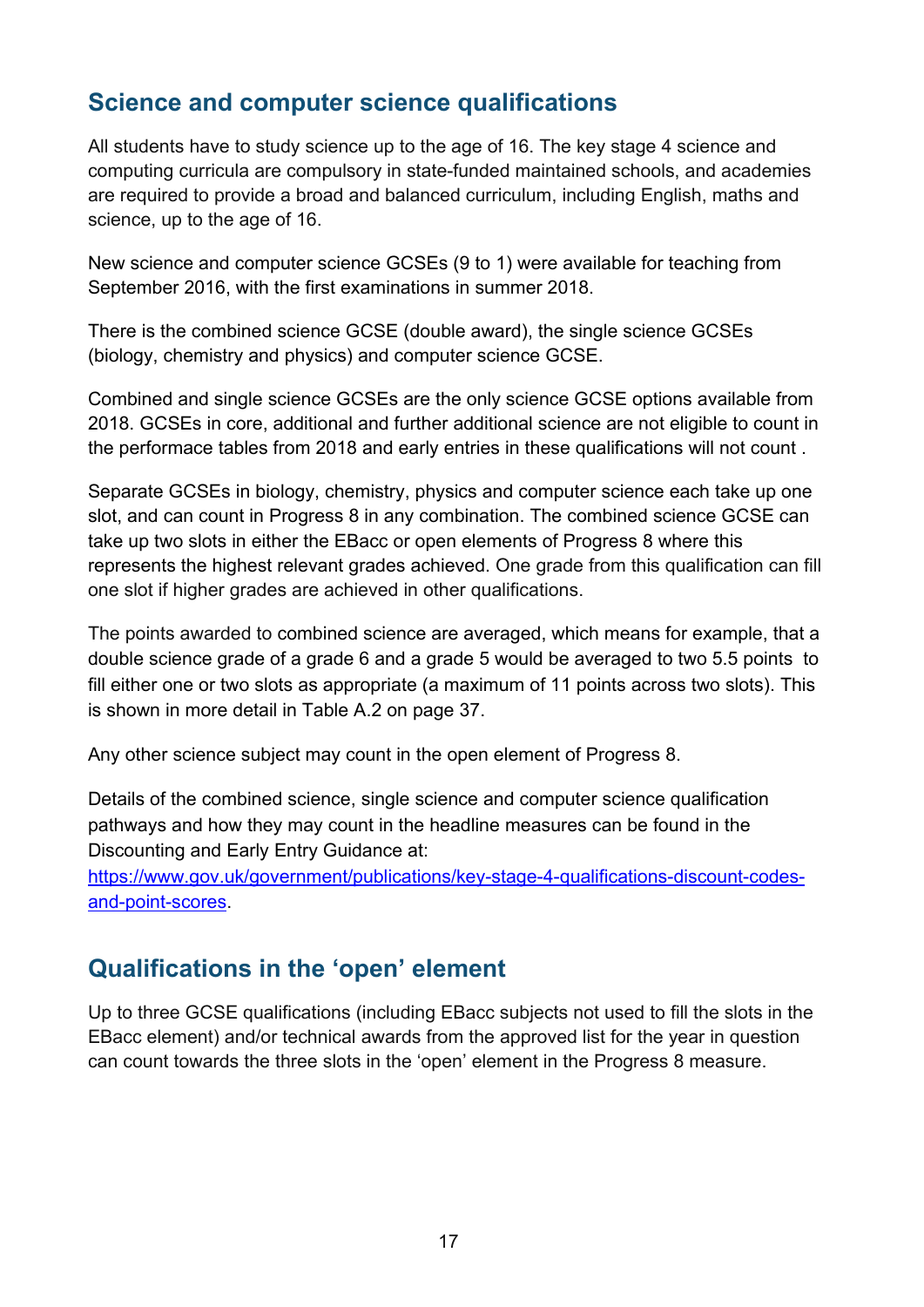Technical awards are approved level 1 and 2 qualifications that equip 14 to 16 year olds with applied knowledge and practical skills not usually acquired through general education<sup>[13](#page-17-2)</sup>

## <span id="page-17-0"></span>**Level 3 qualifications**

AS levels can count in the appropriate element of the Progress 8 measure for their subject (for example, maths AS-levels count in the maths slot, a French AS-level in the 'EBacc group', and an Art AS-level in the 'open' element). If a GCSE in the same subject has been taken the AS-level will always count in Progress 8 and the GCSE will not count, even if the AS has a lower point score than the GCSE. AS-levels at grades A and B score higher points in Progress 8 than an A\* in unreformed GCSEs, and AS levels at grade A score higher points in Progress 8 than a grade 9 in reformed GCSEs.

Level 3 qualifications not included in the EBacc list can only count in an 'open' slot. This includes Free Standing Maths qualifications.

Free Standing Maths Qualifications will only count in an 'open' slot if a pupil has not taken an EBacc maths qualification. [14](#page-17-3)

One graded music qualification can count in the 'open' element of Progress 8, and can count alongside GCSE music.

### <span id="page-17-1"></span>**Point scores**

In 2017, new GCSE (9 to 1) qualifications in English and maths were included for the first time in the Progress 8 measure. New GCSEs have been introduced from 2018, with more following in 2019 and a very small number of less-taught languages GCSEs in 2020. A full list can be found in Annex G.

These new qualifications use a grading scale from 9 to 1 to identify levels of performance. Points will be allocated to the new GCSEs on a 9 to 1 score scale corresponding to the new 9 to 1 grades, for example a grade 9 will get 9 points in the performance measures.

During this transition period where a combination of reformed and legacy GCSEs can count towards performance measures, point scores from legacy GCSEs are mapped onto the 9 to 1 scale (with 8.5 being the maximum points available for legacy GCSEs)

<span id="page-17-2"></span><sup>&</sup>lt;sup>13</sup> See the technical guidance for further information: [https://www.gov.uk/government/publications/14-to-19](https://www.gov.uk/government/publications/14-to-19-technical-and-applied-qualifications-technical-guidance) [technical-and-applied-qualifications-technical-guidance.](https://www.gov.uk/government/publications/14-to-19-technical-and-applied-qualifications-technical-guidance)

<span id="page-17-3"></span><sup>14</sup>Free Standing Maths Qualifications (FMSQ) do not discount EBacc maths qualifications therefore early entry rules are not applicable across these qualifications. For example, even if a pupil sat an FSMQ in year 10 and an EBacc maths qualification in year 11, the 'open' slot would not be filled by the FSMQ as the pupil would have an EBacc maths qualification which counts.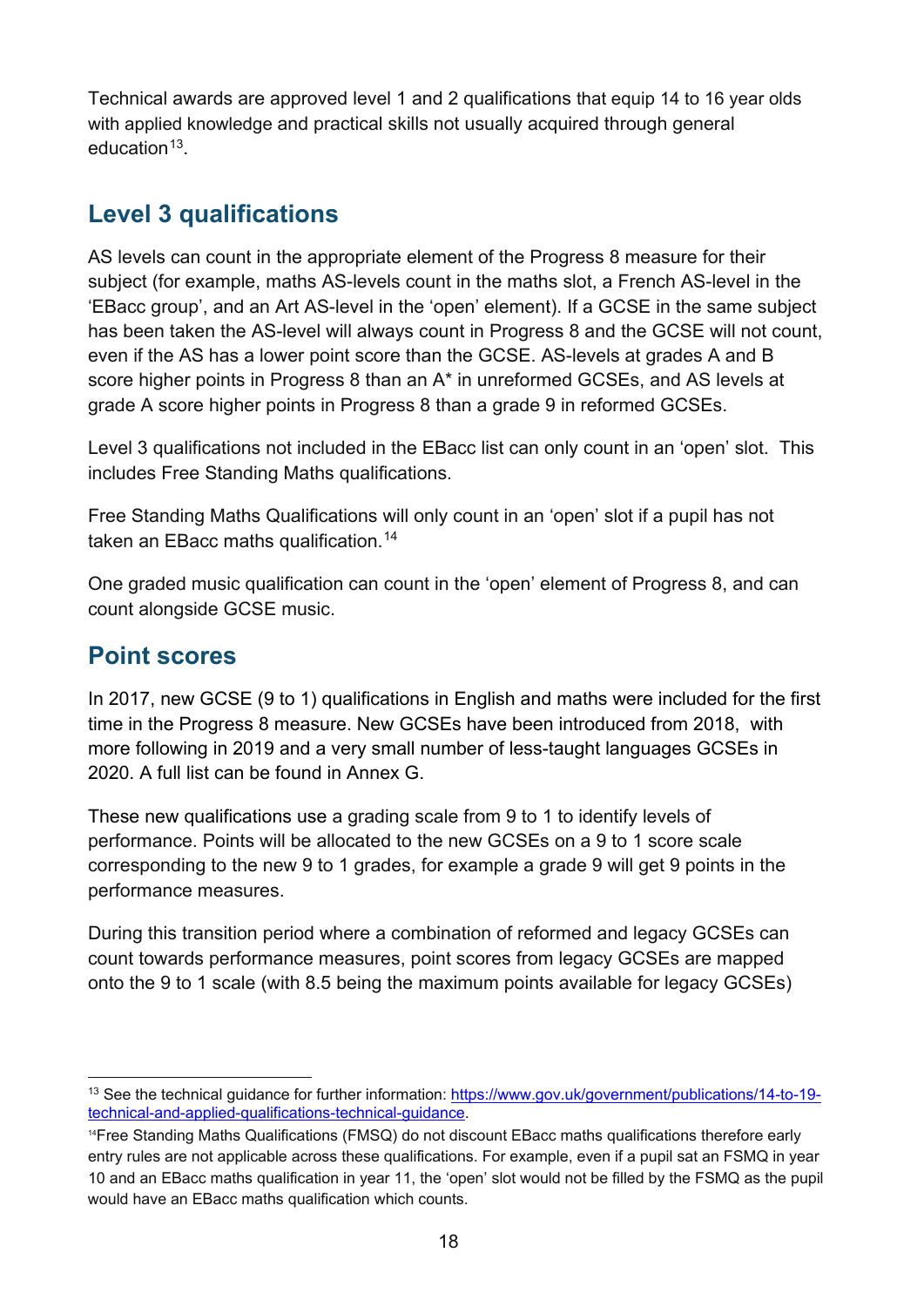(see Annex A) and used to calculate Attainment 8, Progress 8 and the EBacc average point score.

The point scores for different types of qualifications in 2016, 2017, 2018 and 2019 can be found in Annex A. A list of all key stage 4 qualifications and the points allocated to them in performance tables can be found here:

[https://www.gov.uk/government/publications/key-stage-4-qualifications-discount-codes](https://www.gov.uk/government/publications/key-stage-4-qualifications-discount-codes-and-point-scores)[and-point-scores](https://www.gov.uk/government/publications/key-stage-4-qualifications-discount-codes-and-point-scores)

## <span id="page-18-0"></span>**Discounting, pathway and first entry rules**

Discounting ensures that, where a pupil has taken two or more qualifications with a significant overlap in content, the performance tables only give credit once for teaching a single course of study.

[Rules for first entry in a particular subject](https://www.gov.uk/government/news/changes-to-early-entry-at-gcse) still apply under Progress 8 and Attainment 8, as do rules for pathways in English, maths and science qualifications. The discounting and early entry guidance is published here:

[https://www.gov.uk/government/publications/key-stage-4-qualifications-discount-codes](https://www.gov.uk/government/publications/key-stage-4-qualifications-discount-codes-and-point-scores)[and-point-scores.](https://www.gov.uk/government/publications/key-stage-4-qualifications-discount-codes-and-point-scores)

When a new GCSE (9 to 1) is introduced in the performance tables, an early entry to the unreformed GCSE (A\*to G) in the same subject will not count in the performance tables. For example, the new science GCSEs introduced in performance tables in 2018, means early entry to unreformed science GCSEs in 2017 will not count in performance tables.

## <span id="page-18-1"></span>**Calculating Attainment 8**

#### <span id="page-18-2"></span>**Worked Example A**

Table 1 sets out how the Attainment 8 score would be calculated for a particular pupil, Gillian, based on 2018 point scores.

| ID  | <b>Qualification</b>              | Grade | <b>Points</b> | Included in<br>the measure | <b>Element</b> | Doubled? | <b>Total</b><br>points |
|-----|-----------------------------------|-------|---------------|----------------------------|----------------|----------|------------------------|
| Qa1 | <b>GCSE maths</b>                 |       |               | ✓                          | Maths          |          | 14                     |
| Qa2 | <b>GCSE English</b><br>language   | 8     | 8             | ✓                          | English        | ✓        | 16                     |
| Qa3 | <b>GCSE English</b><br>literature | 6     | 6             | ✓                          | Other          | ×        | 6                      |

#### **Table 1: Key stage 4 results for Gillian**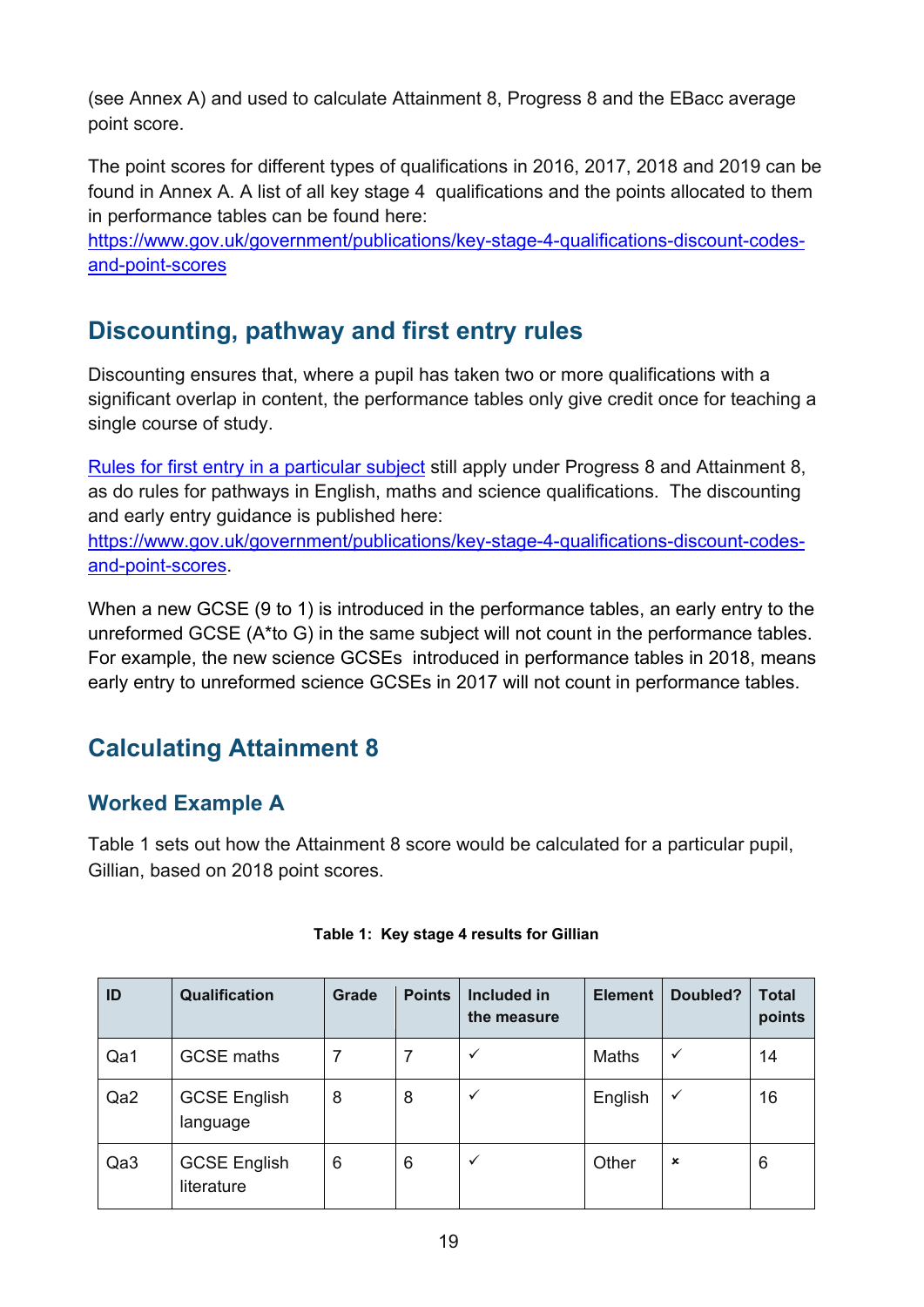| ID              | Qualification                         | Grade          | <b>Points</b>  | <b>Included in</b><br>the measure | <b>Element</b> | Doubled?       | <b>Total</b><br>points |
|-----------------|---------------------------------------|----------------|----------------|-----------------------------------|----------------|----------------|------------------------|
| Qa4             | <b>GCSE</b> biology                   | $\overline{7}$ | $\overline{7}$ | ✓                                 | EBacc          | $\pmb{\times}$ | $\overline{7}$         |
| Qa5             | <b>GCSE</b> art                       | $\overline{4}$ | $\overline{4}$ | $\checkmark$                      | Other          | $\pmb{\times}$ | $\overline{4}$         |
| Qa <sub>6</sub> | <b>GCSE</b> physics                   | 6              | 6              | $\checkmark$                      | <b>EBacc</b>   | $\pmb{\times}$ | 6                      |
| Qa7             | <b>GCSE</b><br>Japanese <sup>15</sup> | $A^*$          | 8.5            | $\pmb{\times}$                    |                |                |                        |
| Qa8             | <b>AS Level</b><br>Japanese           | C              | $\overline{7}$ | $\checkmark$                      | EBacc          | $\pmb{\times}$ | $\overline{7}$         |
| Qa9             | <b>GCSE Spanish</b>                   | 6              | 6              | $\checkmark$                      | Other          | ×              | 6                      |
| Qa10            | <b>GCSE</b> religious<br>studies      | 3              | 3              | $\mathbf x$                       |                |                |                        |

Referring to the IDs of qualifications above, the following illustrates the calculation of the Attainment 8 score for Gillian:



**Attainment 8 score** = (Qa1 + Qa1) + (Qa2 + Qa2 as taken English literature) + Qa4 + Qa6 + Qa8 + Qa3 + Qa5 + Qa9  $= (7 + 7) + (8 + 8) + 7 + 6 + 7 + 6 + 4 + 6$ = **66**

Dividing the Attainment 8 score by 10 gives a pupil's average grade. In this case it is 6.6.

<span id="page-19-0"></span> <sup>15</sup> GCSE Japanese is unreformed in 2018, reformed GCSEs in Japanese will be introduced into performance tables in 2019. In the interim, the unreformed GCSEs still count in performance tables and towards Progress 8.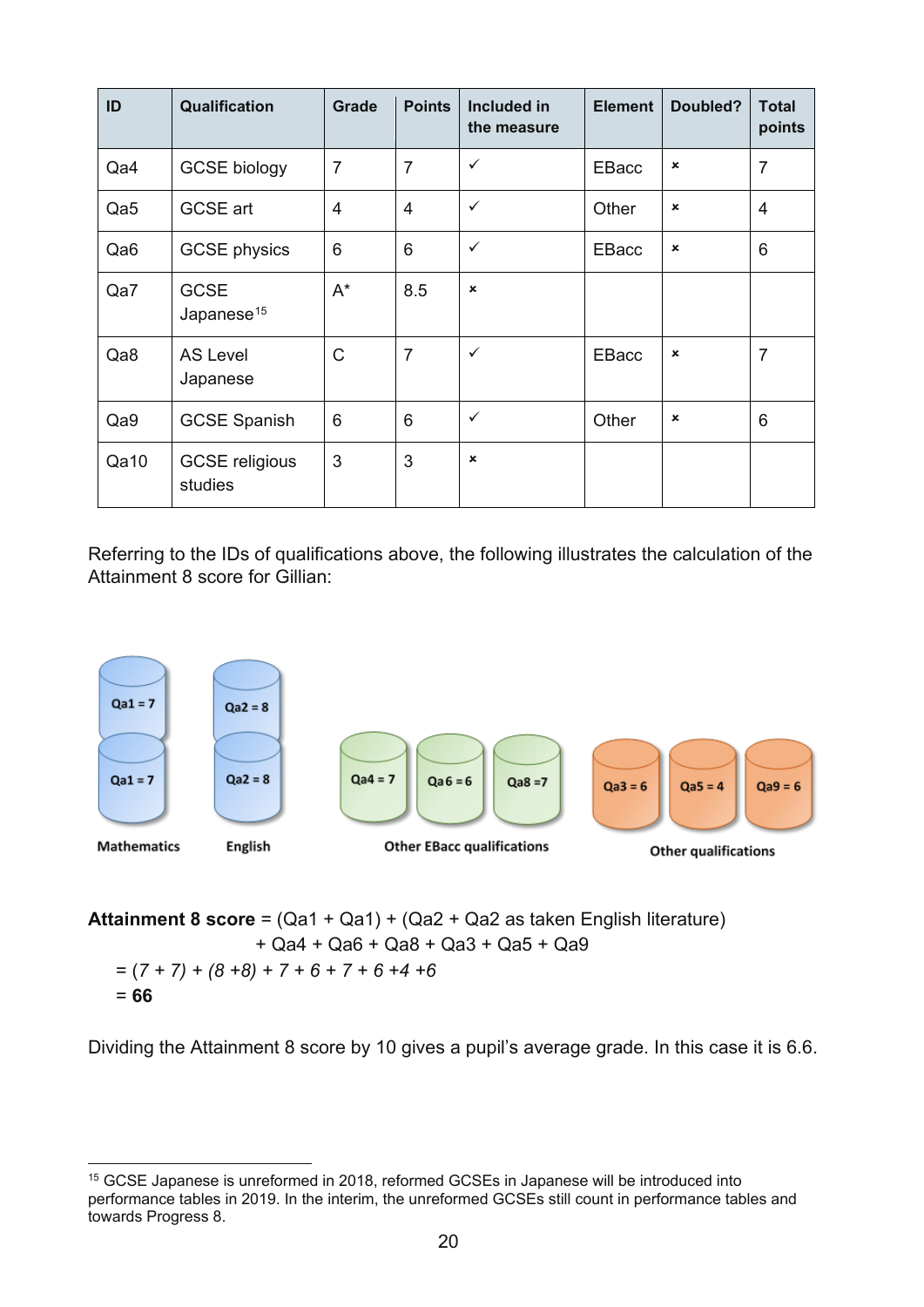## <span id="page-20-0"></span>**Worked Example B**

Table 2 sets out how the Attainment score would be calculated for another pupil, Hardip, in 2018.

| ID                          | Qualification                                                                | <b>Grade</b>       | <b>Points</b>  | <b>Included in</b><br>the<br>measure | <b>Element</b>        | Doubled?                       | <b>Total</b><br>points |
|-----------------------------|------------------------------------------------------------------------------|--------------------|----------------|--------------------------------------|-----------------------|--------------------------------|------------------------|
| Q <sub>b</sub> 1            | <b>GCSE Maths</b>                                                            | 3                  | 3              | $\checkmark$                         | Maths                 | $\checkmark$                   | 6                      |
| Q <sub>b</sub> 2            | <b>GCSE English</b><br>Language                                              | $\overline{4}$     | $\overline{4}$ | $\checkmark$                         | English               | $\pmb{\times}$                 | $\overline{4}$         |
| Qb <sub>3</sub>             | <b>GCSE Combined</b><br>Science                                              | $5-5$              | 5              | $\checkmark$                         | <b>EBacc</b><br>Ebacc | $\boldsymbol{\mathsf{x}}$<br>× | 5<br>5                 |
| Q <sub>b</sub> 4            | <b>GCSE Computer</b><br>Science                                              | $\overline{4}$     | $\overline{4}$ | $\checkmark$                         | <b>EBacc</b>          | $\pmb{\times}$                 | $\overline{4}$         |
| Q <sub>b</sub> 5            | <b>BTEC First</b><br>Award in<br>Hospitality                                 | <b>Distinction</b> | $\overline{7}$ | $\checkmark$                         | Other                 | $\pmb{\times}$                 | $\overline{7}$         |
| Q <sub>b</sub> <sub>6</sub> | <b>BTEC First</b><br>Award in Sport                                          | <b>Merit</b>       | 5.5            | $\checkmark$                         | Other                 | $\pmb{\times}$                 | 5.5                    |
| Qb7                         | Cambridge<br>National<br>Certificate in<br><b>Business and</b><br>Enterprise | Pass               | $\overline{4}$ | $\checkmark$                         | Other                 | $\boldsymbol{\mathsf{x}}$      | $\overline{4}$         |
| Q <sub>b</sub> 8            | Pearson BTEC<br>Certificate in<br><b>Health and Social</b><br>Care           | Pass               | 1.75           | ×                                    |                       |                                |                        |

#### **Table 2: Key stage 4 results for Hardip**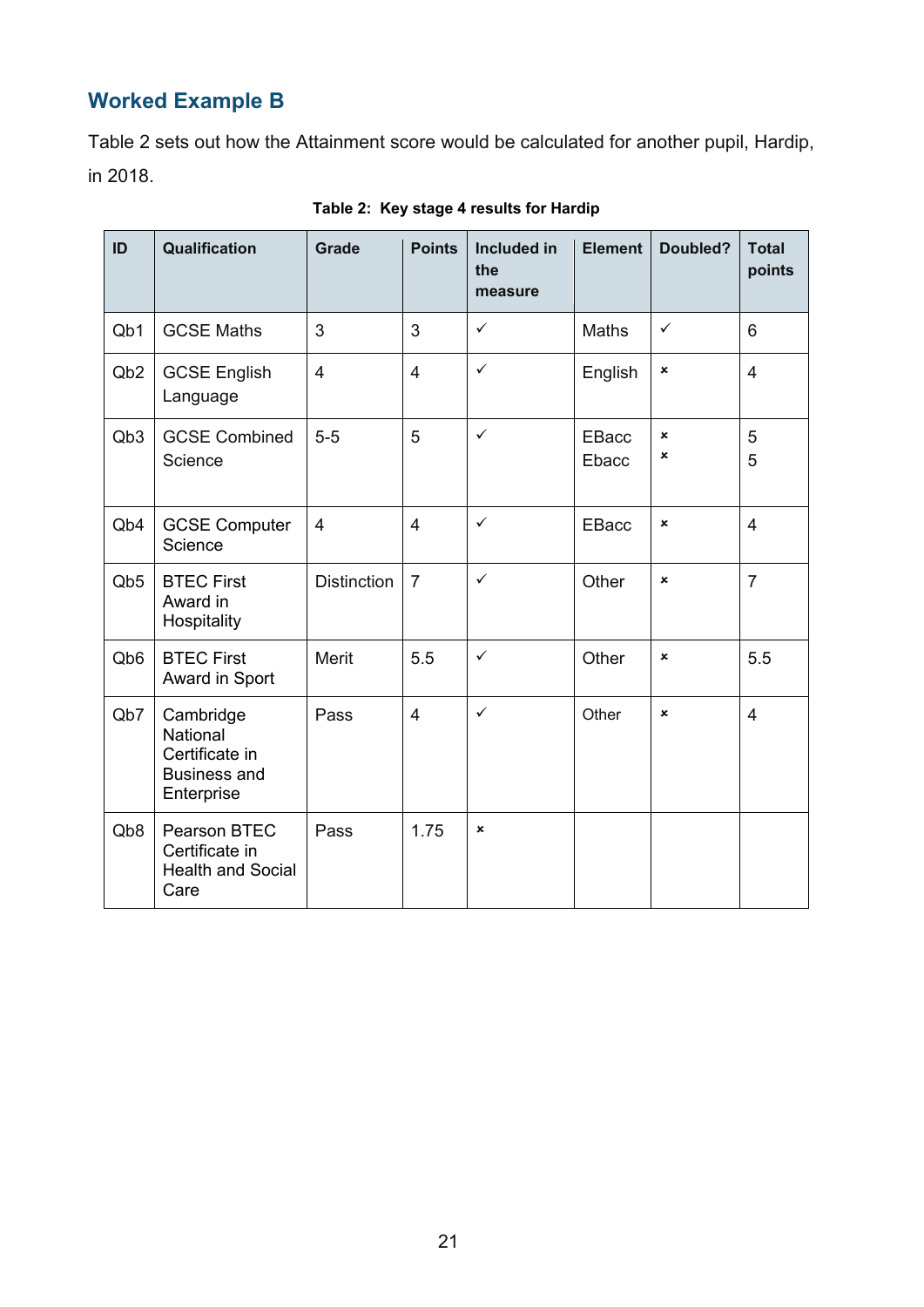

**Attainment 8 score** = (Qb1 + Qb1) + (Qb2 + 0) Qb3 + Qb3 Qb4 + Qb5 + Qb6 +Qb7  $= (3 + 3) + (4 + 0) + 5 + 5 + 4 + 7 + 5.5 + 4$ = **40.5**

Dividing the Attainment 8 score by 10 gives a pupil's average grade. In this case it is 4.05.

Hardip has not taken English literature, so his score for English language is not doubled. Furthermore, he has taken two EBacc subjects, as computer science<sup>[16](#page-21-0)</sup> counts as a separate science in addition to combined science, so he scores in each of the three EBacc slots. The three highest scores from the four technical awards he entered count towards the open slots.

<span id="page-21-0"></span> $16$  Since 2014 computer science has counted as an individual science in the performance tables. However it can also count alongside combined science or single sciences in Attainment 8/Progress 8 so it is not involved in science pathway discounting.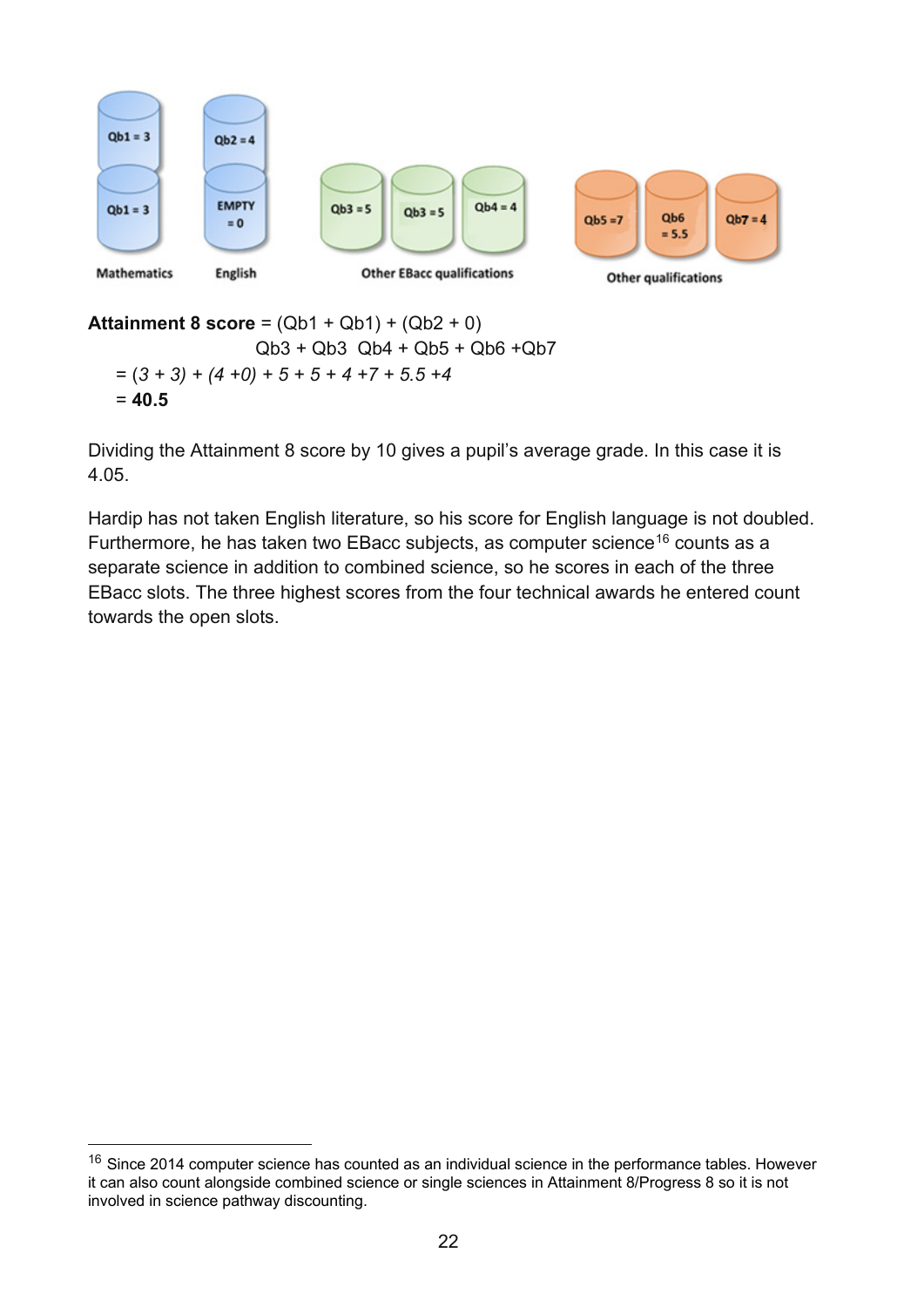# <span id="page-22-0"></span>**Calculating Progress 8**

## <span id="page-22-1"></span>**Calculating a pupil's Progress 8 score**

Progress 8 scores are calculated for pupils for the sole purpose of calculating the school's Progress 8 score.

- pupils are included in Progress 8 if: their key stage 4 attainment can be matched to their attainment at key stage 2
- they have a key stage 2 average point score that is greater than zero
- they do not have a missing or disregarded outcome in both reading and maths key stage 2 tests / teacher assessments
- $\bullet$  they attend a maintained mainstream school  $17$

A pupil's Progress 8 score is defined as their Attainment 8 score, minus the average Attainment 8 score of all pupils nationally with the same prior attainment at key stage 2 within that cohort<sup>18</sup>. Revised 2018 attainment averages are shown in Annex B.

From 2017, a pupil's prior attainment is defined as the average of their key stage 2 reading and maths results<sup>[19](#page-22-5)</sup>, in fine graded levels. Some of the fine levels are grouped together where pupils numbers are low to enable more robust calculation in Progress 8. Further details on the input for the prior attainment calculation for 2017 to 2019 is shown in Annex C.

### <span id="page-22-2"></span>**Pupil prior attainment calculation for Progress 8**

Pupil results for key stage 2 tests are in the form of basic levels which are derived by applying level thresholds to raw test marks. These basic levels and test marks are used to calculate key stage 2 prior attainment fine levels for use in Progress 8. Key stage 2 reading and maths test results are used in the calculation of these fine levels<sup>20</sup>.

The majority of pupils reaching the end of key stage 4 in 2018, reached the end of key stage 2 in 2013. The following table shows the level thresholds from the key stage 2 tests in 2013.

<span id="page-22-3"></span><sup>&</sup>lt;sup>17</sup> We will include pupils who sat key stage 2 tests at an independent primary school and moved to a secondary mainstream school.

<span id="page-22-4"></span><sup>&</sup>lt;sup>18</sup> From 2018, pupil progress scores are adjusted, see "Pupils with extremely negative progress scores".

<span id="page-22-5"></span><sup>&</sup>lt;sup>19</sup> These average KS2 prior attainment scores are grouped to ensure a sufficient number of pupils across the prior attainment distribution.

<span id="page-22-6"></span> $20$  This change was introduced in 2017, previously English and maths scores were used. This is because since 2012 primary schools have used a form of teacher assessment in writing at key stage 2 that does not map easily to test scores.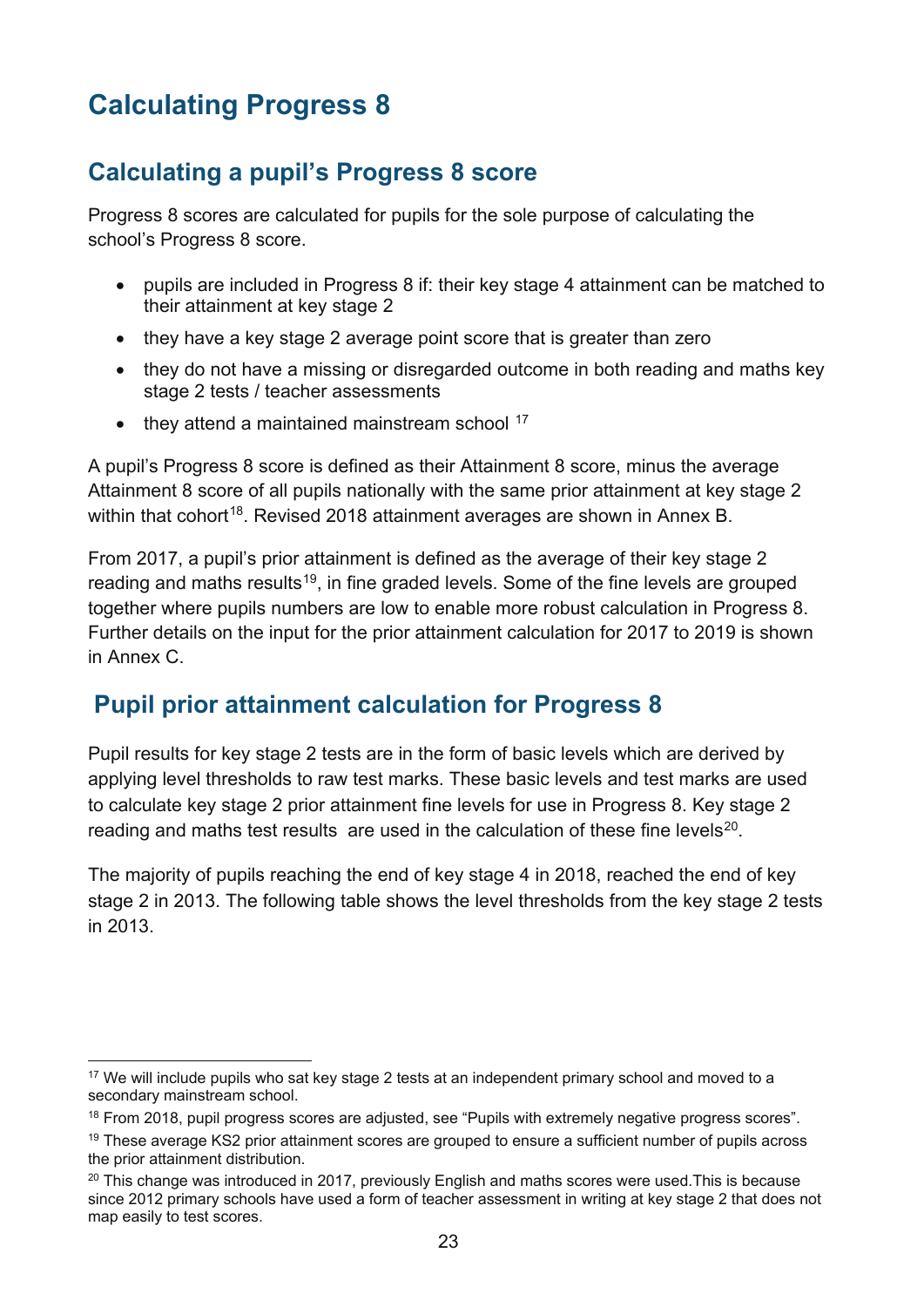|                | <b>Reading</b> | <b>Maths</b>   |            |  |
|----------------|----------------|----------------|------------|--|
| Level          | Mark range     | Level          | Mark range |  |
| N              | $0 - 10$       | N              | $0 - 14$   |  |
|                |                | $\overline{2}$ | $15 - 17$  |  |
| 3              | $11 - 18$      | 3              | 18-44      |  |
| $\overline{4}$ | 19-35          | $\overline{4}$ | 45-78      |  |
| 5              | 36-50          | 5              | 79-100     |  |

For pupils with key stage 2 test level 3, 4 or 5, test marks are converted to subject fine grade by:

> Basic level + actual test mark − bottom of level threshold top of level threshold  $-$  bottom of level threshold  $+1$

where the level and level thresholds are determined by the mark.

In the case of pupils with key stage 2 test level 2, teacher assessment is also taken into account. If a pupil has a teacher assessment of W, 1 or 2, their fine grade is 0.5, 1.5 or 2.5 respectively. If their teacher assessment is higher than 2, test marks are converted to fine grade. Following feedback, clarification of the formula is shown in the table below:

| KS <sub>2</sub><br>test level | <b>KS2 teacher</b><br>assessment level | <b>KS2 fine grade</b>                                                                                                |
|-------------------------------|----------------------------------------|----------------------------------------------------------------------------------------------------------------------|
|                               | Working towards L1                     | 0.5                                                                                                                  |
| 2                             | Level 1                                | 1.5                                                                                                                  |
|                               | Level 2                                | 2.5                                                                                                                  |
|                               | Above level 2                          | bottom of level 3 threshold - actual test mark<br>3<br>top of level 3 threshold $-$ bottom of level 3 threshold $+1$ |

Further detail is given in Annex C.

Once the key stage 2 reading and maths marks have been converted to fine grade, an average of the two is taken to provide an overall fine level. This is then rounded to 1 decimal place to obtain the fine level. Given that some fine levels are held only by few pupils, Progress 8 uses grouped fine levels, as follows: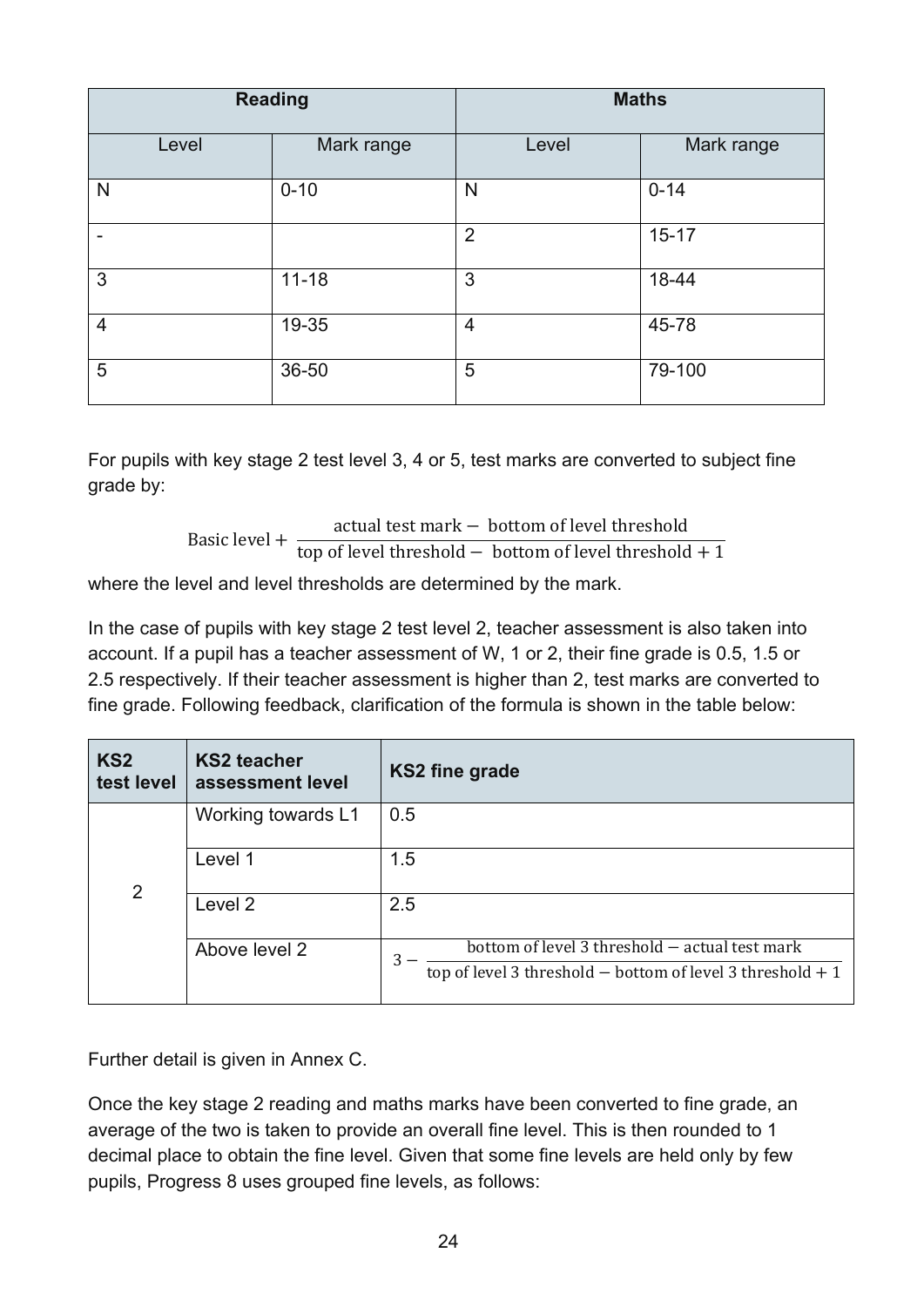| KS2                 | KS <sub>2</sub>    |
|---------------------|--------------------|
| fine level          | grouped fine level |
| Up to $1.5$         | 1.5                |
| Between 1.6 and 2.0 | $\overline{2}$     |
| Between 2.1 and 2.5 | 2.5                |
| Between 2.6 and 2.8 | 2.8                |
| Between 2.9 and 5.7 | KS2 fine grade     |
| At least 5.8        | 5.8                |

#### <span id="page-24-0"></span>**Worked example A**

Gillian reached the end of key stage 2 in 2013 and achieved key stage 2 reading and maths test marks of 40 and 74 respectively. To the KS2 prior attainment group:

• convert key stage 2 test scores to fine grades

| Reading | $5 + \frac{40 - 36}{50 - 36 + 1} = 5.26666666$ |
|---------|------------------------------------------------|
| Maths   | $4 + \frac{74 - 45}{78 - 45 + 1} = 4.85294117$ |

• find the overall key stage 2 fine level by finding the subject average and rounding to one decimal place

*Fine level*  $\frac{5.26666667 + 4.852941176}{2} = 5.1$  (1 decimal place)

• look up the group that the fine grade resides in

The fine level 5.1 resides in the "otherwise" category above and so the *grouped fine level is 5.1*. See "Pupil prior attainment calculation for Progress 8" or Annex C for details on correspondence between fine levels and grouped fine levels.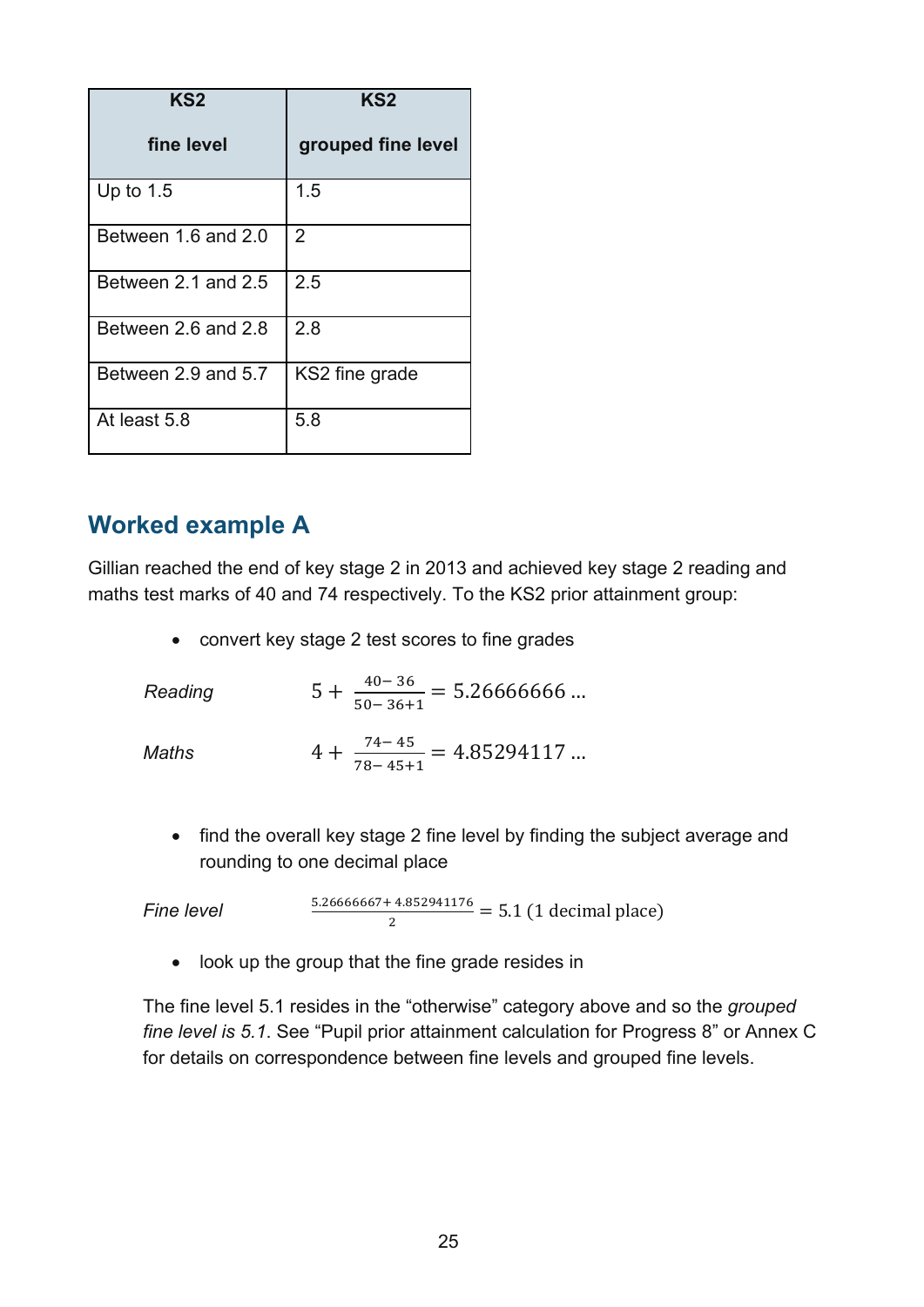#### <span id="page-25-0"></span>**Measurement of the progress of pupils with no key stage 2 test results.**

#### **Pupils working below the level of the test**

When calculating the baseline for each pupil's Progress 8 score, we will use key stage 2 teacher assessments in cases where pupils have been unable to access the end of key stage 2 tests. This includes taking account of teacher assessments at levels 1 and 2. Annex C shows how we will award points to different pupils in Progress 8 and other value added performance measures.

#### **Pupils without a test score in reading, maths or both**

Certain pupils without a test score in one or both of reading and maths, can have their teacher assessment used. If a pupil has assessment information for one subject only, this subject will be used as the baseline. Where key stage 2 test results have been annulled where maladministration has been found, we may use teacher assessment where this is available to calculate Progress 8.

#### **Pupils who have no key stage 2 assessment**

There will be some pupils (those arriving at secondary school from the independent sector or abroad) who have no key stage 2 results to use as the baseline for the Progress 8 measure. These pupils' scores will not be included in the Progress 8 measure (and the pupils will not be included in the denominator when calculating the average of the progress scores for the school).

However, these pupils will be included in the attainment measures for the school, unless they have arrived from a non-English speaking country in year 10 or year 11 and the school requests for their results to be removed. We also expect the school to be able to show to Ofsted, parents and others the progress these pupils have made through secondary school. The school can do this by providing information from robust assessments of their own when the pupil enters the school, and then looking at the pupil's progress to GCSEs.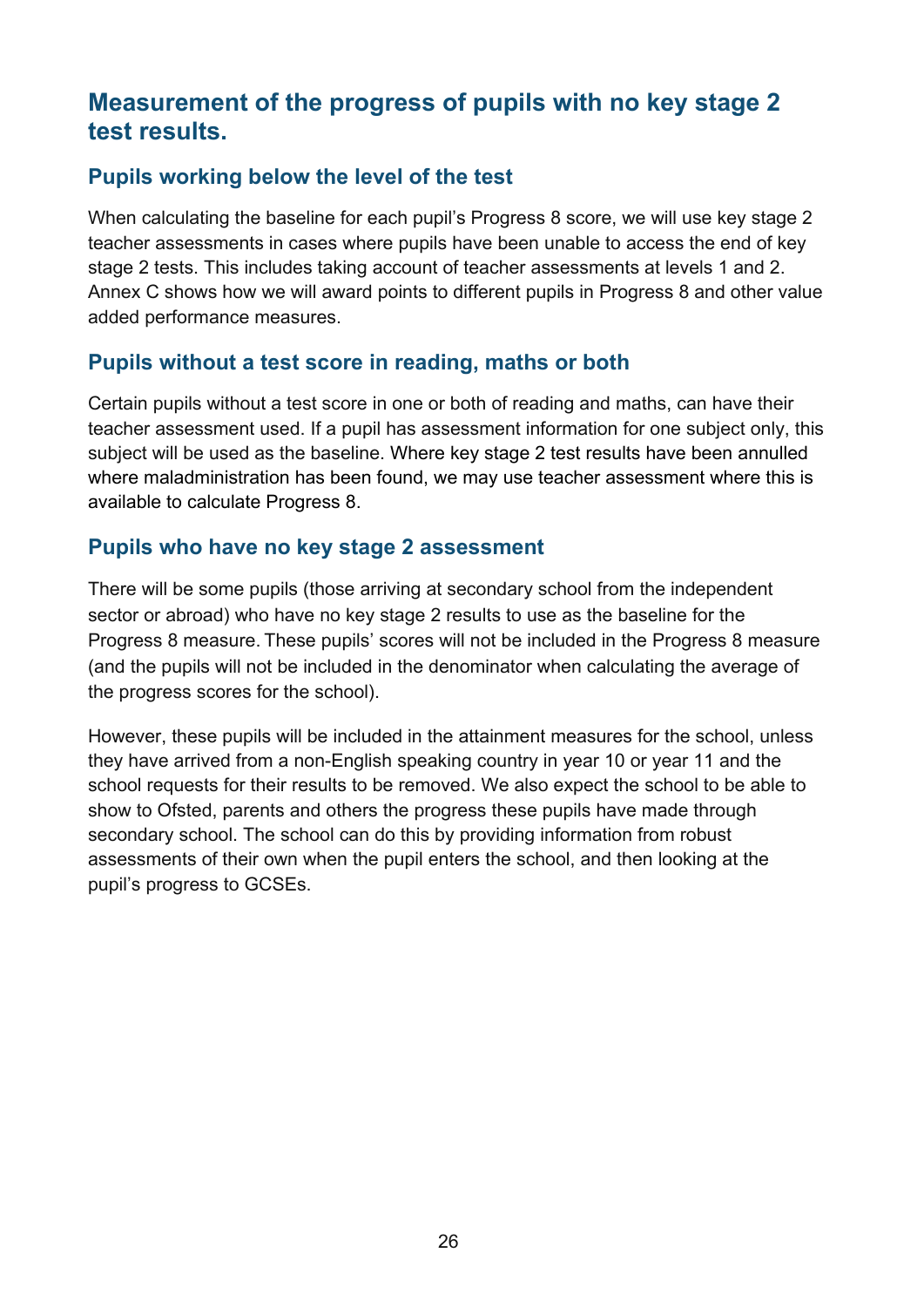## <span id="page-26-0"></span>**Worked Example A - continued**

As we saw, Gillian has an Attainment 8 score of 66. Her key stage 2 grouped fine level was 5.1. The national average provisional 2018 Attainment 8 score for pupils with Gillian's key stage 2 results is 52.51 in that year. Gillian's Progress 8 score is the difference between her actual Attainment 8 score and the estimated Attainment 8 score, divided by 10 that is,  $66-52.51 = +13.49/10 = 1.35$ .



This means that Gillian has achieved an average of just over one and a quarter of a grade better per subject than other pupils with the same prior attainment.

#### <span id="page-26-1"></span>**Calculating a school Progress 8 score**

The school's Progress 8 score is the mean average of its pupils' Progress 8 scores

#### <span id="page-26-2"></span>**Worked Example A – continued**

Let us then say that Gillian is one of 142 pupils in her school's key stage 4 cohort, who gain a range of Progress 8 scores:

| Pupil#         | <b>Pupil name</b> | P8 score |
|----------------|-------------------|----------|
| 1              | A                 | $+1.35$  |
| $\overline{2}$ | B                 | $-0.20$  |
| .              | .                 | .        |
| 142            | C                 | $+1.10$  |
|                | <b>Sum</b>        | $+36.50$ |

So the school's unadjusted Progress 8 score is calculated as 36.50/142= **0.26**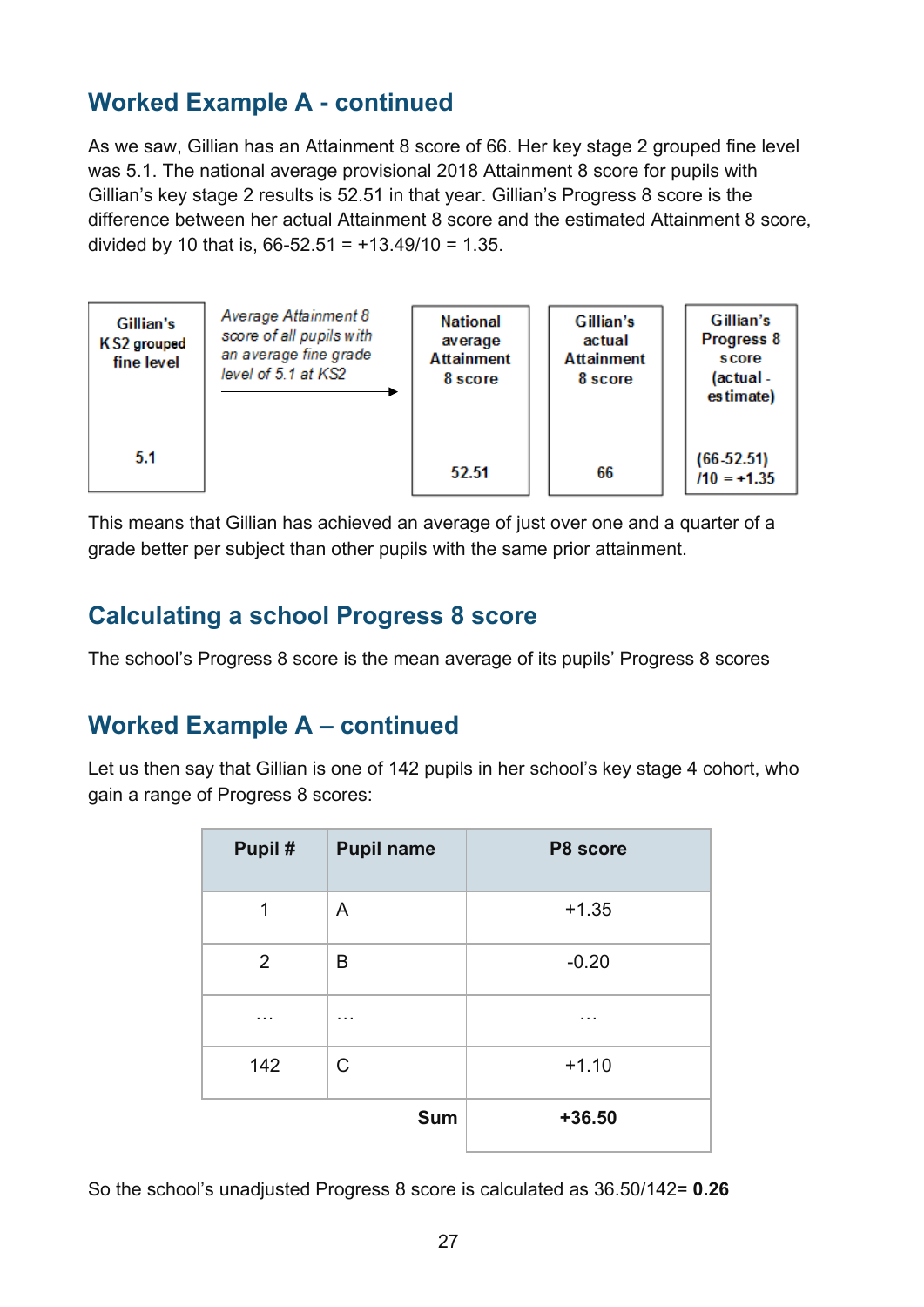## <span id="page-27-0"></span>**Calculating a school (adjusted) Progress 8 score**

At Gillian's school there is a pupil called Stuart, who is the only person in the school with extremely negative Progress 8 score. Stuart's key stage 2 prior attainment was higher than most pupils nationally and has a KS2 fine points score of 5.8. He achieved no attainment 8 points by the end of key stage 4. As a result his (unadjusted) Progress 8 score is -7.72.

Since the minimum progress for pupils in Stuart's prior attainment group is -2.74 (in this hypothethical example), this extremely negative pupil progress score will be adjusted from -7.72 to -2.74.

| Pupil# | <b>Pupil name</b> | <b>Adjusted P8</b><br>score |
|--------|-------------------|-----------------------------|
| 1      | Gillian           | $+1.35$                     |
| 2      | <b>Stuart</b>     | $-2.74$                     |
| .      | .                 | .                           |
| 142    | Hardip            | $+1.10$                     |
|        | <b>Sum</b>        | $+41.48$                    |

So the school's adjusted Progress 8 score is calculated as 41.48/142= **0.29**. Note that the unadjusted score was **0.26**.

The impact is larger on smaller schools, for example, if there were 50 pupils in this school at the end of key stage 4 at the school then this would raise the school's adjusted Progress 8 score to **0.83**.

#### <span id="page-27-1"></span>**Interpreting Progress 8 scores**

A school's Progress 8 score is calculated as the average of its pupils' Progress 8 scores. For all mainstream pupils nationally, the average Progress 8 score will be zero. When including pupils at special schools the national average will not be zero as Progress 8 scores for special schools are calculated using Attainment 8 averages based upon mainstream pupils. School scores should be interpreted alongside their associated confidence intervals. If the lower bound of the school's confidence interval is greater than zero, it can be interpreted as meaning that the school has achieved above-average progress compared to pupils nationally, and vice versa if the upper bound is negative.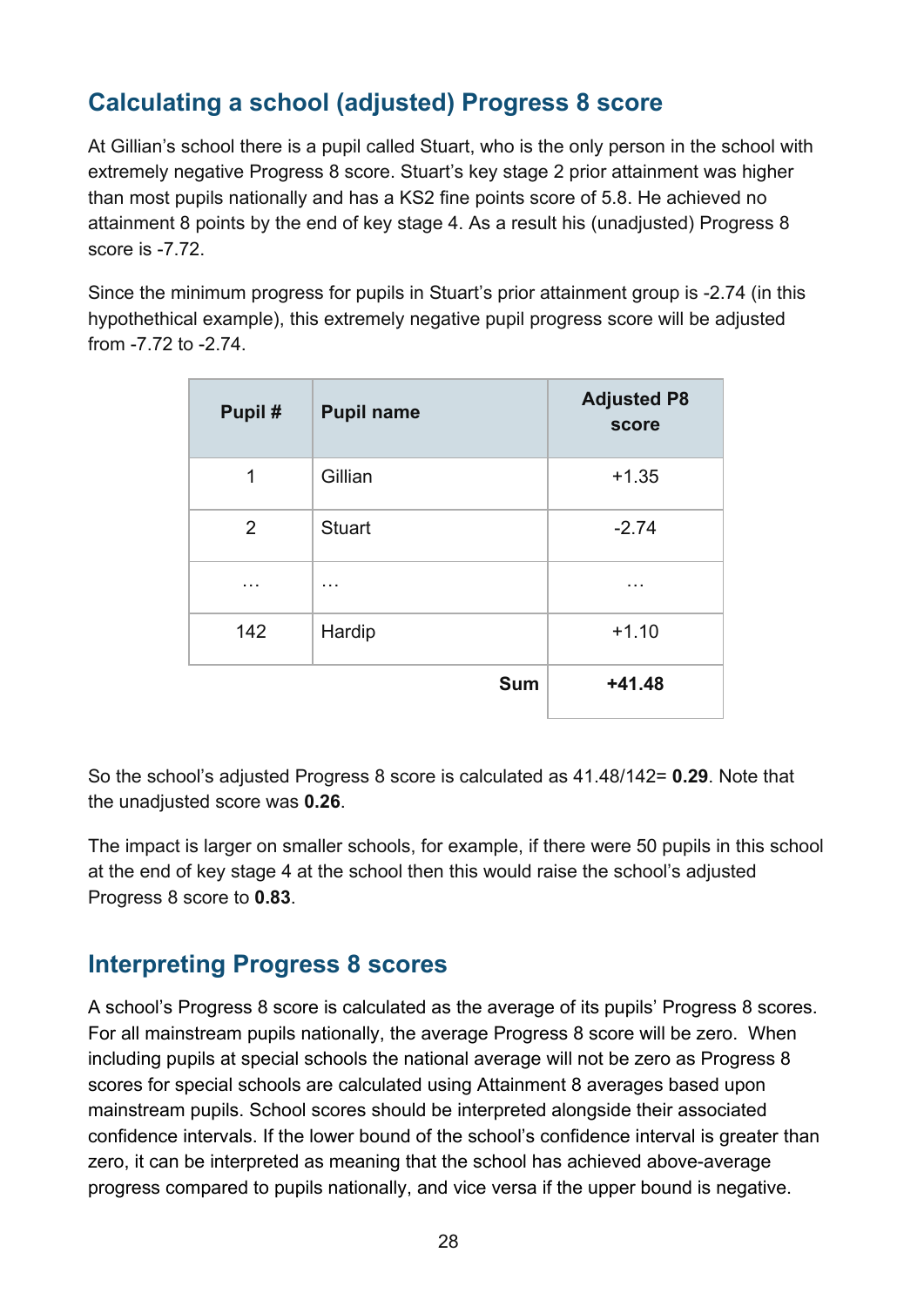The minimum grades each pupil requires to achieve a positive Progress 8 score will not be known in advance. This is because each pupil's results are compared to other pupils with the same prior attainment *within the same cohort*.

It is highly advisable that care should be taken when using a previous year's attainment averages as a guide to potential future Progress 8 results. This is because changes to national subject entry patterns and performance will cause these estimates to change in future years. Schools may change their curriculum offer in response to the Progress 8 measure and to the Government's EBacc ambition, so any modelling based on current national results could be misleading.

See Annex E for further details on interpreting school scores and their associated confidence intervals.

### <span id="page-28-0"></span>**Confidence intervals**

Progress 8 results are calculated for a school based on a specific cohort of pupils. A school may have been just as effective but have performed differently with a different set of pupils. Similarly, some pupils may be more likely to achieve high or low grades independently of which school they attend. To account for this natural uncertainty 95% confidence intervals around Progress 8 scores are provided as a proxy for the range of scores within which each school's underlying performance measure can be confidently said to lie. The results of schools with a small cohort tend to have wider confidence intervals; this reflects the fact that the performance of a small number of pupils taking their key stage 4 exams can have a disproportionate effect on the school's overall results. Both the Progress 8 score and the confidence interval for a school should be taken into account when comparing with other schools, pupil groups or national averages.

<span id="page-28-1"></span>Information about how confidence intervals are calculated is described in Annex E.

#### **Impact of the number of qualifications taken on a pupil's Progress 8 score**

The number of qualifications each pupil should enter remains a professional judgement led by what best meets the needs of an individual.

The Progress 8 score for each pupil will always be determined by dividing the points total for their best eight qualifications by 10 (the eight qualifications with English and maths both double-weighted), regardless of how many qualifications the pupil sits.

This approach supports the policy aim to encourage schools to offer a broad and balanced curriculum with an academic core.

It may benefit some less able pupils to work towards good grades (and hence score more points) in fewer subjects, with the emphasis on doing well in English and maths, rather than to take more subjects but achieve lower grades overall.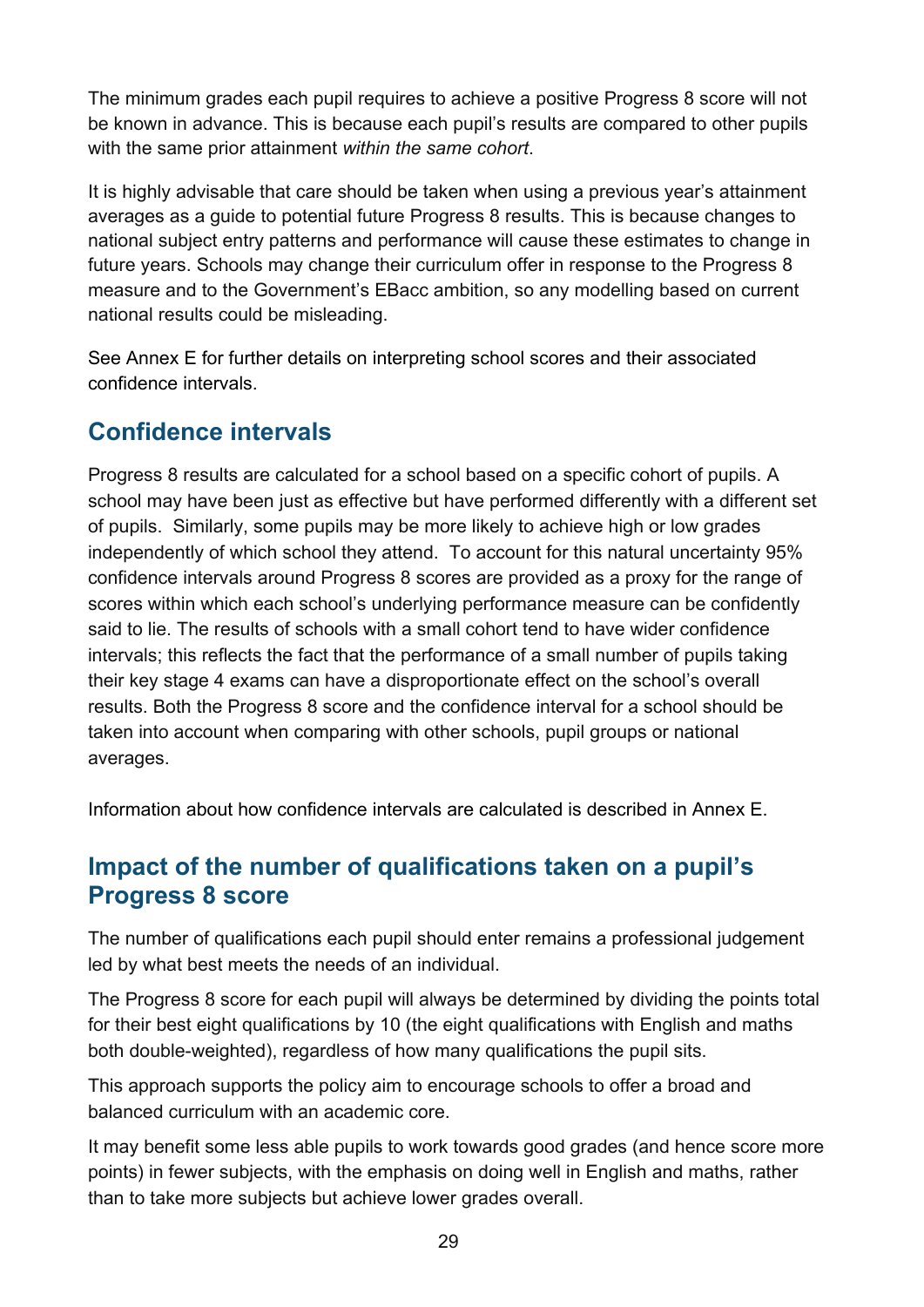## <span id="page-29-0"></span>**Key stage 2 tests**

We use scaled scores to report the results of the national curriculum tests that pupils sit at the end of key stage 2. The range of scaled scores available for each key stage 2 test is the same as in 2016 and 2017. The lowest scaled score that can be awarded is 80 and 120 is the highest scaled score. Pupils scoring at least a scaled score of at least 100 will have been deemed to have met the expected standard of the test. More information about scaled scores can be found [here.](https://www.gov.uk/guidance/scaled-scores-at-key-stage-2)

If you would like to see how test scores compare with the 2018 national or local authority average for each subject, or the 2017 results, you can do this at [https://www.gov.uk/government/collections/statistics-key-stage-2.](https://www.gov.uk/government/collections/statistics-key-stage-2)

Secondary schools should continue to view key stage 2 test results as just one piece of data available to them and continue to supplement this data with their own ongoing assessments of what pupils know and can do.

#### <span id="page-29-1"></span>**Information available to secondary schools about their year 7 pupils**

Secondary schools receive information via common transfer files on the teacher assessment and test score (the scaled score) awarded to each pupil.

Question Level Analysis is available for secondary schools to use in Analyse School Performance (ASP). This will help secondary schools identify strengths and weaknesses of incoming year 7 pupils in each test subject.

#### <span id="page-29-2"></span>**How scaled scores will be used in Progress 8**

The first GCSE results for pupils with key stage 2 scaled scores will not be available until 2021. We will provide information about how scaled scores will be used in Progress 8 before then.

#### <span id="page-29-3"></span>**Pupils reaching their estimated grades**

A pupil's estimated grade is what they are anticipated to achieve based on the national average for their prior attainment group. Progress 8 does not give particular credit to a school for helping a pupil reach his or her estimated grade. Schools get credit for each increase in grade a pupil achieves, regardless of how this grade relates to their estimated grade. For example, the Progress 8 score can improve equally if a pupil working well below their estimated grade moves up one grade, or if another pupil moves up one grade to achieve their estimated grade.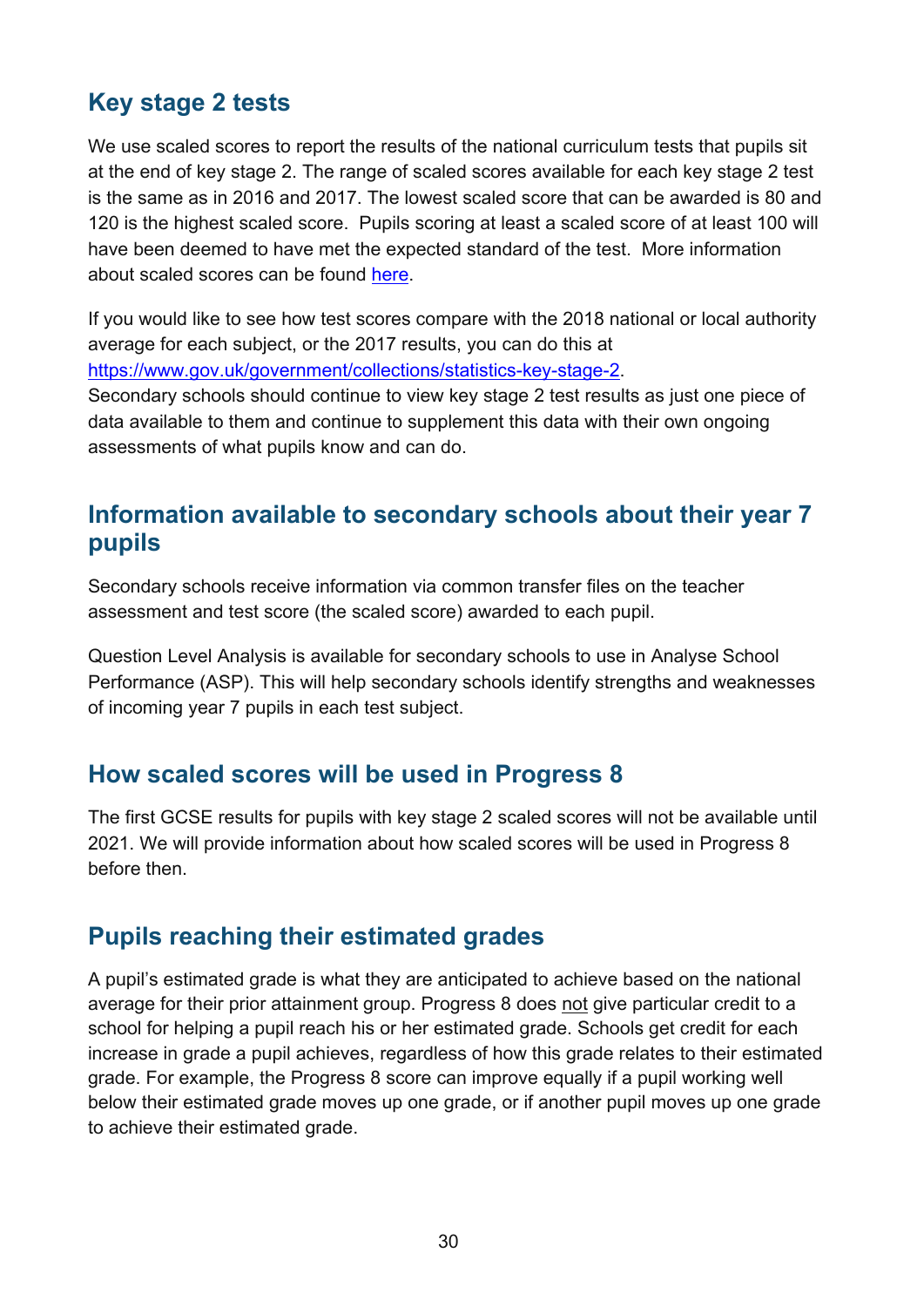## <span id="page-30-0"></span>**Calculating the EBacc average point score measure**

As announced in July 2017, from 2018 the headline EBacc attainment measure is EBacc average point score (APS).

This measure shows pupils' point scores across the five pillars of the EBacc. The EBacc APS is calculated by allocating points to a pupil's best grades in EBacc subjects using the same rules as the previous EBacc attainment threshold measure, as follows:

- the better grade of either English language or English literature when both subjects are taken
- the grade for maths
- the best two grades from exams taken in science grades will be taken from the following:
	- if the single sciences option is chosen, three out of four single sciences must be chosen. The best two grades will be taken from these subjects
	- grades for GCSE combined science $21$
- the better grade of either geography or history (Humanities)
- the best grade in language

These points will be totalled for each pupil, with a zero for any missing pillars, and then divided by six to create an average point score per pupil.<sup>[22](#page-30-4)</sup> These scores are added together for all pupils in a school's end of key stage 4 cohort<sup>23</sup>, and divided by the number in the cohort, to calculate the EBacc average point score per pupil for each school.

### <span id="page-30-1"></span>**Worked example 1: EBacc APS for Sumita**

<span id="page-30-2"></span>Table 1 sets out how the EBacc APS would be calculated for a particular pupil, Sumita, based on her attainment in EBacc subjects.

<span id="page-30-3"></span><sup>&</sup>lt;sup>21</sup> The 2017 EBacc APS shadow data released to schools in early 2018 was based on the 2017 EBacc methodology. Therefore, grades for Core Science and Additional Science and grades for Double Science contributed to the EBacc APS point score in shadow data. These qualifications counted for the last time in 2017 so therefore do not contribute towards EBacc APS for 2018. From 2018 only reformed science<br>GCSEs will count towards EBacc APS, as set out above.

<sup>&</sup>lt;sup>22</sup>Science grades count in two pillars, meaning a total of six pillars for EBacc APS.

<span id="page-30-5"></span><span id="page-30-4"></span><sup>&</sup>lt;sup>23</sup> Pupils are identified as being at the end of key stage 4 if they were on roll at the school and in year 11 at the time of the January school census. Age is calculated as at 31 August at the start of the academic year, and the majority of pupils at the end of key stage 4 were age 15 at this point. Some pupils may complete this key stage in an earlier or later year group.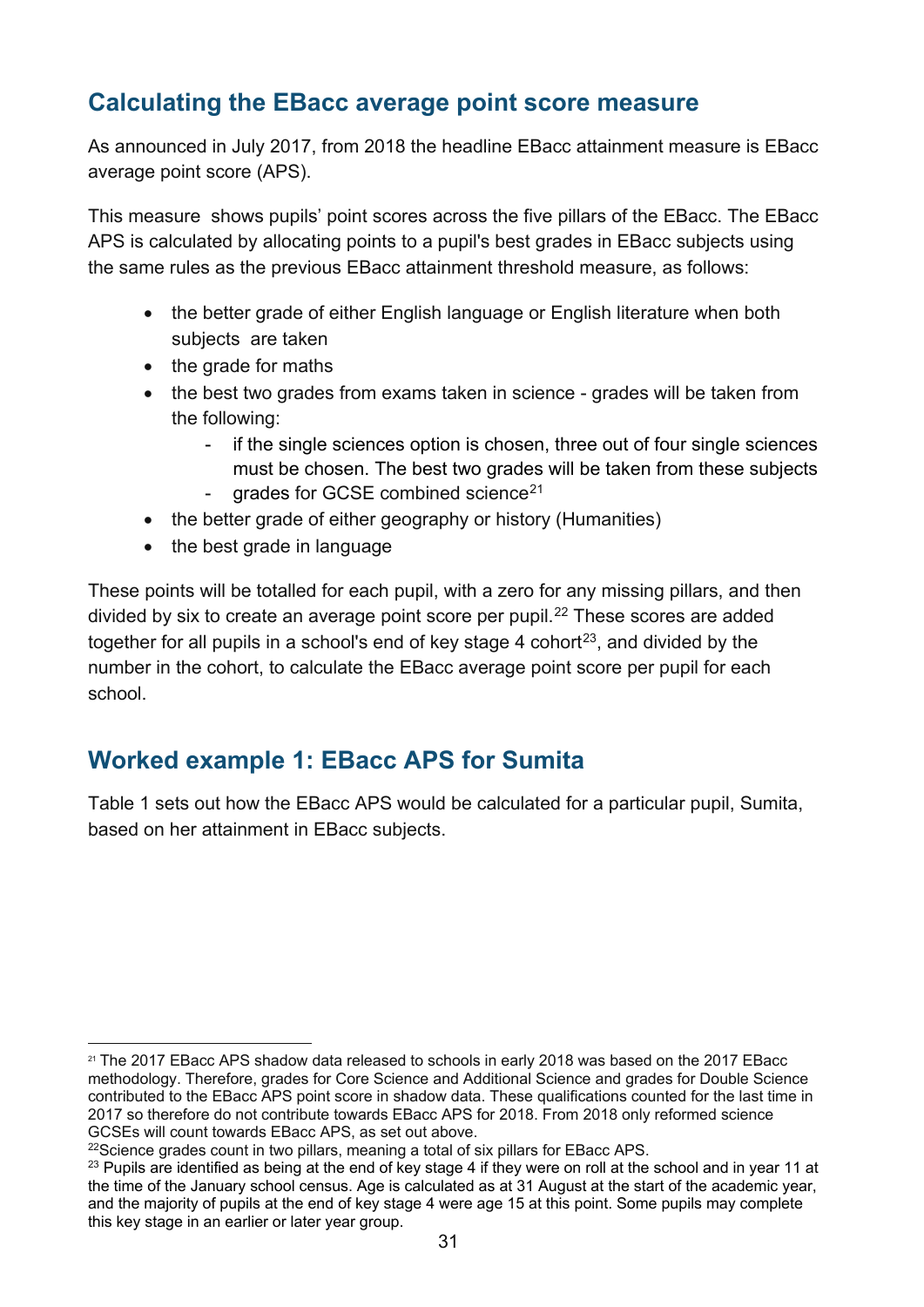| ID              | Qualification                     | Grade          | <b>Points</b>  | <b>Included</b><br>in the<br>measure | <b>Element</b>                         | <b>Points used</b><br>toward<br><b>EBacc APS</b> |
|-----------------|-----------------------------------|----------------|----------------|--------------------------------------|----------------------------------------|--------------------------------------------------|
| Qc1             | <b>GCSE English</b><br>language   | 8              | 8              | ✓                                    | English                                | 8                                                |
| Qc2             | <b>GCSE English</b><br>literature | $\overline{7}$ | $\overline{7}$ | $\boldsymbol{\mathsf{x}}$            | English                                | $\boldsymbol{\mathsf{x}}$                        |
| Qc3             | <b>GCSE Maths</b>                 | 5              | 5              | $\checkmark$                         | Maths                                  | 5                                                |
| Qc4             | <b>GCSE Biology</b>               | $\overline{4}$ | $\overline{4}$ | ×                                    | Science                                | $\pmb{\times}$                                   |
| Qc5             | <b>GCSE Physics</b>               | 5              | 5              | $\pmb{\times}$                       | Science                                | $\pmb{\times}$                                   |
| Qc <sub>6</sub> | <b>GCSE Chemistry</b>             | $\overline{7}$ | $\overline{7}$ | $\checkmark$                         | Science                                | $\overline{7}$                                   |
| Qc7             | <b>GCSE Computer</b><br>Science   | $\overline{7}$ | $\overline{7}$ | $\checkmark$                         | Science                                | $\overline{7}$                                   |
| Qc8             | <b>GCSE History</b>               | 5              | 5              | $\checkmark$                         | <b>Humanities</b>                      | 5                                                |
| Qc9             | <b>GCSE French</b>                | $\overline{4}$ | 4              | $\checkmark$                         | Languages                              | $\overline{4}$                                   |
| Qc10            | <b>GCSE Religious</b><br>studies  | 5              | 5              | $\pmb{\times}$                       | None - does not<br>count towards EBacc | $\pmb{\times}$                                   |

**Table 1: Key stage 4 results for Sumita**

Sumita sat both English language and English literature, so her English score can be used toward her EBacc APS. Her score in the English element was taken from English language as this was her best result. Sumita took a maths GCSE that counts towards the EBacc maths element, so this score is used.

Sumita chose the single sciences option and sat four single sciences, so her science score can be used toward her EBacc APS. Her two highest scoring grades were in GCSE chemistry and GCSE computer science.

Sumita's results for history and French are used toward the humanities and languages elements, respectively. Sumita did not enter for other qualifications in these areas so these points are used. GCSE religious studies does not count toward the EBacc so is not used in the calculation of EBacc APS.

```
Total EBacc point score = Qc1 + Qc3 + + Qc6 + Qc7 + Qc8 + Qc9 
   = 8 + 5 + (7 + 7) + 5 + 4= 36Average EBacc point score =
36 \div 6 = 6
```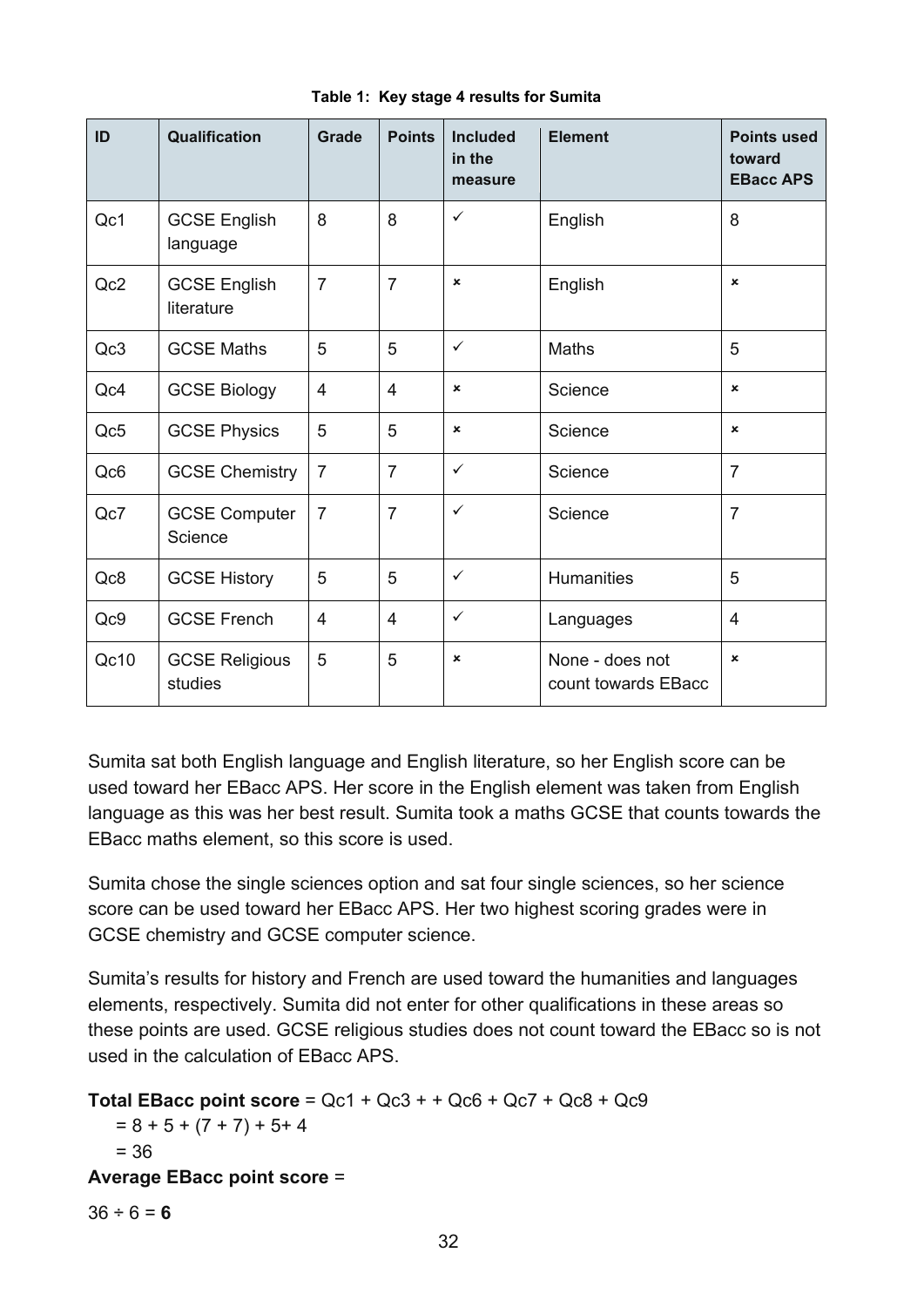## <span id="page-32-0"></span>**Worked example 2: EBacc APS for Steven**

Table 2 sets out how the EBacc APS would be calculated for a particular pupil, Steven, based on their attainment in EBacc subjects.

<span id="page-32-1"></span>

| ID              | Qualification                      | Grade              | <b>Points</b>  | <b>Included in</b><br>the measure | <b>Element</b>                                           | <b>Points used</b><br>toward<br><b>EBacc APS</b> |
|-----------------|------------------------------------|--------------------|----------------|-----------------------------------|----------------------------------------------------------|--------------------------------------------------|
| Qd1             | <b>GCSE English</b><br>language    | 3                  | 3              | $\boldsymbol{\mathsf{x}}$         | English                                                  | $\pmb{\times}$                                   |
| Qd <sub>2</sub> | <b>GCSE Maths</b>                  | 5                  | 5              | $\checkmark$                      | Maths                                                    | 5                                                |
| Qd3             | <b>GCSE</b><br>Combined<br>Science | $3-3$              | 6              | $\checkmark$                      | Science                                                  | 6                                                |
| Qd4             | <b>GCSE German</b>                 | $\overline{4}$     | $\overline{4}$ | $\checkmark$                      | Languages                                                | 4                                                |
| Qd5             | <b>GCSE Music</b>                  | 4                  | $\overline{4}$ | $\boldsymbol{\mathsf{x}}$         | None $-$<br>does not<br>count<br>towards<br><b>EBacc</b> | $\pmb{\times}$                                   |
| Qd6             | <b>BTEC Travel</b><br>and Tourism  | <b>Distinction</b> | $\overline{7}$ | $\pmb{\times}$                    | None-<br>does not<br>count<br>towards<br>EBacc           | ×                                                |

**Table 2: Key stage 4 results for Steven**

Steven did not sit both English language and English literature, so his English score cannot be used toward his EBacc APS. Steven took GCSE maths, which counts towards the EBacc maths element, so this score can be used.

Steven took combined science so both grades are used towards EBacc APS. His GCSE German qualification counts towards the EBacc languages element. However, Steven did not take any humanities qualifications so scores a 0 for this element for EBacc APS. His remaining two qualifications do not count towards EBacc so cannot be included in the calculation.

#### **Total EBacc point score** = Qd2 + Qd3 + Qd4

 $= 0$  (English) + 5 + (3 + 3) + 0 (Humanities) + 4  $= 15$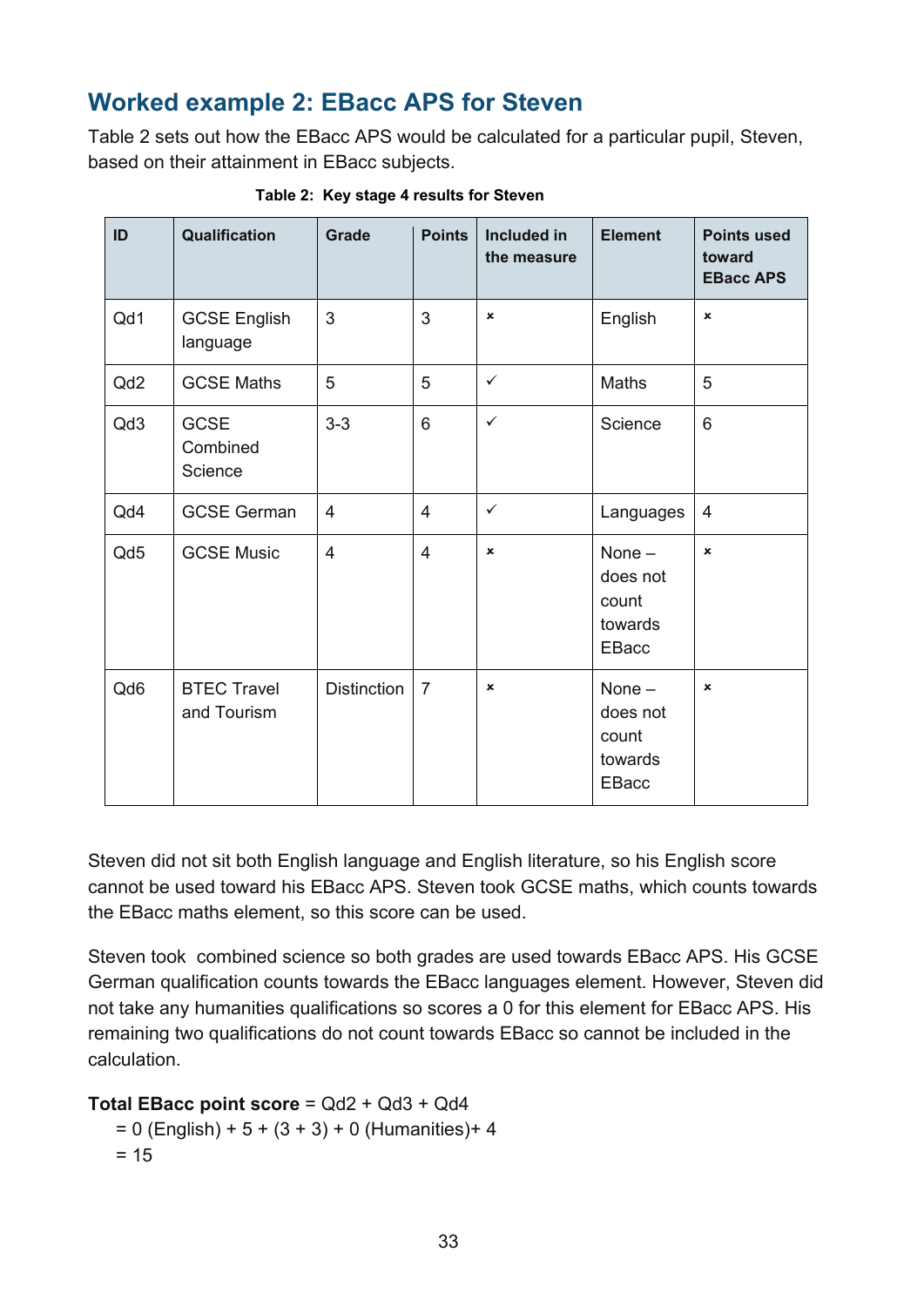# <span id="page-33-0"></span>**Average EBacc point score =**

15÷ 6 = **2.5**

## <span id="page-33-1"></span>**Calculating a school's EBacc APS score**

Let us then say that Steven and Sumita are two of 200 pupils in their school's key stage 4 cohort, each assigned EBacc APS scores:

|                | Pupil #   Pupil name | <b>EBacc APS</b> |
|----------------|----------------------|------------------|
| 1              | Sumita               | 6.0              |
| $\overline{2}$ | Sarah                | 5.42             |
|                |                      |                  |
| 200            | <b>Steven</b>        | 2.5              |
|                | Sum:                 | 912.43           |

So the school's EBacc APS is calculated as 912.43/200= **4.56**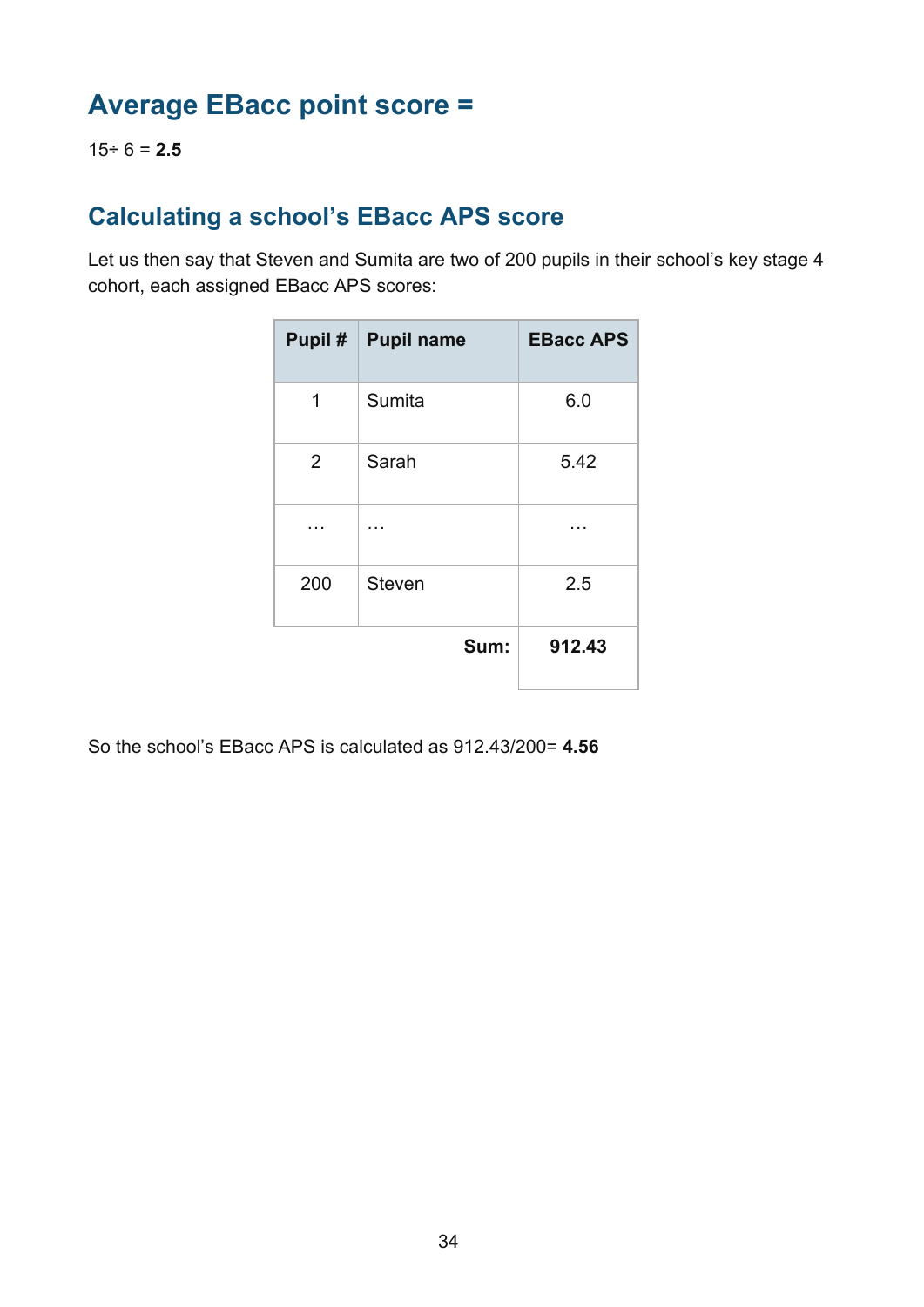# <span id="page-34-0"></span>**Annex A – Point score scales for 2016, 2017, 2018 and 2019**

This annex explains the point score scale that are used in 2016, 2017, 2018 and 2019 performance tables<sup>24</sup>.

In 2017, new GCSE qualifications in English and maths, graded 9 to 1, were included in performance tables, with others to follow in 2018 and 2019. Points are allocated to the new GCSEs on a 9 to 1 scale corresponding to the new grades, for example a grade 9 will get 9 points in the performance measures, and so on with a grade 1 getting 1 point.

We allocated performance table points to new GCSEs (9 to 1) in 2017 and 2018 in line with Ofqual decisions on setting standards for new GCSEs. In September 2014, Ofqual confirmed that:

- the bottom of grade 1 will be aligned with the bottom of grade G
- broadly the same proportion of students will achieve a grade 4 and above as currently achieve a grade C and above; and
- broadly the same proportion of students will achieve a grade 7 and above as achieve an A and above.

We have reflected this in performance table points so that the same points are awarded to a grade G and a grade 1; a grade C and a grade 4; and a grade A and a grade 7. Points for other grades have been allocated between these anchor points.

This is the fairest way of reflecting attainment of pupils working at broadly the same level during this transitional period. From 2019, almost all new GCSEs (9 to 1) will be in place with points awarded on a linear 9 to 1 scale except for a very small number of languages with smaller cohorts<sup>[25](#page-34-2)</sup> which will be available in 2020.

The outcomes of Ofqual's consultation on setting grade standards for 2017 GCSE qualifications can be found here: [www.gov.uk/government/news/setting-standards-for](http://www.gov.uk/government/news/setting-standards-for-new-gcses-in-2017)[new-gcses-in-2017.](http://www.gov.uk/government/news/setting-standards-for-new-gcses-in-2017)

The tables on the following pages contain the 2017, 2018 and 2019 performance tables points for level and grade structure combinations. A list of all qualifications which count at key stage 4, and their corresponding performance points is available here: [www.gov.uk/government/publications/key-stage-4-qualifications-discount-codes-and](http://www.gov.uk/government/publications/key-stage-4-qualifications-discount-codes-and-point-scores)[point-scores](http://www.gov.uk/government/publications/key-stage-4-qualifications-discount-codes-and-point-scores)

<span id="page-34-1"></span> $24$  In 2016, the point score scale for performance table measures changed from the previous 16-58 scale used in 2015 and earlier to a 1-8 scale to begin the transition of points following the introduction fo reformed 9 to 1 GCSEs in 2017.

<span id="page-34-2"></span><sup>25</sup> Gujarati, Persian, Portuguese, Turkish and Biblical Hebrew.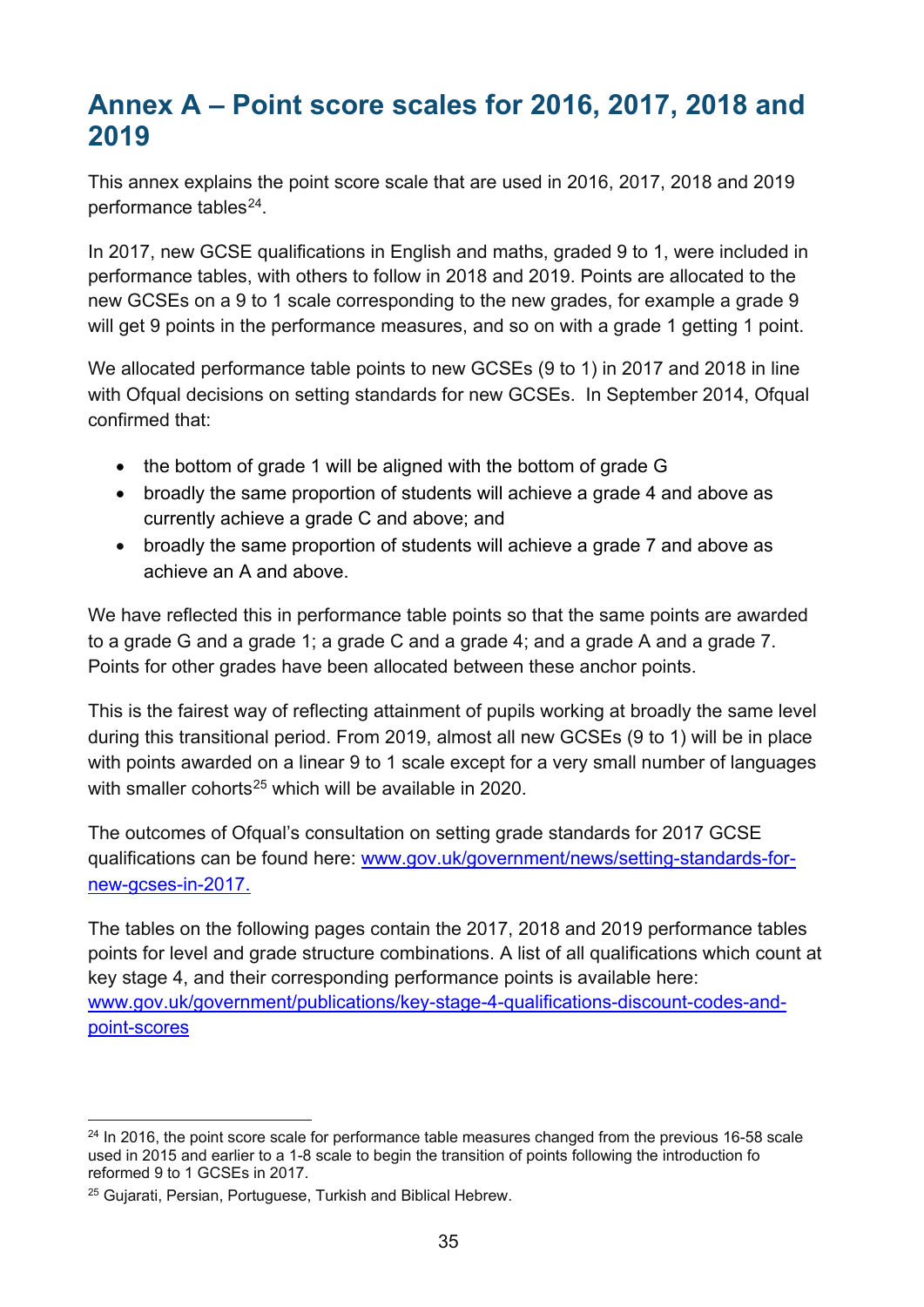**It is important to note that the key factor in the grade structure is the number of grades – not the names of grades.** For example, a pass/merit/distinction/distinction\* and a grade C/ grade B/ grade A/ grade A\* structure both have four grades.

| <b>GCSE grade</b> | 2016 Points | 2017, 2018<br>and 2019<br><b>Points</b> |
|-------------------|-------------|-----------------------------------------|
| $A^*$             | 8.00        | 8.50                                    |
| A                 | 7.00        | 7.00                                    |
| B                 | 6.00        | 5.50                                    |
| $\mathsf C$       | 5.00        | 4.00                                    |
| D                 | 4.00        | 3.00                                    |
| Е                 | 3.00        | 2.00                                    |
| F                 | 2.00        | 1.50                                    |
| G                 | 1.00        | 1.00                                    |

<span id="page-35-0"></span>**Table A.1 Point score scales for legacy GCSEs (A\*-G)[26](#page-35-1)**

**Table A.2 Point score scales for combined science qualifications in Attainment 8 and Progress 8**

| <b>Combined science</b><br>qualification grade | <b>2018 and 2019</b><br>points |
|------------------------------------------------|--------------------------------|
| Grade 9-9 (Double Award)                       | 9                              |
| Grade 9-8 (Double Award)                       | 8.5                            |
| Grade 8-8 (Double Award)                       | 8                              |
| Grade 8-7 (Double Award)                       | 7.5                            |
| Grade 7-7 (Double Award)                       | 7                              |
| Grade 7-6 (Double Award)                       | 6.5                            |

<span id="page-35-1"></span> <sup>26</sup> The point score scales for legacy GCSEs also apply to academic certificates/international GCSE-style qualifications (AQA, Cambridge International and Pearson Edexcel Level 1/2 certificates), where these still count in performance tables.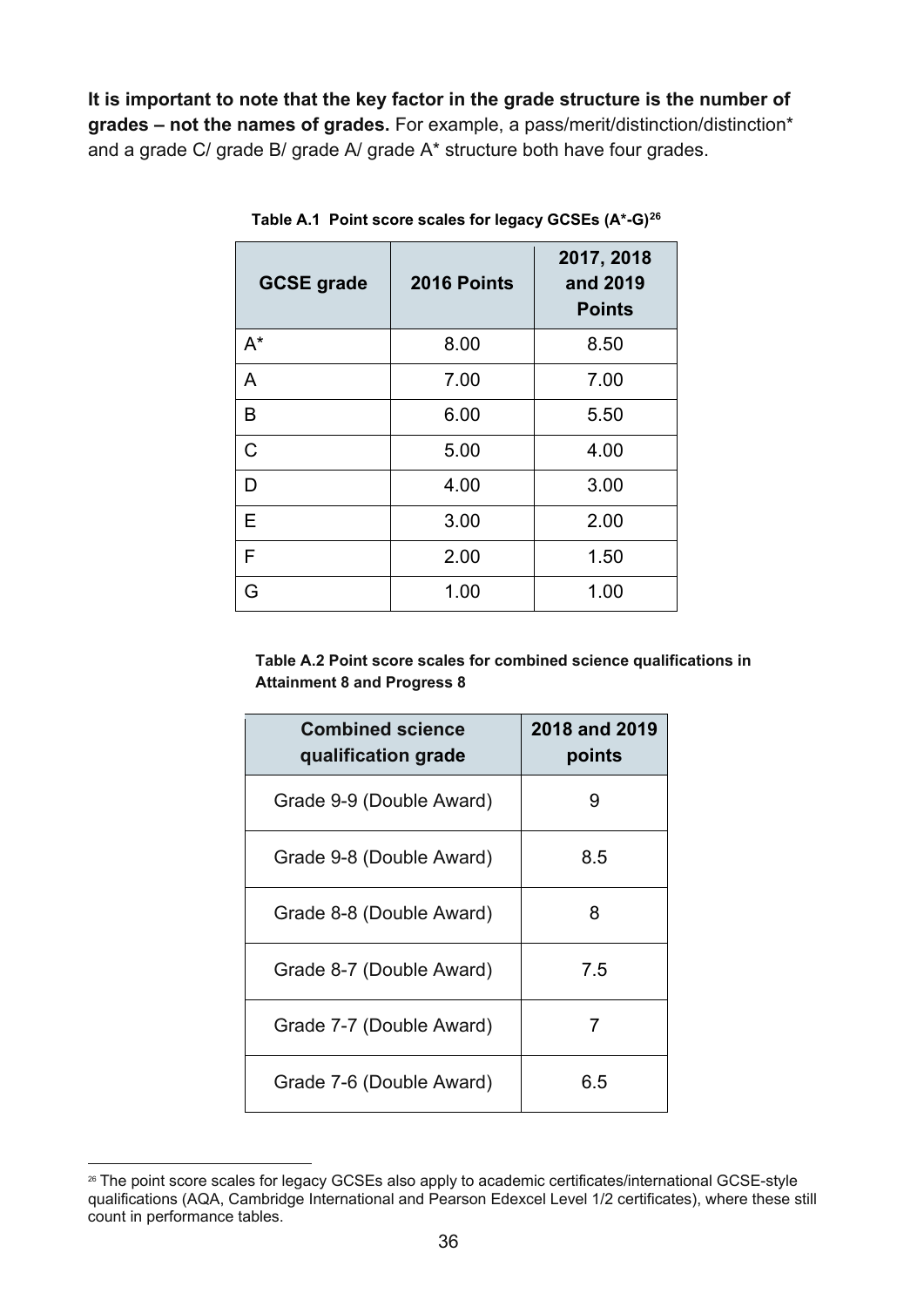| <b>Combined science</b><br>qualification grade | 2018 and 2019<br>points |
|------------------------------------------------|-------------------------|
| Grade 6-6 (Double Award)                       | 6                       |
| Grade 6-5 (Double Award)                       | 5.5                     |
| Grade 5-5 (Double Award)                       | 5                       |
| Grade 5-4 (Double Award)                       | 4.5                     |
| Grade 4-4 (Double Award)                       | 4                       |
| Grade 4-3 (Double Award)                       | 3.5                     |
| Grade 3-3 (Double Award)                       | 3                       |
| Grade 3-2 (Double Award)                       | 2.5                     |
| Grade 2-2 (Double Award)                       | $\overline{2}$          |
| Grade 2-1 (Double Award)                       | 1.5                     |
| Grade 1-1 (Double Award)                       | 1                       |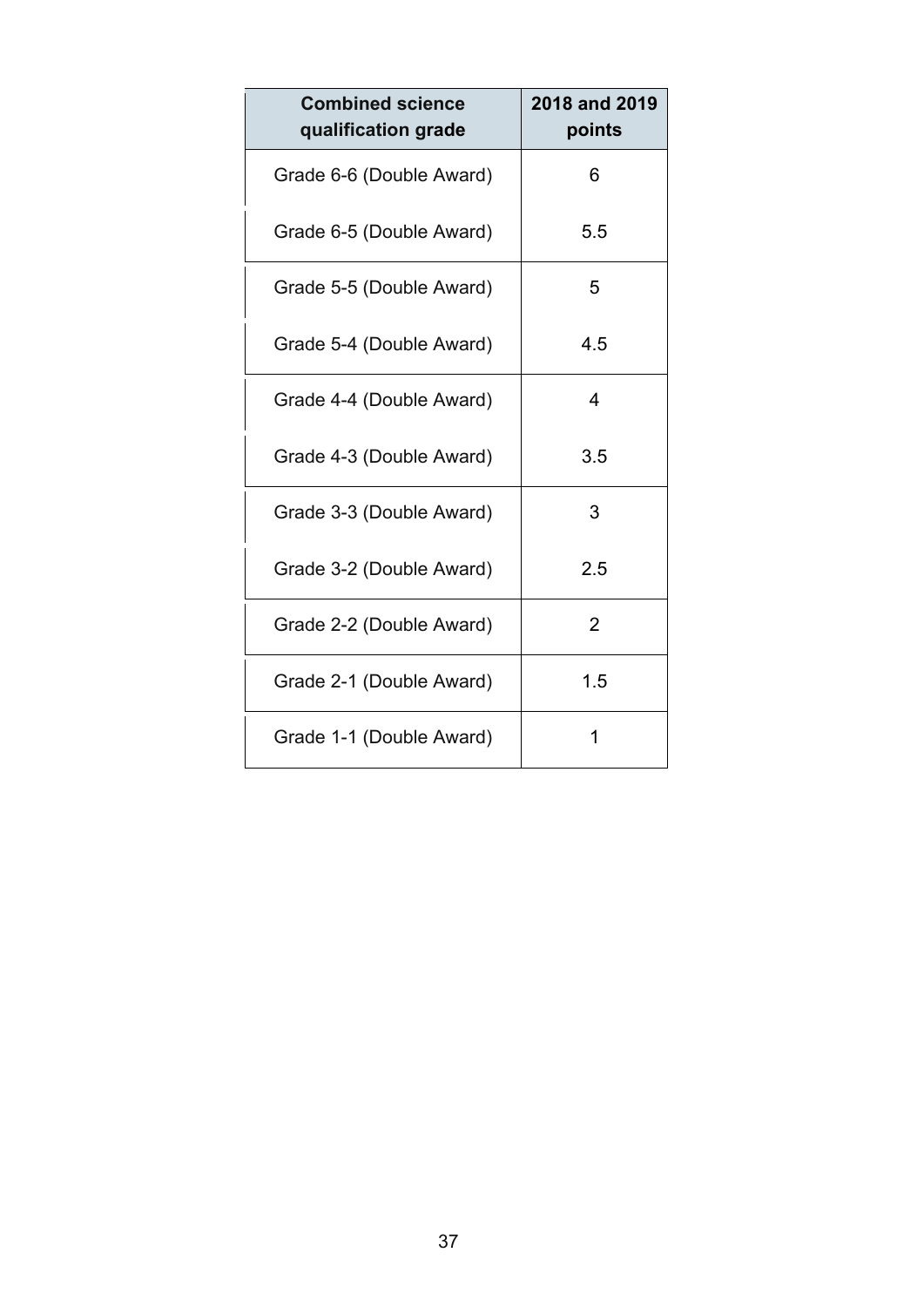| <b>GCSE (double</b><br>award) grade | 2016 Points | <b>2017 and</b><br>2018 Points |
|-------------------------------------|-------------|--------------------------------|
| $A^*A^*$                            | 8.00        | 8.50                           |
| $A^*A$                              | 7.50        | 7.75                           |
| AA                                  | 7.00        | 7.00                           |
| AB                                  | 6.50        | 6.25                           |
| BB                                  | 6.00        | 5.50                           |
| <b>BC</b>                           | 5.50        | 4.75                           |
| CC                                  | 5.00        | 4.00                           |
| CD                                  | 4.50        | 3.50                           |
| DD                                  | 4.00        | 3.00                           |
| DE                                  | 3.50        | 2.50                           |
| EЕ                                  | 3.00        | 2.00                           |
| EF                                  | 2.50        | 1.75                           |
| FF                                  | 2.00        | 1.50                           |
| FG                                  | 1.50        | 1.25                           |
| GG                                  | 1.00        | 1.00                           |

<span id="page-37-0"></span>**Table A.3 Point score scales for legacy double award GCSEs (A\*A\*-GG)**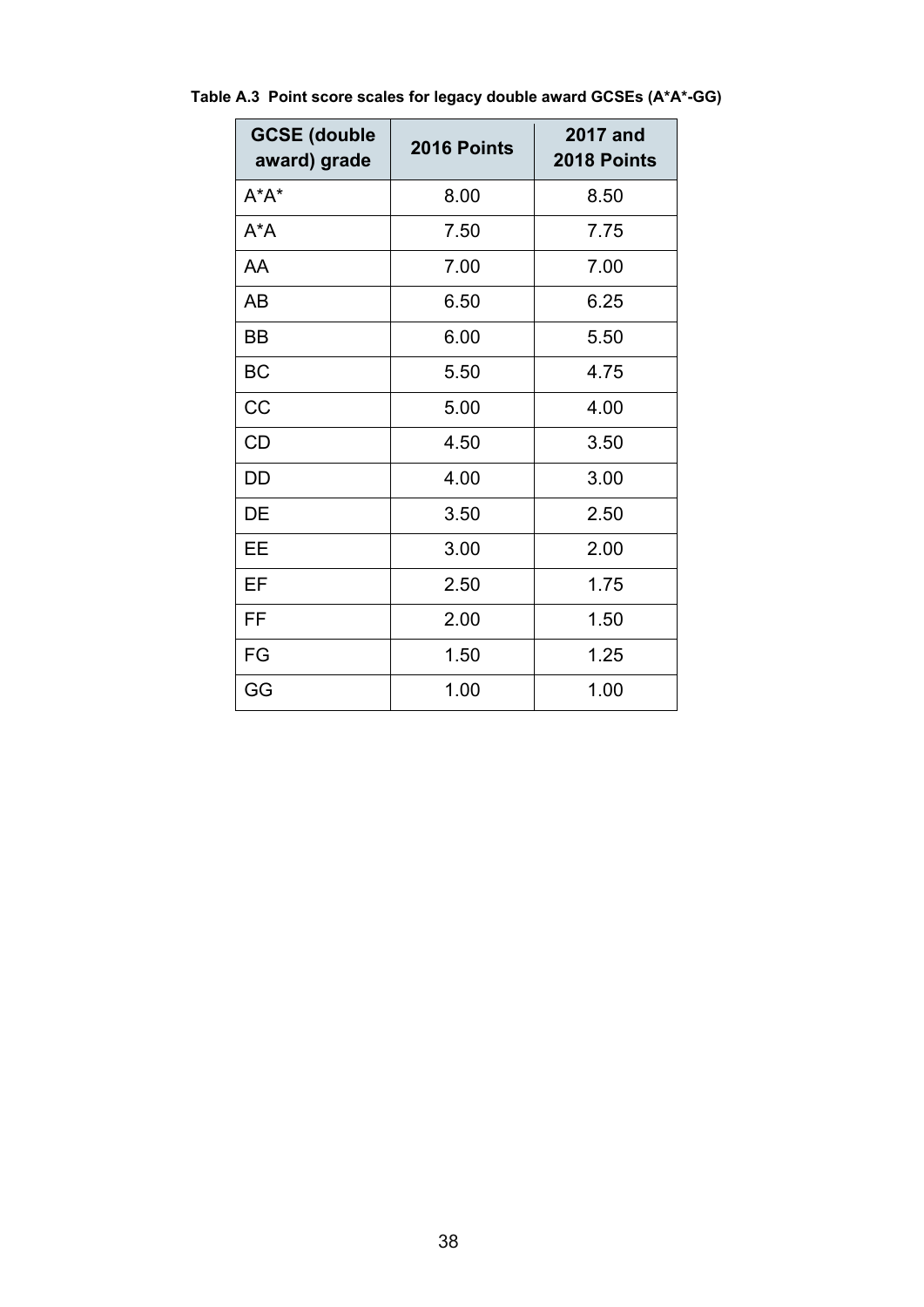<span id="page-38-0"></span>

| Level 1 grade<br>structure   | <b>Example grade</b>   | 2016 Points | 2017, 2018<br>and 2019<br><b>Points</b> |
|------------------------------|------------------------|-------------|-----------------------------------------|
|                              | <b>DD</b>              | 4.00        | 3.00                                    |
|                              | DE                     | 3.50        | 2.50                                    |
|                              | EE                     | 3.00        | 2.00                                    |
| 7 grade scheme               | EF                     | 2.50        | 1.75                                    |
|                              | <b>FF</b>              | 2.00        | 1.50                                    |
|                              | FG                     | 1.50        | 1.25                                    |
|                              | GG                     | 1.00        | 1.00                                    |
|                              | A                      | 4.00        | 3.00                                    |
|                              | B                      | 3.25        | 2.25                                    |
| 5 grade scheme               | $\mathsf C$            | 2.50        | 1.75                                    |
|                              | D                      | 1.75        | 1.38                                    |
|                              | Е                      | 1.00        | 1.00                                    |
|                              | D                      | 4.00        | 3.00                                    |
|                              | E                      | 3.00        | 2.00                                    |
| 4 grade scheme               | F                      | 2.00        | 1.50                                    |
|                              | G                      | 1.00        | 1.00                                    |
|                              | <b>Distinction</b>     | 4.00        | 3.00                                    |
| 3 grade scheme               | Merit                  | 3.00        | 2.00                                    |
|                              | Pass                   | 1.50        | 1.25                                    |
| 2 grade scheme <sup>27</sup> | <b>Advanced Credit</b> | N/A         | 2.5                                     |
|                              | Credit                 | N/A         | 1.25                                    |
| Pass only                    | Pass                   | 2.50        | 1.75                                    |

**Table A.4 Point score scales for level 1 qualifications**

<span id="page-38-1"></span><sup>&</sup>lt;sup>27</sup> This grade scheme is new for 2019 performance tables and therefore has no equivalent 2016 points.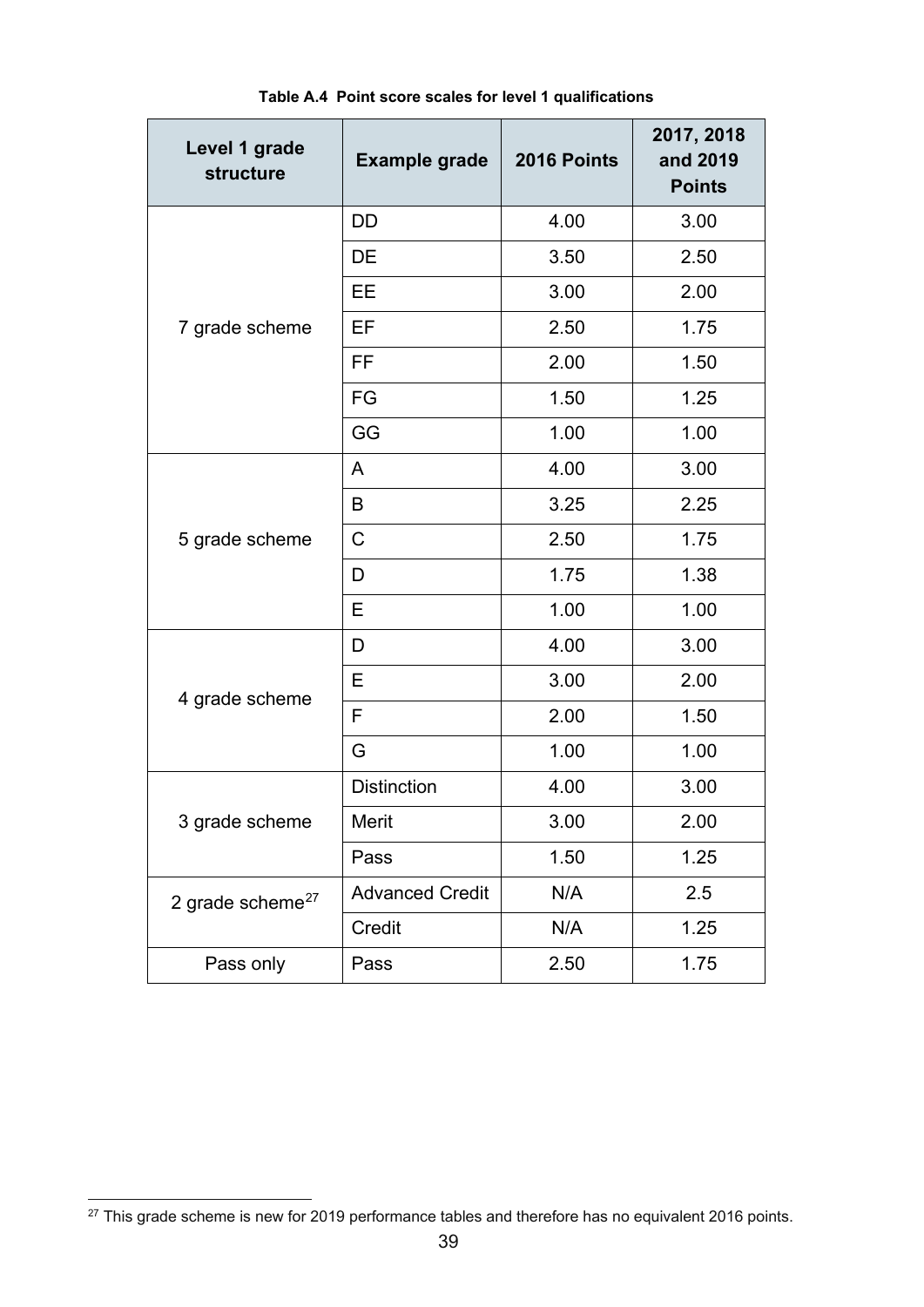<span id="page-39-0"></span>

| Level 2 grade<br><b>structure</b> | <b>Example grade</b>           | 2016 Points | 2017, 2018 and 2019<br><b>Points</b> |
|-----------------------------------|--------------------------------|-------------|--------------------------------------|
|                                   | $A^*A^*$                       | 8.00        | 8.50                                 |
|                                   | $A^*A$                         | 7.50        | 7.75                                 |
|                                   | AA                             | 7.00        | 7.00                                 |
| 8 grade scheme                    | AB                             | 6.50        | 6.25                                 |
|                                   | <b>BB</b>                      | 6.00        | 5.50                                 |
|                                   | <b>BC</b>                      | 5.50        | 4.75                                 |
|                                   | CC                             | 5.00        | 4.00                                 |
|                                   | CD                             | 4.50        | 3.50                                 |
|                                   | Distinction* Distinction*      | 8.00        | 8.50                                 |
|                                   | Distinction* Distinction       | 7.50        | 7.75                                 |
|                                   | <b>Distinction Distinction</b> | 7.00        | 7.00                                 |
| 7 grade scheme                    | <b>Distinction Merit</b>       | 6.50        | 6.25                                 |
|                                   | <b>Merit Merit</b>             | 6.00        | 5.50                                 |
|                                   | <b>Merit Pass</b>              | 5.50        | 4.75                                 |
|                                   | Pass Pass                      | 5.00        | 4.00                                 |
|                                   | A                              | 7.00        | 7.00                                 |
|                                   | B                              | 6.50        | 6.25                                 |
| 5 grade scheme                    | $\mathsf C$                    | 6.00        | 5.50                                 |
|                                   | D                              | 5.50        | 4.75                                 |
|                                   | E                              | 5.00        | 4.00                                 |
|                                   | $A^*$                          | 8.00        | 8.50                                 |
| 4 grade scheme                    | A                              | 7.00        | 7.00                                 |
|                                   | B                              | 6.00        | 5.50                                 |
|                                   | $\mathsf C$                    | 5.00        | 4.00                                 |
|                                   | <b>Distinction</b>             | 7.50        | 7.75                                 |
| 3 grade scheme                    | Merit                          | 6.50        | 6.25                                 |
|                                   | Pass                           | 5.00        | 4.00                                 |
| Pass only                         | Pass                           | 6.00        | 5.50                                 |

**Table A.5 Point score scales for level 2 qualifications**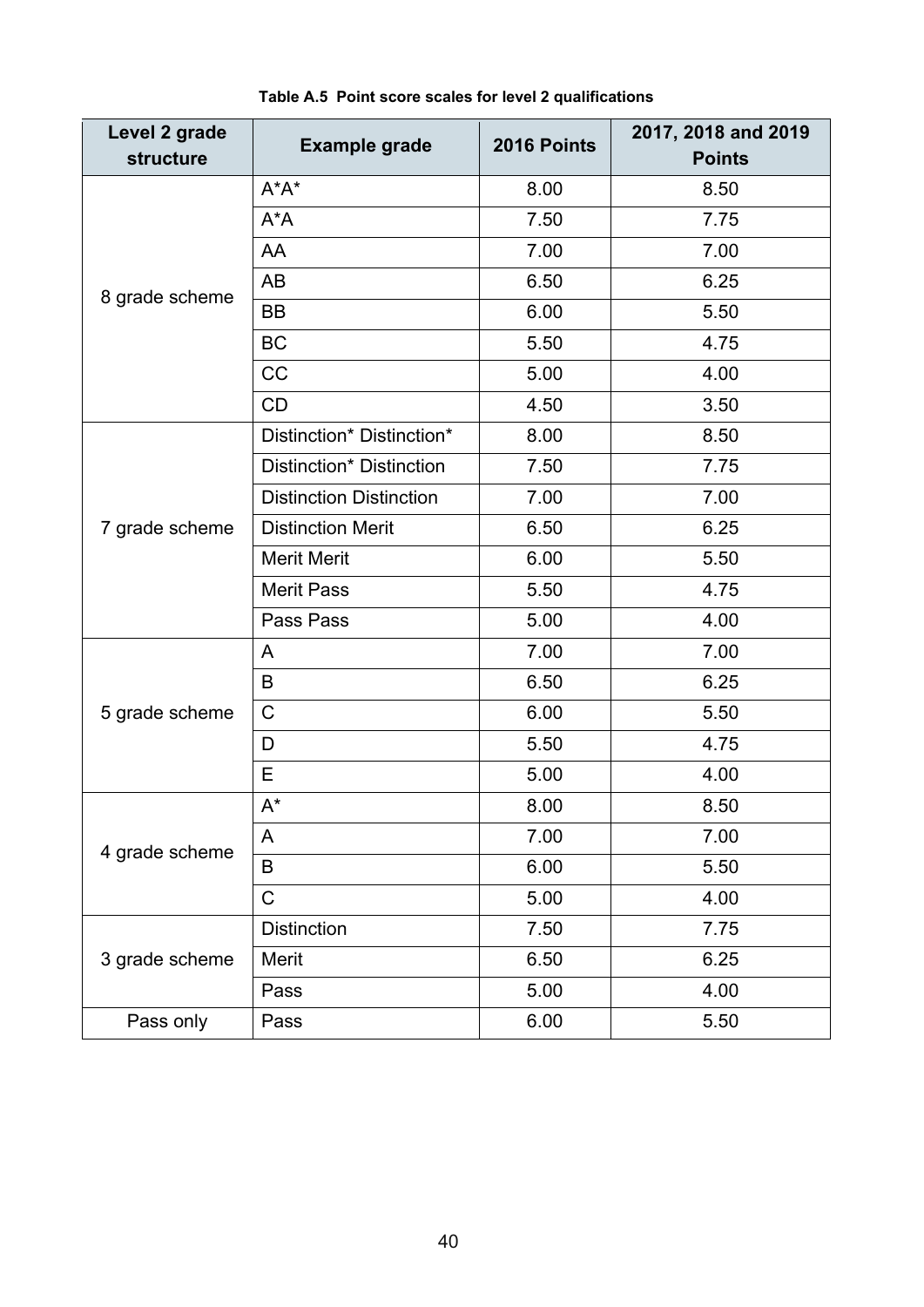<span id="page-40-0"></span>

| <b>AS level grade</b> | <b>2016 Points</b> | 2017, 2018 and 2019 Points |
|-----------------------|--------------------|----------------------------|
| A                     | 9.50               | 10.75                      |
| R                     | 8.25               | 8.88                       |
| С                     | 7.00               | 7.00                       |
|                       | 5.75               | 5.13                       |
| F                     | 4.50               | 3.50                       |

**Table A.6 Point score scales for AS levels and double AS levels**

| <b>Double AS</b><br>levels grade | 2016 Points | 2017, 2018 and<br>2019 Points |
|----------------------------------|-------------|-------------------------------|
| AA                               | 9.50        | 10.75                         |
| <b>BA</b>                        | 8.88        | 9.82                          |
| <b>BB</b>                        | 8.25        | 8.88                          |
| CB                               | 7.63        | 7.95                          |
| CC                               | 7.00        | 7.00                          |
| DC                               | 6.38        | 6.07                          |
| DD                               | 5.75        | 5.13                          |
| ED                               | 5.13        | 4.20                          |
| FF                               | 4.50        | 3.50                          |

**Table A.7 Point score scales for graded music examinations**

<span id="page-40-1"></span>

| <b>Graded music level</b> | <b>Grade</b>       | 2016<br><b>Points</b> | 2017, 2018 and<br>2019 Points |
|---------------------------|--------------------|-----------------------|-------------------------------|
|                           | <b>Distinction</b> | 8.00                  | 8.50                          |
| Grade 8                   | Merit              | 8.00                  | 8.50                          |
|                           | Pass               | 8.00                  | 8.50                          |
| Grade 7                   | <b>Distinction</b> | 8.00                  | 8.50                          |
|                           | Merit              | 8.00                  | 8.50                          |
|                           | Pass               | 7.00                  | 7.00                          |
|                           | <b>Distinction</b> | 8.00                  | 8.50                          |
| Grade 6                   | Merit              | 8.00                  | 8.50                          |
|                           | Pass               | 7.00                  | 7.00                          |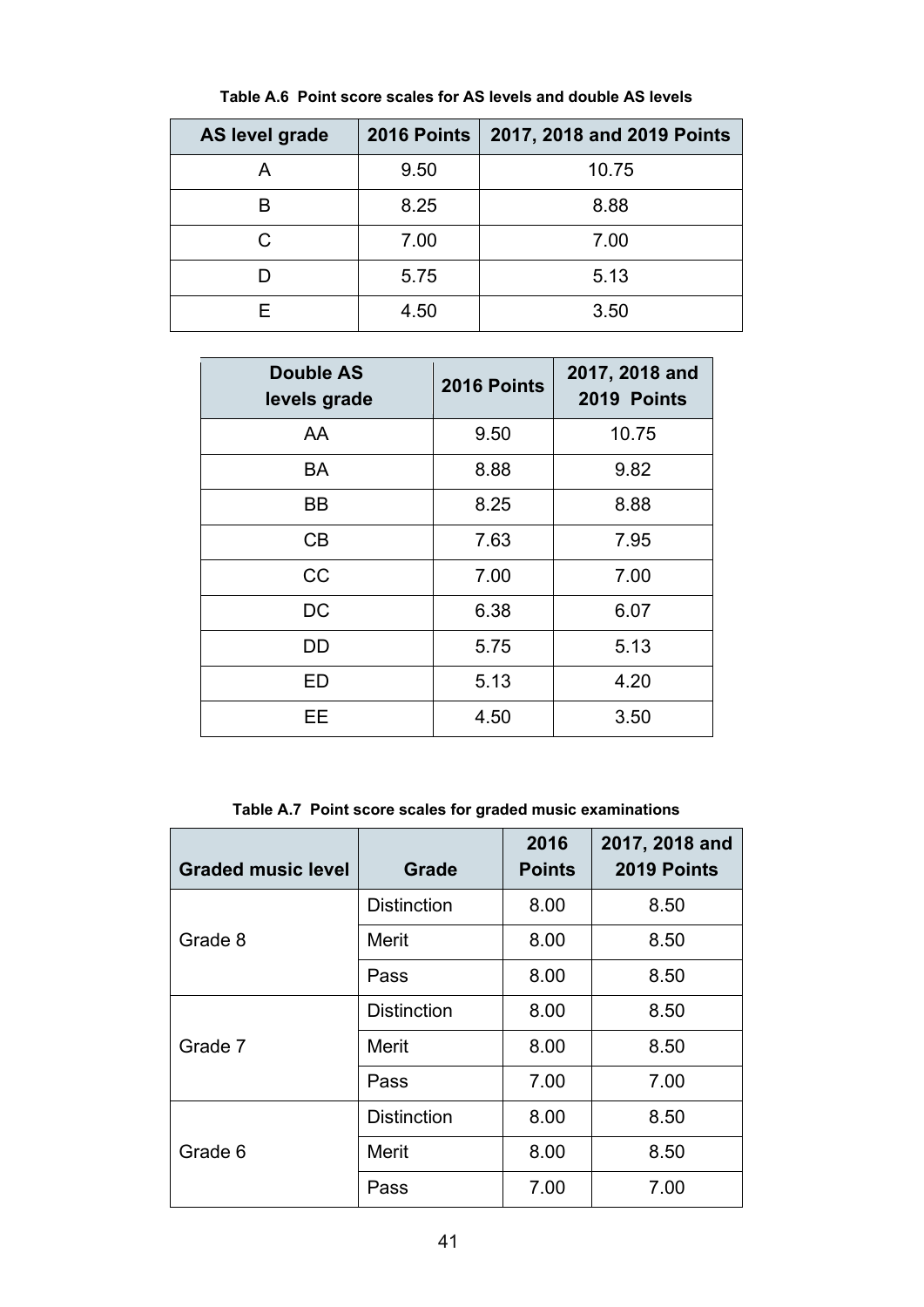<span id="page-41-3"></span>

| <b>Free standing maths</b><br>qualification grade | 2016 Points | 2017, 2018<br>and 2019<br>points |
|---------------------------------------------------|-------------|----------------------------------|
| A                                                 | 5.75        | 5.13                             |
| B                                                 | 5.00        | 4.00                             |
| C.                                                | 4.25        | 3.25                             |
| D                                                 | 3.50        | 2.50                             |
| F                                                 | 2.75        | 1.88                             |

**Table A.8 Point score scales for free standing maths qualifications**

#### <span id="page-41-0"></span>**Illustrative examples of how to use these tables – points for all qualifications can be calculated following this method**

#### <span id="page-41-1"></span>**Example A - Calculating the points for a Principal Learning (Level 2) qualification**

These qualifications are at level 2, so table A.5 should be used.

There are four possible passing grades (C/B/A/A\*), so the 4 grade scheme should be used. The 2017,2018, 2019 column of Table A.5 gives points of 4, 5.5, 7 and 8.5.

<span id="page-41-4"></span>The table below shows the 2018 points for a Principal Learning (Level 2) qualification:

| <b>Principal Learning</b><br>(Level 2) grade | <b>Points</b> |
|----------------------------------------------|---------------|
| A*                                           | 8.50          |
| д                                            | 7.00          |
| B                                            | 5.50          |
| C                                            | 4.00          |

**Table A.9 Point score scales for Principal Learning (Level 2) qualifications**

#### <span id="page-41-2"></span>**Example B - Calculating the 2017, 2018 and 2019 points for a BTEC First Award**

BTEC First Awards can be both level 1 and level 2 qualifications.

At level 1, there is a pass only grade structure, and the 2017, 2018, 2019 column of Table A.4 gives the points of 1.75.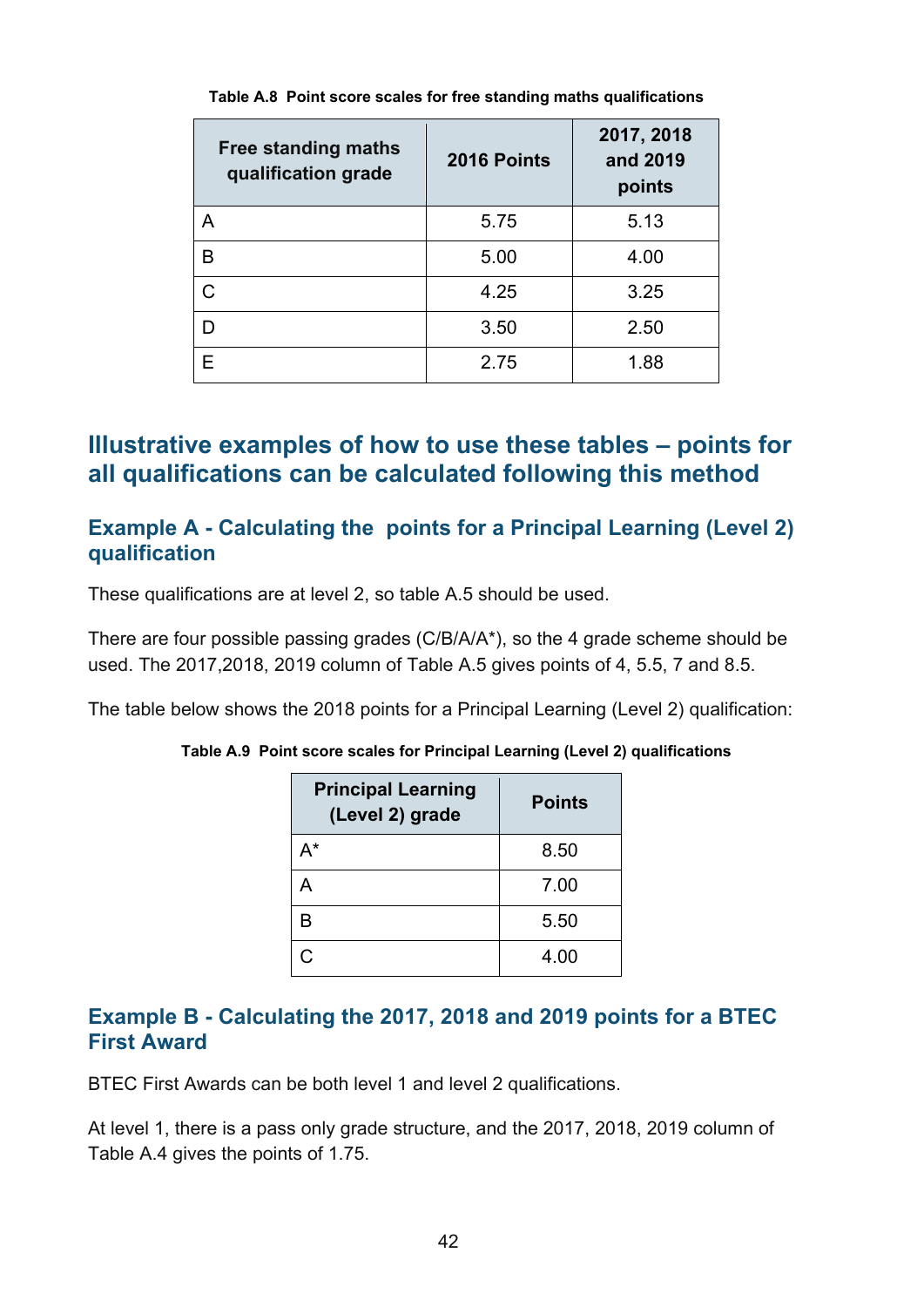At level 2 in a BTEC First Award there are four possible outcomes Distinction\*/Distinction/Merit/Pass which makes for a 4 grade structure, and the 2017 column of Table A.5 gives the points of between 4.00 and 8.50.

<span id="page-42-1"></span>The table below shows the 2018 point score scales for the BTEC First Award:

| <b>BTEC First Award grade</b> | <b>Points</b> |
|-------------------------------|---------------|
| Level 2 Distinction*          | 8.50          |
| <b>Level 2 Distinction</b>    | 7.00          |
| Level 2 Merit                 | 5.50          |
| Level 2 Pass                  | 4.00          |
| Level 1 Pass                  | 1.75          |

**Table A.10 Point score scales for BTEC First Award**

#### <span id="page-42-0"></span>**Example C - Calculating the 2017, 2018 and 2019 points for an OCR Cambridge National Certificate**

OCR Cambridge National Certificates can be both level 1 and level 2 qualifications.

Grades level 1 distinction/ level 1 merit/ level 1 pass are at level 1, which makes for a 3 grade structure, and the 2017,2018, 2019 column of Table A.4 gives the points of between 1.25 and 3.

Grades level 2 distinction\*/ level 2 distinction/ level 2 merit/ level 2 pass are at level 2, which makes for a 4 grade structure, and the 2017,2018, 2019 column of Table A.5 gives the points of between 4 and 8.5.

<span id="page-42-2"></span>The table below shows the point scores for the OCR Cambridge National Certificate:

| <b>OCR Cambridge National Certificate grade</b> | <b>Points</b> |
|-------------------------------------------------|---------------|
| Level 2 Distinction*                            | 8.50          |
| <b>Level 2 Distinction</b>                      | 7.00          |
| Level 2 Merit                                   | 5.50          |
| Level 2 Pass                                    | 4.00          |
| <b>Level 1 Distinction</b>                      | 3.00          |
| Level 1 Merit                                   | 2.00          |
| Level 1 Pass                                    | 1.25          |

**Table A.11 Point score scales for OCR Cambridge National Certificate**

Point scores for other qualifications can be calculated using a similar method as in examples A, B and C above.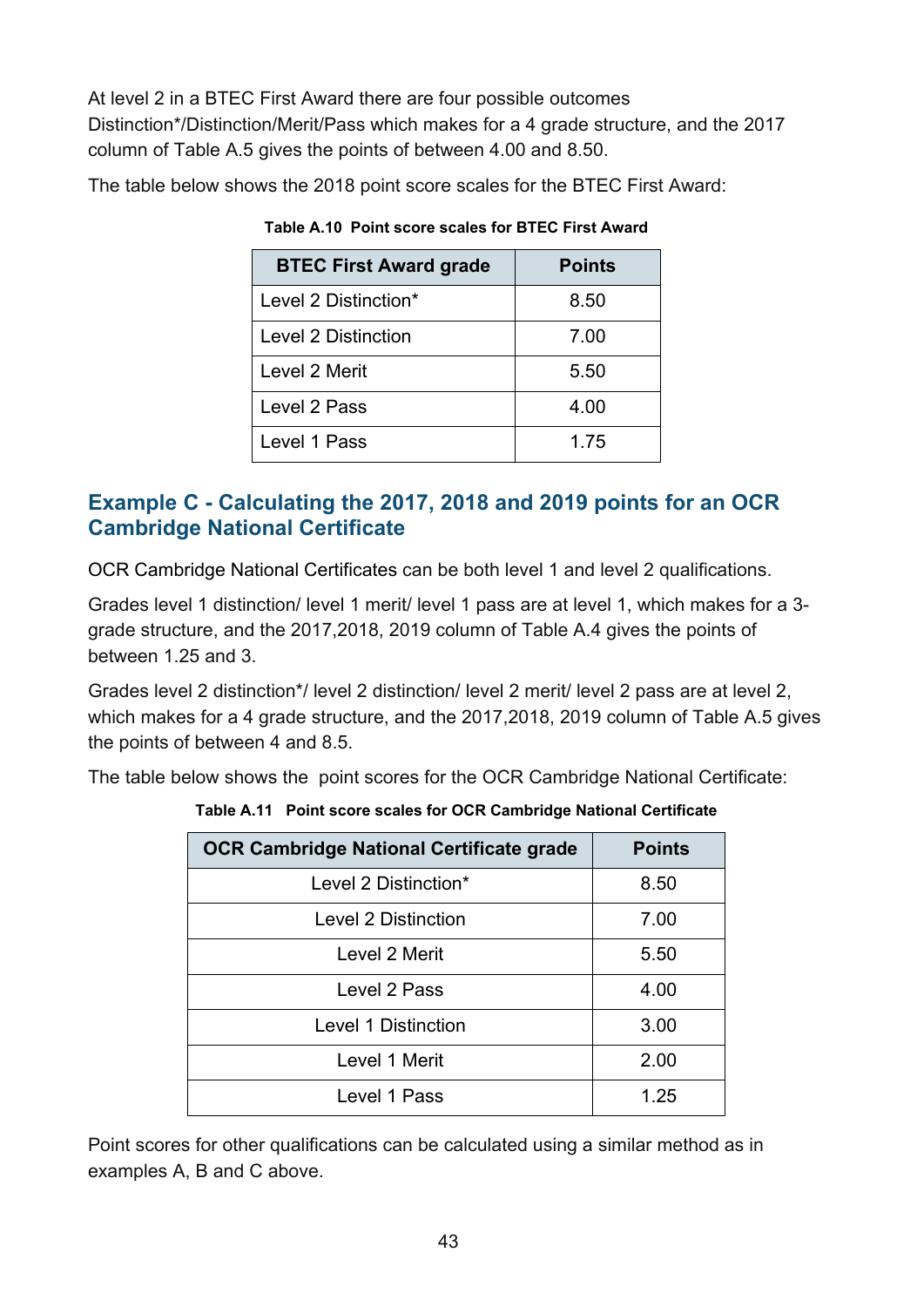## <span id="page-43-0"></span>**Annex B – Revised 2018 Attainment 8 averages**

Each Attainment 8 average is the average Attainment 8 score of all pupils nationally with the same prior attainment at key stage 2. The following table shows the provisional Attainment 8 averages (sometimes also called revised Attainment 8 estimates) for each key stage 2 average fine level, based on the provisional 2018 cohort averages.

Changes to national subject entry patterns, point values for GCSE and other qualifications, changes to key stage 2 assessments and performance will cause these averages to change in future years, as they will be derived from later cohorts. As such it is very unwise to extrapolate to cohorts beyond 2018.

<span id="page-43-1"></span>

| <b>Key stage 2</b><br>fine level | <b>Attainment</b><br>8 average | <b>English</b><br>average | <b>Maths</b><br>average | <b>EBacc</b><br>average | Open<br>average |
|----------------------------------|--------------------------------|---------------------------|-------------------------|-------------------------|-----------------|
| 1.5                              | 13.44                          | 2.97                      | 1.92                    | 3.67                    | 4.87            |
| $\overline{2}$                   | 15.63                          | 3.56                      | 2.27                    | 4.22                    | 5.58            |
| 2.5                              | 17.35                          | 4.27                      | 2.29                    | 4.47                    | 6.32            |
| 2.8                              | 18.87                          | 4.68                      | 2.64                    | 4.68                    | 6.86            |
| 2.9                              | 20.13                          | 4.93                      | 3                       | 4.99                    | 7.2             |
| 3                                | 21.26                          | 5.06                      | 3.47                    | 5.32                    | 7.41            |
| 3.1                              | 22.63                          | 5.43                      | 3.61                    | 5.77                    | 7.81            |
| 3.2                              | 22.74                          | 5.43                      | 3.66                    | 5.72                    | 7.93            |
| 3.3                              | 23.8                           | 5.69                      | 3.86                    | 6.06                    | 8.19            |
| 3.4                              | 24.76                          | 5.86                      | 4.18                    | 6.32                    | 8.4             |
| 3.5                              | 25.71                          | 6.09                      | 4.37                    | 6.59                    | 8.65            |
| 3.6                              | 27.06                          | 6.33                      | 4.6                     | 6.97                    | 9.16            |
| 3.7                              | 27.92                          | 6.59                      | 4.79                    | 7.18                    | 9.37            |
| 3.8                              | 28.79                          | 6.76                      | 4.95                    | 7.44                    | 9.64            |
| 3.9                              | 29.95                          | 6.96                      | 5.26                    | 7.8                     | 9.93            |
| 4                                | 31.31                          | 7.23                      | 5.55                    | 8.23                    | 10.29           |
| 4.1                              | 32.45                          | 7.46                      | 5.82                    | 8.54                    | 10.63           |
| 4.2                              | 33.68                          | 7.71                      | 6.12                    | 8.9                     | 10.95           |
| 4.3                              | 35.33                          | 8.02                      | 6.5                     | 9.45                    | 11.36           |
| 4.4                              | 36.92                          | 8.33                      | 6.87                    | 9.93                    | 11.78           |
| 4.5                              | 38.74                          | 8.66                      | 7.28                    | 10.55                   | 12.26           |
| 4.6                              | 40.9                           | 9.06                      | 7.79                    | $\overline{1}$ 1.27     | 12.78           |
| 4.7                              | 42.76                          | 9.42                      | 8.16                    | 11.9                    | 13.28           |
| 4.8                              | 44.86                          | 9.79                      | 8.63                    | 12.64                   | 13.81           |
| 4.9                              | 47.3                           | 10.25                     | 9.15                    | 13.47                   | 14.43           |
| 5                                | 49.69                          | 10.68                     | 9.67                    | 14.29                   | 15.04           |
| 5.1                              | 52.34                          | 11.15                     | 10.27                   | 15.2                    | 15.72           |
| 5.2                              | 55.02                          | 11.59                     | 10.88                   | 16.15                   | 16.4            |
| 5.3                              | 57.63                          | 12.01                     | 11.53                   | 17.07                   | 17.04           |
| 5.4                              | 60.62                          | 12.47                     | 12.25                   | 18.11                   | 17.8            |
| 5.5                              | 63.87                          | 12.98                     | 13.03                   | 19.24                   | 18.62           |
| 5.6                              | 67.56                          | 13.59                     | 13.83                   | 20.51                   | 19.63           |
| 5.7                              | 71.96                          | 14.36                     | 14.76                   | 22                      | 20.85           |
| 5.8                              | 76.97                          | 15.24                     | 15.75                   | 23.61                   | 22.37           |

|  |  | Table B.1 Provisional 2018 Attainment 8 average for each KS2 fine level |  |  |
|--|--|-------------------------------------------------------------------------|--|--|

Source: 2017/18 key stage 4 provisional attainment data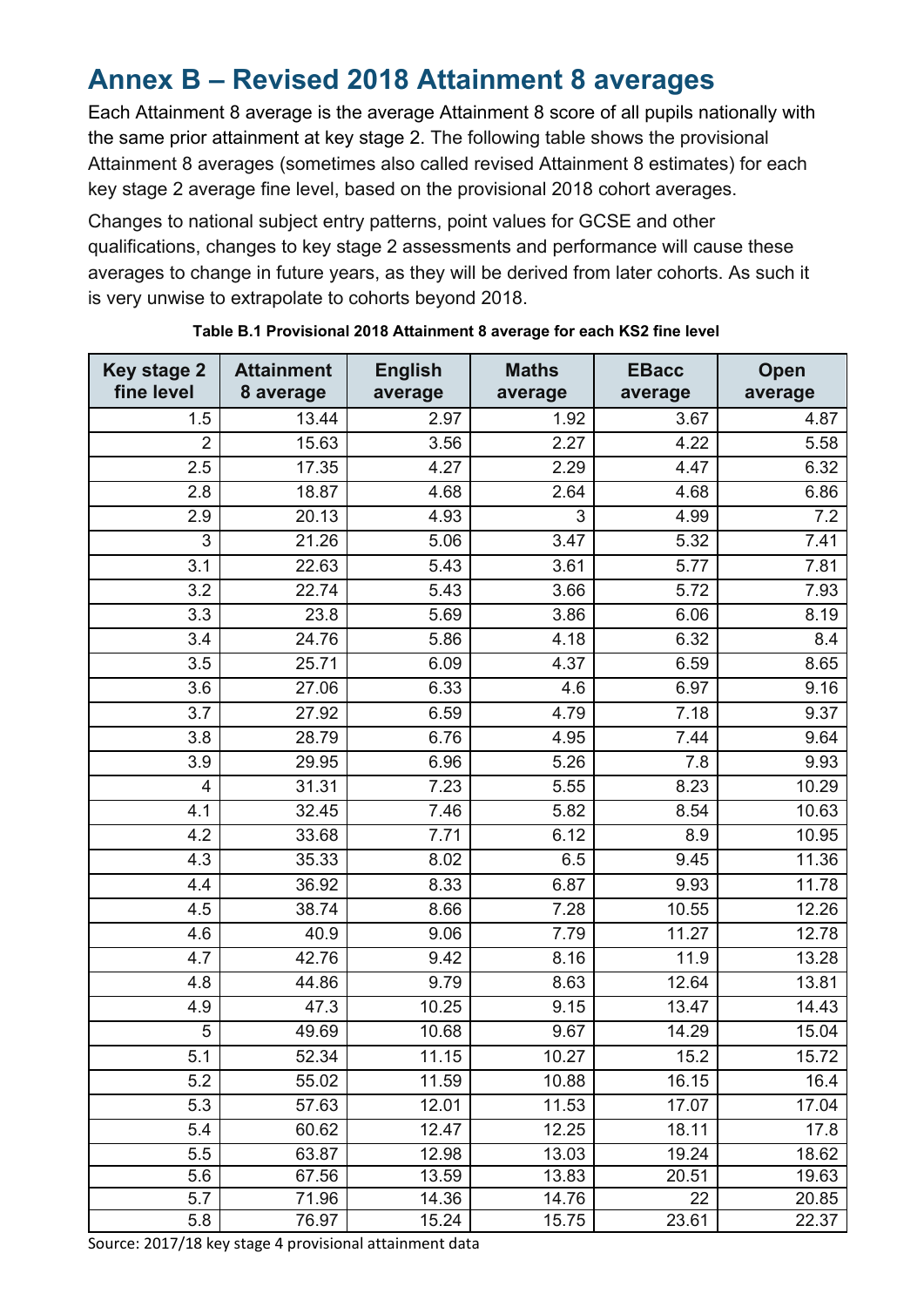Scores are currently grouped according to the following conditions<sup>28</sup>:

- pupils with mean key stage 2 fine grade score of <=1.5 are assigned a key stage 2 score of 1.5
- pupils with mean key stage 2 fine grade score between 1.6 and 2.0 are assigned a key stage 2 score of 2.0
- pupils with mean key stage 2 fine grade score between 2.1 and 2.5 are assigned a key stage 2 score of 2.5
- pupils with mean key stage 2 fine grade score between 2.6 and 2.8 are assigned a key stage 2 score of 2.8
- pupils with mean key stage 2 fine grade score of >=5.8 are assigned a key stage 2 score of 5.8

<span id="page-44-0"></span><sup>&</sup>lt;sup>28</sup> Scores are grouped at the extreme ends of the prior attainment distribution because without grouping there would only be small numbers of pupils with the scores, so increasing the size of the groups reduces volatility of the estimates*.*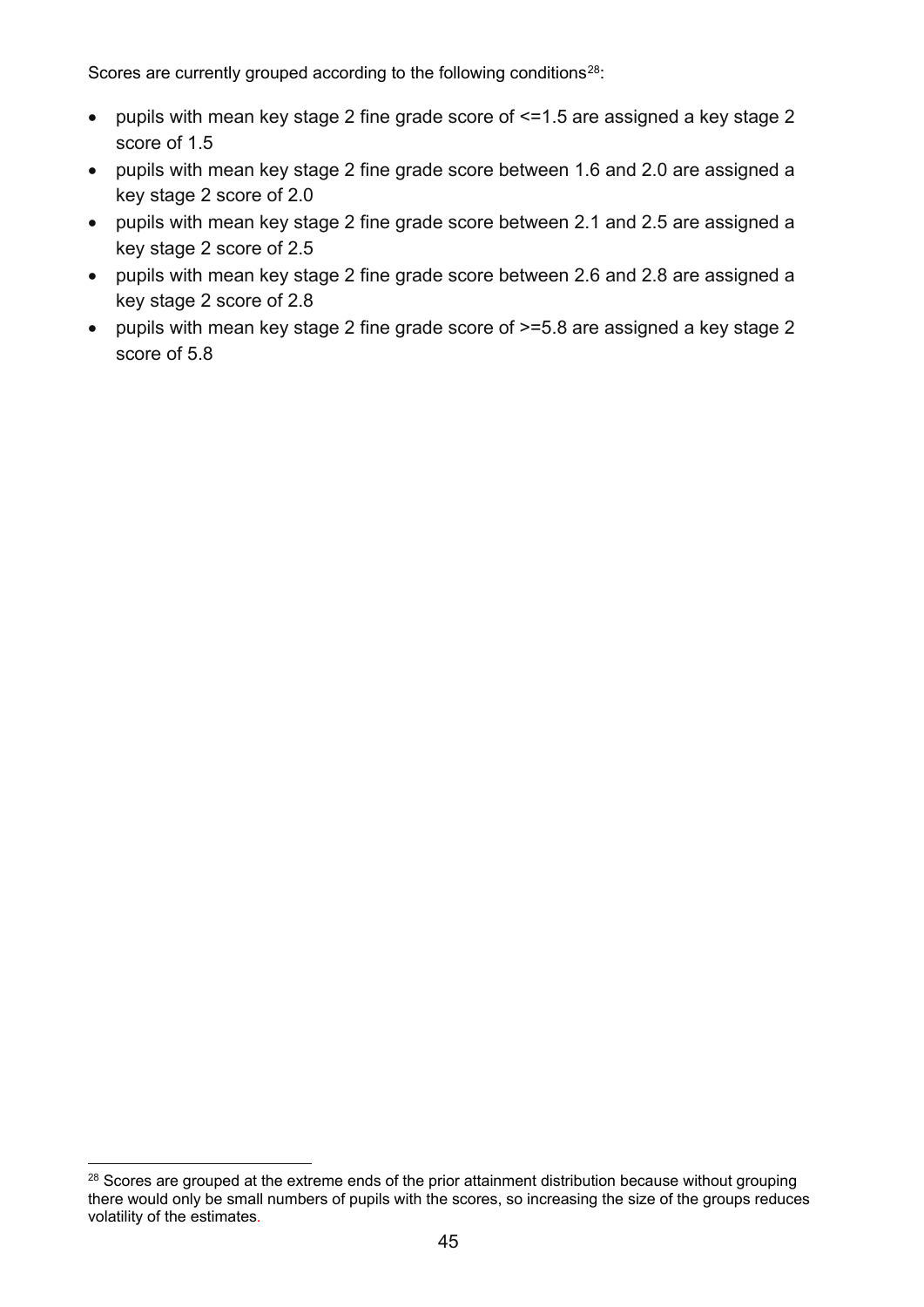# <span id="page-45-0"></span>**Annex C – Key stage 2 results used to calculate prior attainment**

From 2017 onwards, reading and maths test results only will be used in calculating key stage 2 prior attainment fine levels for use in Progress 8. This is because since 2012 primary schools have used a form of teacher assessment in writing at key stage 2 that does not map easily to test scores.

NB: Level 6 tests taken by pupils completing key stage 2 from 2012 onwards (who will reach the end of key stage 4 in 2017 and beyond) will not be used in the calculation of the fine level used as prior attainment in Progress 8, as the use of these tests varies between schools, instead the level 3-5 test will be used.

Adjustments are made for pupils with incomplete test results:

- if a pupil does not have a test result in a subject then their teacher assessment level is used (see table below)
- if a pupil has a result missing in one subject, then prior attainment is calculated from the remaining subject
- if a pupil does not have a test score or teacher assessment result in any subject then they are excluded from the measure

Grouped key stage 2 fine grades are the prior attainment result used to estimate a pupil's Attainment 8 score. They are based on the marks that pupils achieved in their end of key stage 2 assessment. Fine grades use the underlying marks data to create a finer measure.

The following set of rules is used to convert test marks to fine grades for reading and maths. These rules also take into account situations where a pupil's assigned level for their reading or maths test is not consistent with the mark they receive for example where a pupil was ill during the test.

- If test level =  $3.4$  or  $5$  then:
	- If main test mark exists and is consistent with level, then:

**Fine Grade** =  $\left(Basic \text{ level } + \frac{\text{actual test mark}-\text{bottom of level threshold}}{\text{top of level threshold}-\text{bottom of level threshold}+1}\right)$ 

- If main test mark exists and is **not** consistent with level:
	- If the level is higher than the mark then:

**Fine Grade =** Test level (3.0, 4.0 or 5.0).

• If the level is lower than the mark then the fine grade is obtained from the maximum mark in that level, using:

#### **Fine Grade =**

basic level top of level threshold - bottom of level threshold  $+1$ top of level threshold – bottom of level threshold + −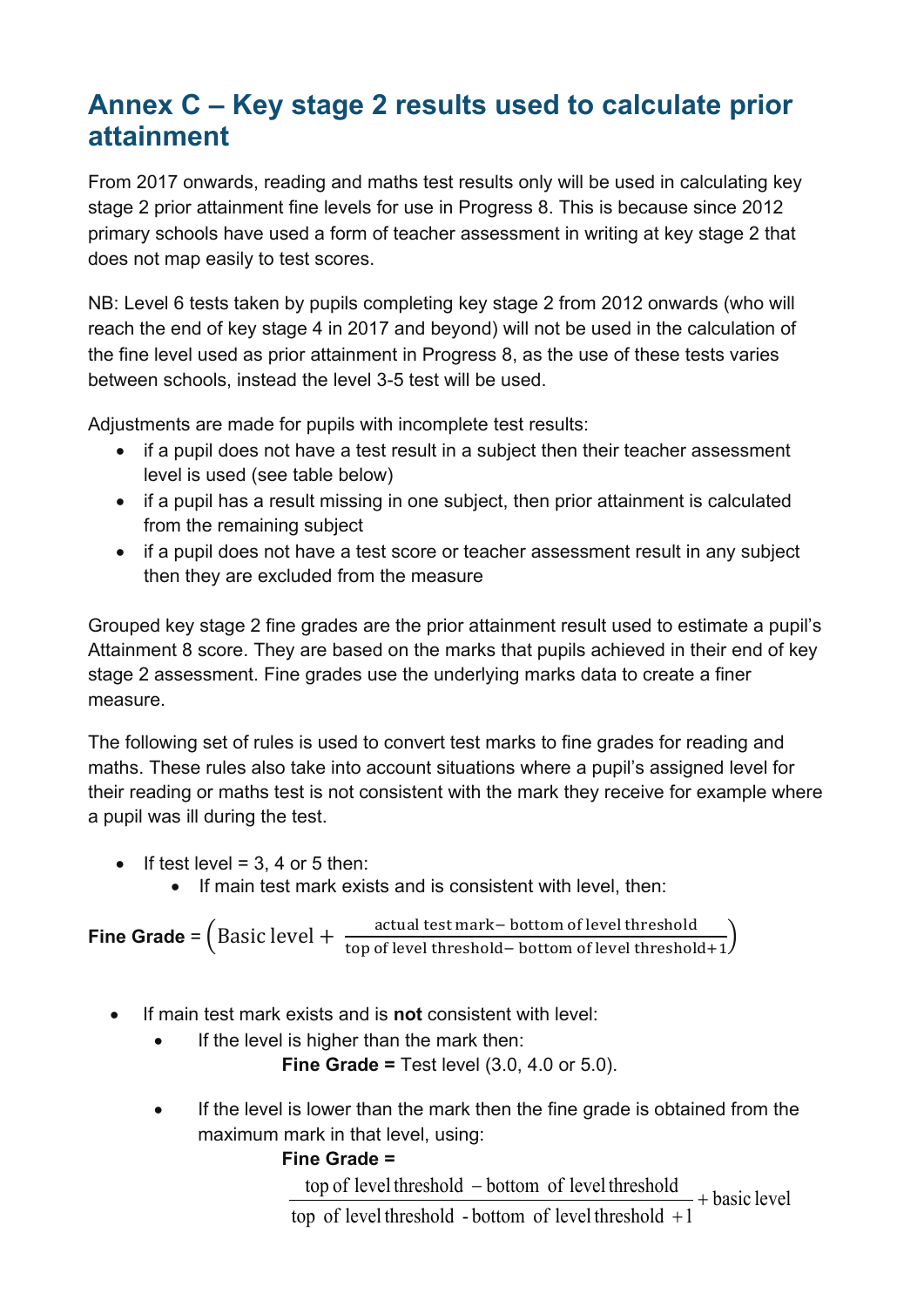- If test level  $= 2$  and TA is  $3+$  then:
	- If main test mark exists and is consistent with level, then the difference in fine grade of one mark is extended from level 3 range.

**Fine Grade =** J  $\left\{ \right.$ 1  $\overline{\mathfrak{l}}$ ┤  $\int$  $3.0 - \begin{cases} \frac{\text{min} \text{lev } 3 \text{ mark} - \text{mark}}{\text{max} \text{ lev } 3 \text{ mark} - \text{min} \text{ lev } 3 \text{ mark } +1} \end{cases}$ 

• If main test mark does not exist, then we assign the pupil the middle mark of the compensatory level 2 range. If the main test mark is lower than the minimum mark for the compensatory level 2 range then we assign the minimum mark of the compensatory level 2 range and if the main test mark is higher than the minimum mark for the compensatory level 2 range then we assign the maximum of the compensatory level 2 range. Then we apply the above algorithm.

| If test level $=$    |                                       |                              |
|----------------------|---------------------------------------|------------------------------|
| $3 - 5$              | Use pupil's fine points score         |                              |
| $\overline{2}$       | If teacher assessment                 | Award:                       |
|                      | available, use;                       | $W = 0.5$                    |
|                      |                                       | Level $1 = 1.5$              |
|                      |                                       | Level $2 = 2.5$              |
|                      |                                       | Any higher $=$ use           |
|                      |                                       | formula as given on          |
|                      |                                       | page 24                      |
|                      |                                       | $A, D, F, L, P, W, Z =$      |
|                      |                                       | Exclude pupil                |
|                      | If no teacher assessment              | <b>Exclude Pupil</b>         |
|                      | available                             |                              |
| <b>B, N</b>          | If teacher assessment                 | Award:                       |
|                      | available, use;                       | $W = 0.5$                    |
|                      |                                       | Level $1 = 1.5$              |
|                      |                                       | Level $2 = 2.5$              |
|                      |                                       | Any higher $= 2.5$           |
|                      |                                       | (capped)                     |
|                      |                                       | $A, D, F, L, P, Z =$ Exclude |
|                      |                                       | pupil                        |
|                      | If no teacher assessment<br>available | <b>Exclude Pupil</b>         |
| A, F, L, M, P, Q, S, | If teacher assessment                 | Award:                       |
| <b>T, W, X</b>       | available, use;                       | $W = 0.5$                    |
|                      |                                       | Level $1 = 1.5$              |
|                      |                                       | Level $2 = 2.5$              |
|                      |                                       | Level $3 = 3.5$              |
|                      |                                       | Level $4 = 4.5$              |
|                      |                                       | Level $5 = 5.5$              |
|                      |                                       | Any higher $= 5.5$           |
|                      |                                       | (capped)                     |
|                      |                                       | $A, D, F, L, P, Z =$ Exclude |
|                      |                                       | pupil                        |
|                      | If no teacher assessment              | <b>Exclude Pupil</b>         |
|                      | available                             |                              |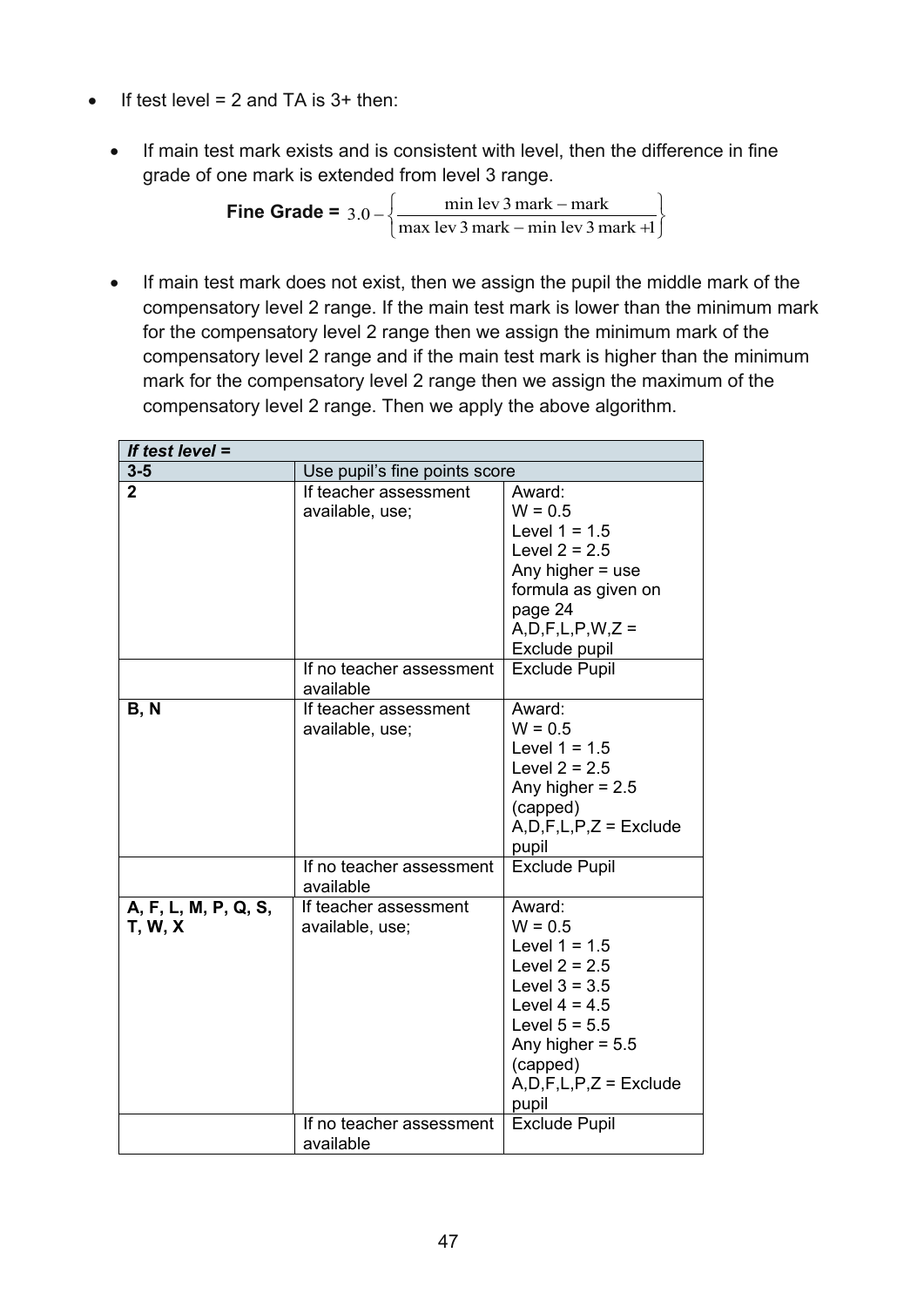Once fine levels are calculated they are grouped at the extremities of the key stage 2 prior attainment distribution to ensure that prior attainment groups are suffiently large for estimates of attainment 8. The grouped key stage 2 fine levels are as follows:

| KS <sub>2</sub>     | KS <sub>2</sub>    |
|---------------------|--------------------|
| fine level          | grouped fine level |
| Up to $1.5$         | 1.5                |
| Between 1.6 and 2.0 | $\overline{2}$     |
| Between 2.1 and 2.5 | 2.5                |
| Between 2.6 and 2.8 | 2.8                |
| Between 2.9 and 5.7 | KS2 fine grade     |
| At least 5.8        | 5.8                |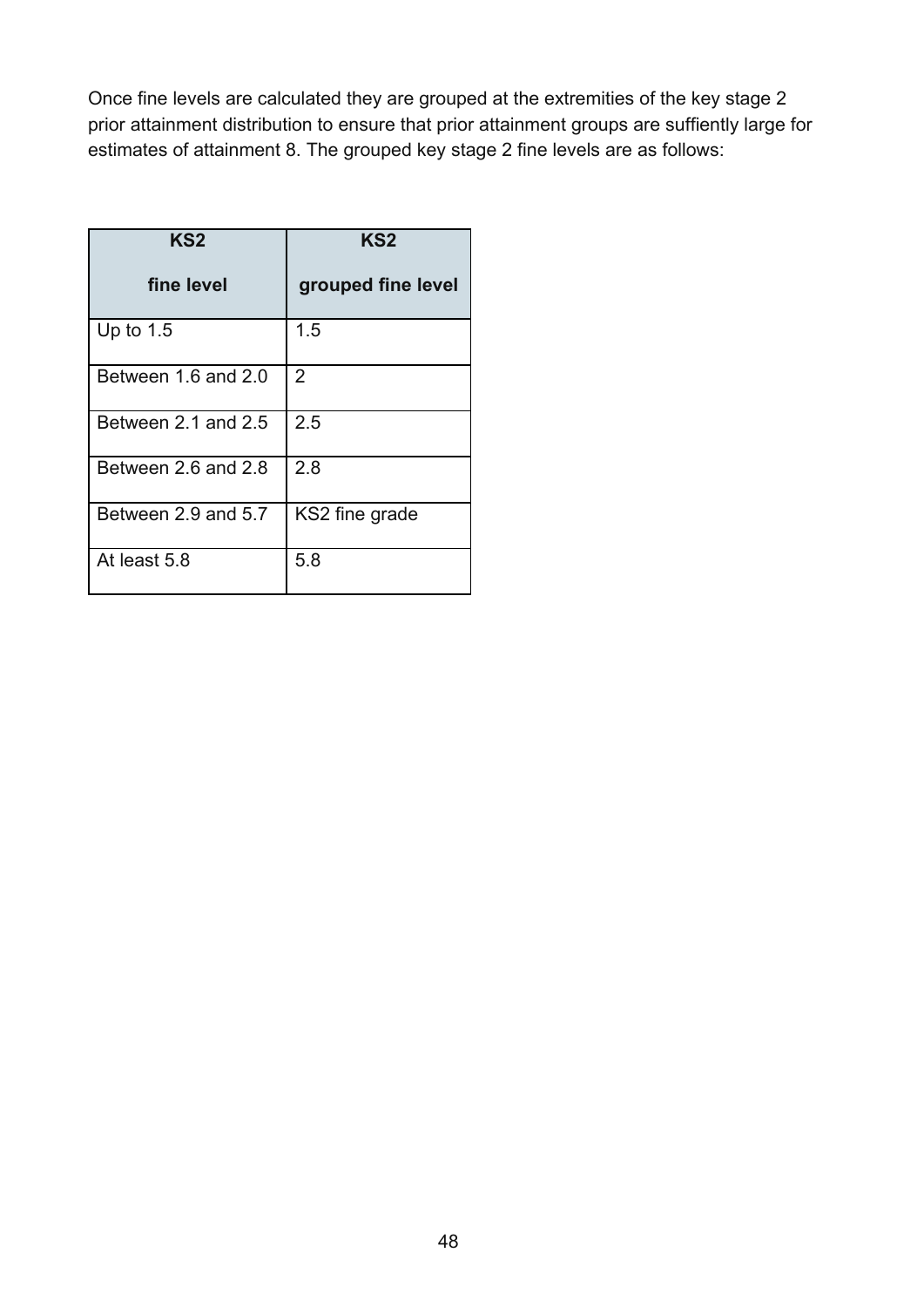# <span id="page-48-0"></span>**Annex D – Prior Attainment Group thresholds for pupils with extremely negative progress scores**

#### <span id="page-48-1"></span>**Adjusting extremely negative progress scores, number of standard deviations and prior attainment group thresholds**

The threshold score applied to the pupil's progress score is dependent on the prior attainment group that the pupil is in. To work these thresholds out:

The **first step** is to calculate the mean and standard deviation of Progress 8 scores within each prior attainment group.

The **second step** to ascertain the number of standard deviations each pupil's progress 8 score is from their prior attainment group average.

The **third step** is to order the numbers of standard deviations from step two from low to high and select the number of standard deviations such that about 1% of pupils nationally<sup>[29](#page-48-2)</sup> are below this value. This number is -2.736979, to 6 decimal places in 2018.

The **fourth step** is to multiply the standard deviations found in the **first step** with the results from the third step to give the threshold for each prior attainment group – the minimum score for that prior attainment group.

The **fifth step**: a pupil's progress score will be replaced by the minimum, only if their original score falls below this minimum.

Finally, the school's progress score is calculated by averaging the adjusted progress score.

<span id="page-48-2"></span> $29$  of pupils who are included in Progress 8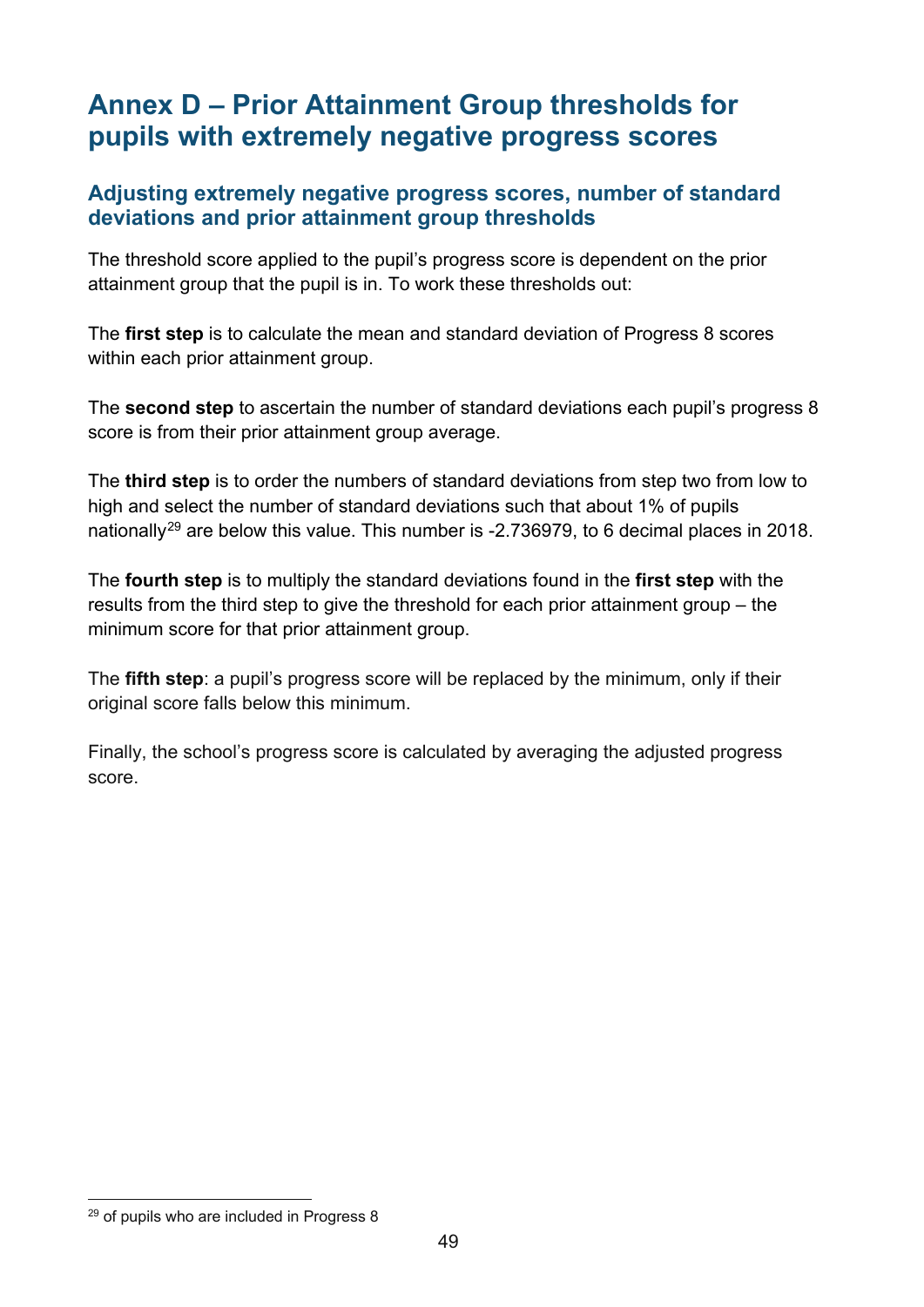<span id="page-49-0"></span>

| <b>Prior Attainment Group</b> | Key stage 2 average fine<br>level | <b>Minimum threshold for</b><br>adjusted Progress 8 |
|-------------------------------|-----------------------------------|-----------------------------------------------------|
| $1 - 18$                      |                                   | N/A                                                 |
| 19                            | $>=$ 4.25 and 4.35                | $-3.418$                                            |
| 20                            | $>=$ 4.35 and 4.45                | $-3.514$                                            |
| 21                            | $>=$ 4.45 and 4.55                | $-3.569$                                            |
| 22                            | $>=$ 4.55 and 4.65                | $-3.586$                                            |
| 23                            | $>=$ 4.65 and 4.75                | $-3.624$                                            |
| 24                            | $>= 4.75$ and 4.85                | $-3.658$                                            |
| 25                            | $>=$ 4.85 and 4.95                | $-3.641$                                            |
| 26                            | $>=$ 4.95 and 5.05                | $-3.725$                                            |
| 27                            | $>=5.05$ and $5.15$               | $-3.688$                                            |
| 28                            | $>=5.15$ and $5.25$               | $-3.701$                                            |
| 29                            | $>=5.25$ and $5.35$               | $-3.68$                                             |
| 30                            | $>= 5.35$ and $5.45$              | $-3.697$                                            |
| 31                            | $>=5.45$ and $5.55$               | $-3.652$                                            |
| 32                            | $>=5.55$ and 5.65                 | $-3.531$                                            |
| 33                            | $>=5.65$ and $5.75$               | $-3.317$                                            |
| 34                            | $>= 5.75$                         | $-3.067$                                            |

#### **Table D.1 Minimum scores in 2018**

Schools can use the table above to see which prior attainment group a pupil will have been allocated to depending on their key stage 2 average fine level, and what the lowest score they can be allocated in 2018 is.

Not all prior attainment groups have extremely negative scores. This is because in the average Attainment 8 score for pupils in the lowest prior attainment groups will be relatively low, for example in prior attainment group 1 (fine levels up to 1.5), the average Attainment 8 score was 13.4, whereas for prior attainment group 34 (fine levels of at least 5.8), the average Attainment 8 score was 77.0. So a pupil doing very badly in group 34 can get an extremely negative score (e.g -7.7), whereas the lowest score a pupil in group 1 can get is -1.3. In short, it is pupils in the middle to higher prior attainment groups that can gain a Progress 8 score that is so far below those for others with similar prior attainment that it has a disproportionate impact on the school's score. There is, in effect, already a minimum possible score for the lower groups.

As set out in the table above, the lowest prior attainment groups (1-18) have minimum scores that are above the threshold for that prior attainment group, due to no pupils having scores extreme enough to be below the threshold. The middle to higher prior attainment groups (19-34) have pupils with extreme progress scores below the threshold. These are the only prior attainment groups where pupils' scores have been changed by this new methodology.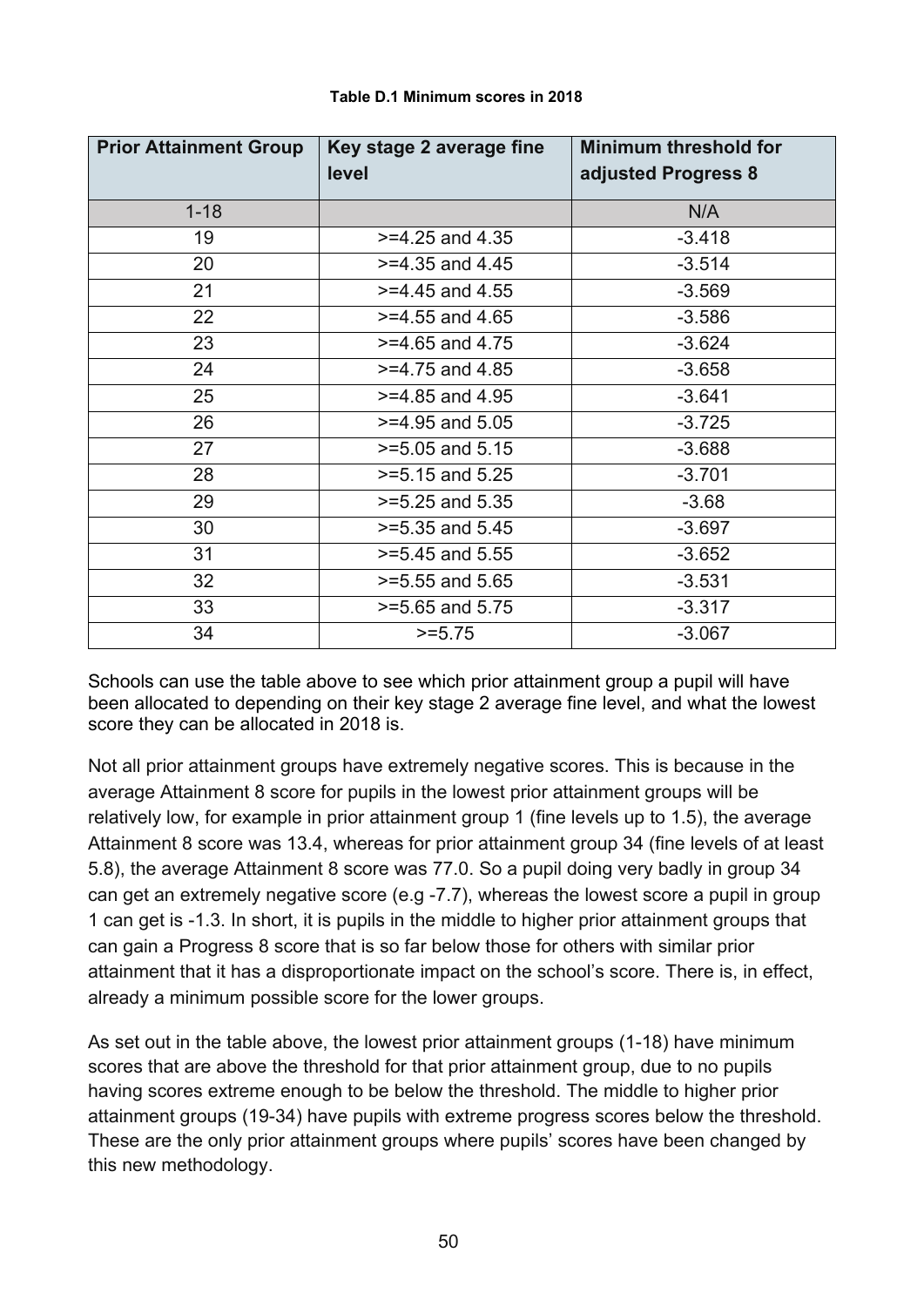# <span id="page-50-0"></span>**Annex E – Confidence Intervals**

A 95% confidence interval are calculated around each school Progress 8 score, providing a proxy for the range of values within which we are statistically confident that the true value of the Progress 8 score for the school lies.

The confidence interval, denoted  $[LowCI_s, UppCI_s]$ , is given by the formula:

$$
\left[LowCI_s, UppCI_s\right] = \left[ P8_s - CI_s, P8_s + CI_s \right],
$$

where:

| LowCI <sub>s</sub> | is the lower confidence limit for the school's Progress |
|--------------------|---------------------------------------------------------|
|                    | 8 score                                                 |
| UppCI <sub>s</sub> | is the upper confidence limit for the school's Progress |
|                    | 8 score                                                 |
| P8 <sub>s</sub>    | is the school's Progress 8 score                        |
|                    | is the size of the confidence interval for the school's |
| $CI_s$             | Progress 8 score                                        |

$$
CI_s = 1.96 \times \frac{\sigma_{N}}{\sqrt{n_s}}
$$

where:

| 1.96         | is the critical value for a 95% confidence interval;   |
|--------------|--------------------------------------------------------|
| $\sigma_{N}$ | is the standard deviation of the Progress 8 scores for |
|              | all eligible pupils nationally;                        |
| $n_{\rm c}$  | is the number of eligible pupils that belong to the    |
|              | school                                                 |

The national average Progress 8 score of all pupils at state-funded maintained mainstream school scores will be 0.

- when a school has their lower confidence interval limit higher than zero  $(L_{\text{OWCI}} >$ 0), the school's Progress 8 score is above average and the result is statistically significant
- when a school has their upper confidence interval limit lower than zero  $(\text{UppCI}_{\leq 0}),$ the school's Progress 8 score is below average and the result is statistically significant
- in the other case when the confidence interval straddles zero  $(LowCI \leq 0 \leq UppCI \leq)$ , the school's Progress 8 score is likely to be above or below average, and the result is not statistically significant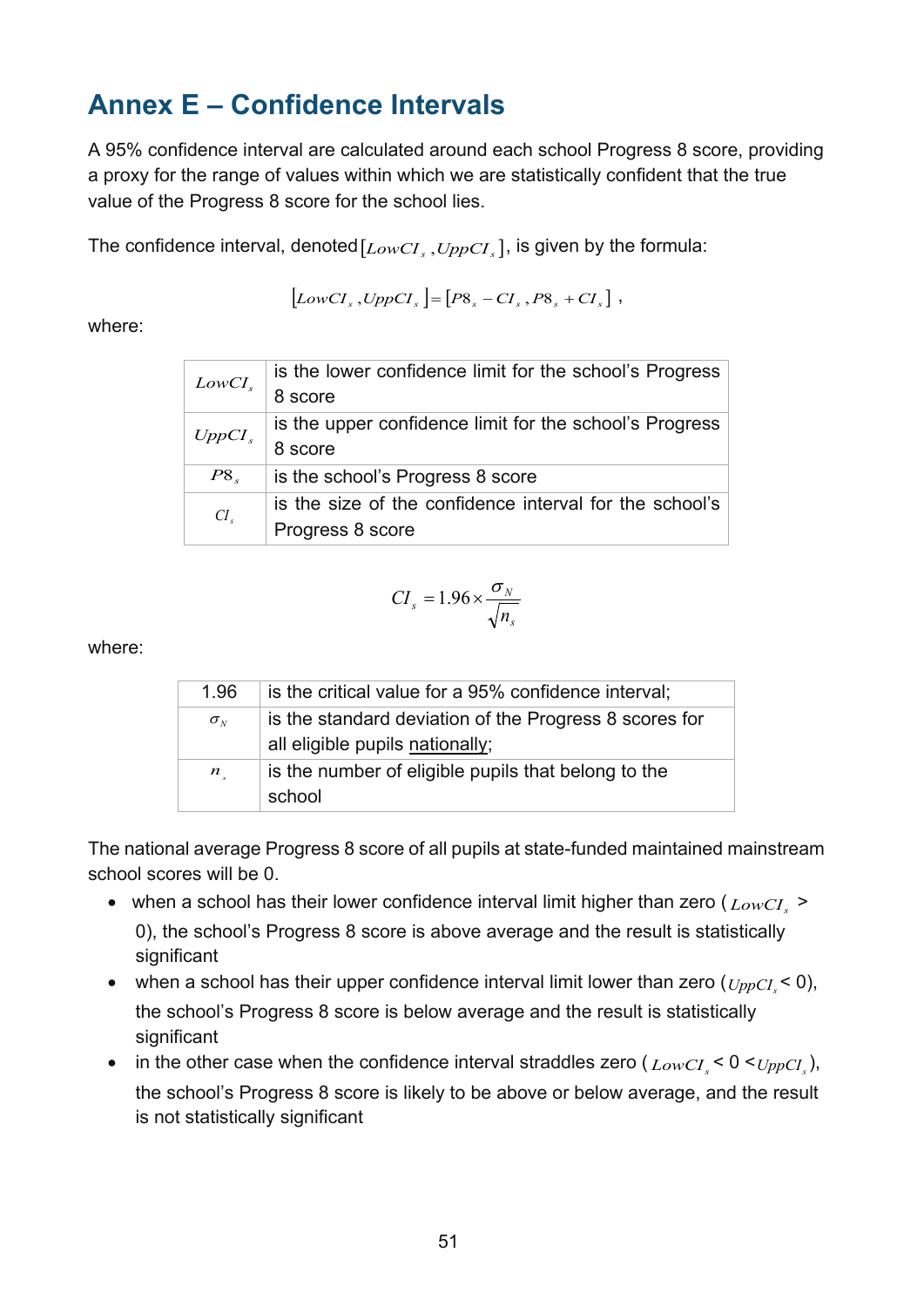

#### <span id="page-51-0"></span>**Worked example A – continued**

We can calculate the size of the confidence interval for the school's Progress 8 score  $using <sub>CI</sub>$ :

$$
CI_s = 1.96 \times \frac{\sigma_N}{\sqrt{n_s}} = 1.96 \times \frac{1.2394}{\sqrt{142}} = 1.96 \times 0.104 = 0.20
$$

We derive the confidence interval for the school's Progress 8 score:

$$
= [ +0.26 - 0.20 + 0.26 + 0.20] = [ +0.06, +0.46]
$$

As  $LowCI$  > 0, we can say that the school's Progress 8 score is above the national average Progress 8 score, and say this result is statistically significant.

#### <span id="page-51-1"></span>**Standard deviation of all Progress 8 scores and Progress 8 element scores nationally**

<span id="page-51-2"></span>The below standard deviations are based on the Progress 8 scores of all eligible pupils at mainstream schools and are the national figures used in confidence interval calculations.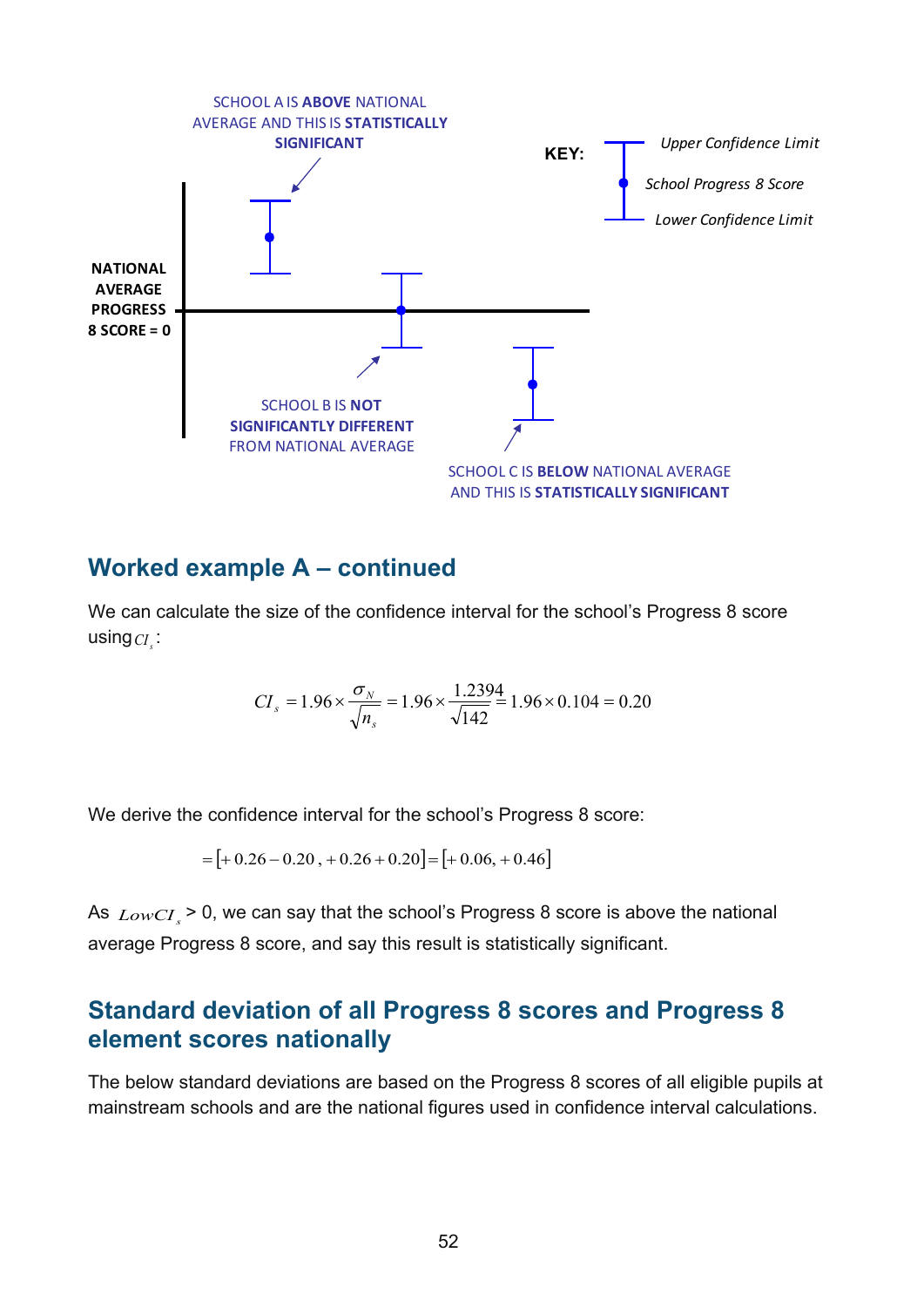#### **Table E 1: 2016, 2017 and 2018 standard deviations of Progress 8 and Progress 8 element scores nationally**

| <b>Measure</b>             | <b>Revised 2016</b> | <b>Revised 2017</b> | <b>Provisional 2018</b> |
|----------------------------|---------------------|---------------------|-------------------------|
| Progress 8                 | 1.0605              | 1.229722            | 1.264453                |
| Progress 8 English element | 1.1248              | 1.542787            | 1.512834                |
| Progress 8 maths element   | 1.2348              | 1.397587            | 1.539593                |
| Progress 8 EBacc element   | 1.3841              | 1.449435            | 1.371839                |
| Progress 8 Open element    | 1.2300              | 1.429360            | 1.483009                |

Source: 2015/16, 2016/17 & 2017/18 key stage 4 attainment data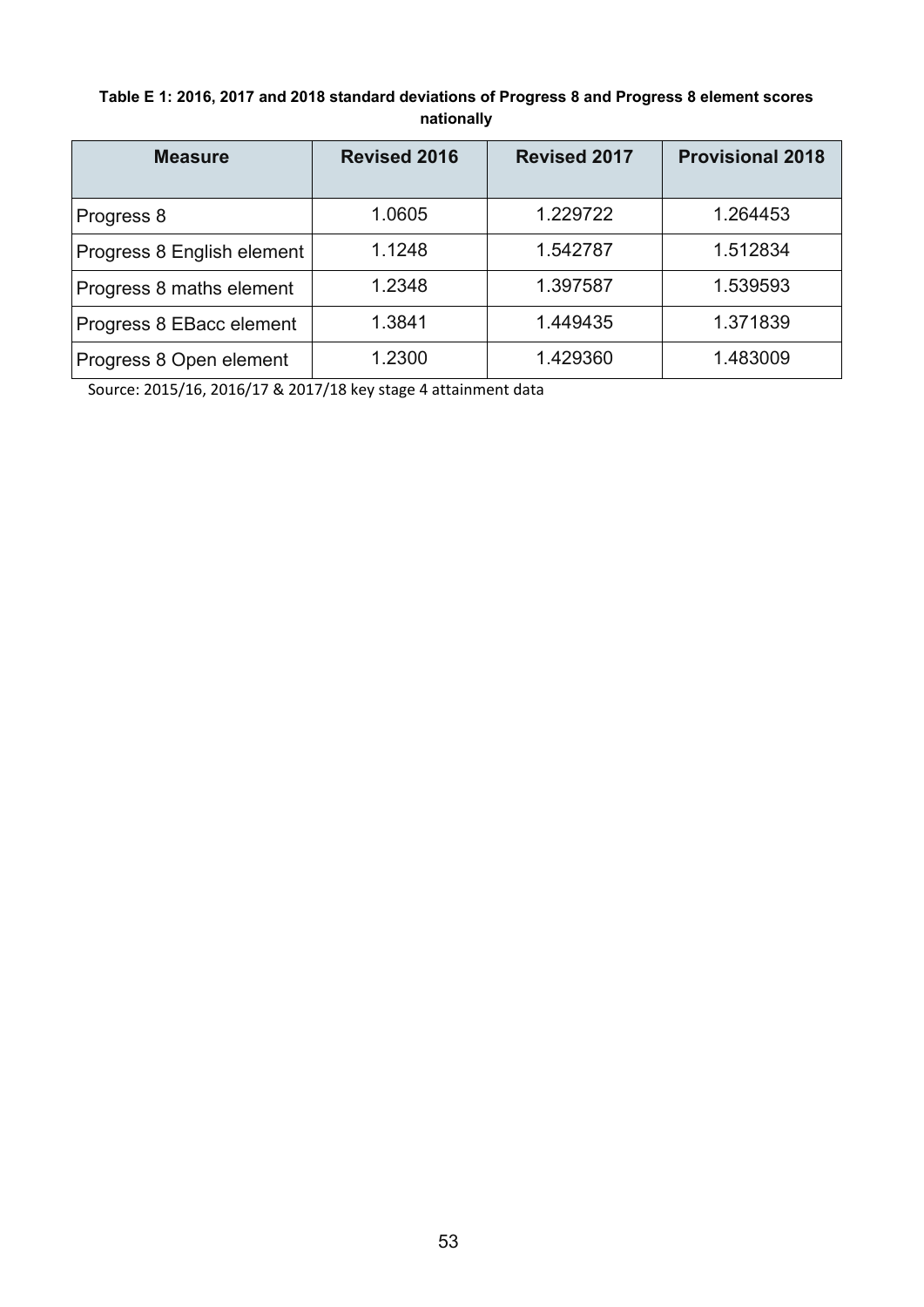# <span id="page-53-0"></span>**Annex F – English in the headline performance measures**

| <b>Headline Performance Measure</b>             | <b>English Requirement</b>                                                                                                                                                         |
|-------------------------------------------------|------------------------------------------------------------------------------------------------------------------------------------------------------------------------------------|
| <b>Progress 8 and Attainment 8</b>              | If a pupil sits both English language and English<br>literature, the higher grade is double-weighted.<br>The lower grade can count in the 'open' element of                        |
|                                                 | these measures. If only GCSE English literature<br>or English language is taken then this qualification<br>will count, but will not be double-weighted.                            |
| <b>EBacc average point score</b><br>(EBacc APS) | For English results to be included in the EBacc<br>APS calculation, pupils must sit both English<br>language and English literature. The better grade<br>counts towards EBacc APS. |
| English and maths at a grade 5<br>or above      | A pupil would have to achieve a grade 5 or above<br>in either English literature or English language.<br>There is no requirement to sit both.                                      |

From 2017 onwards the only qualifications which will count as English in the performance tables are the new GCSEs (9 to 1) and AS levels.

For the measures of the percentage of pupils achieving the English and maths measure, the department is also publishing as an additional measure the percentage of pupils achieving a grade 4 or above in English and maths (see page 58).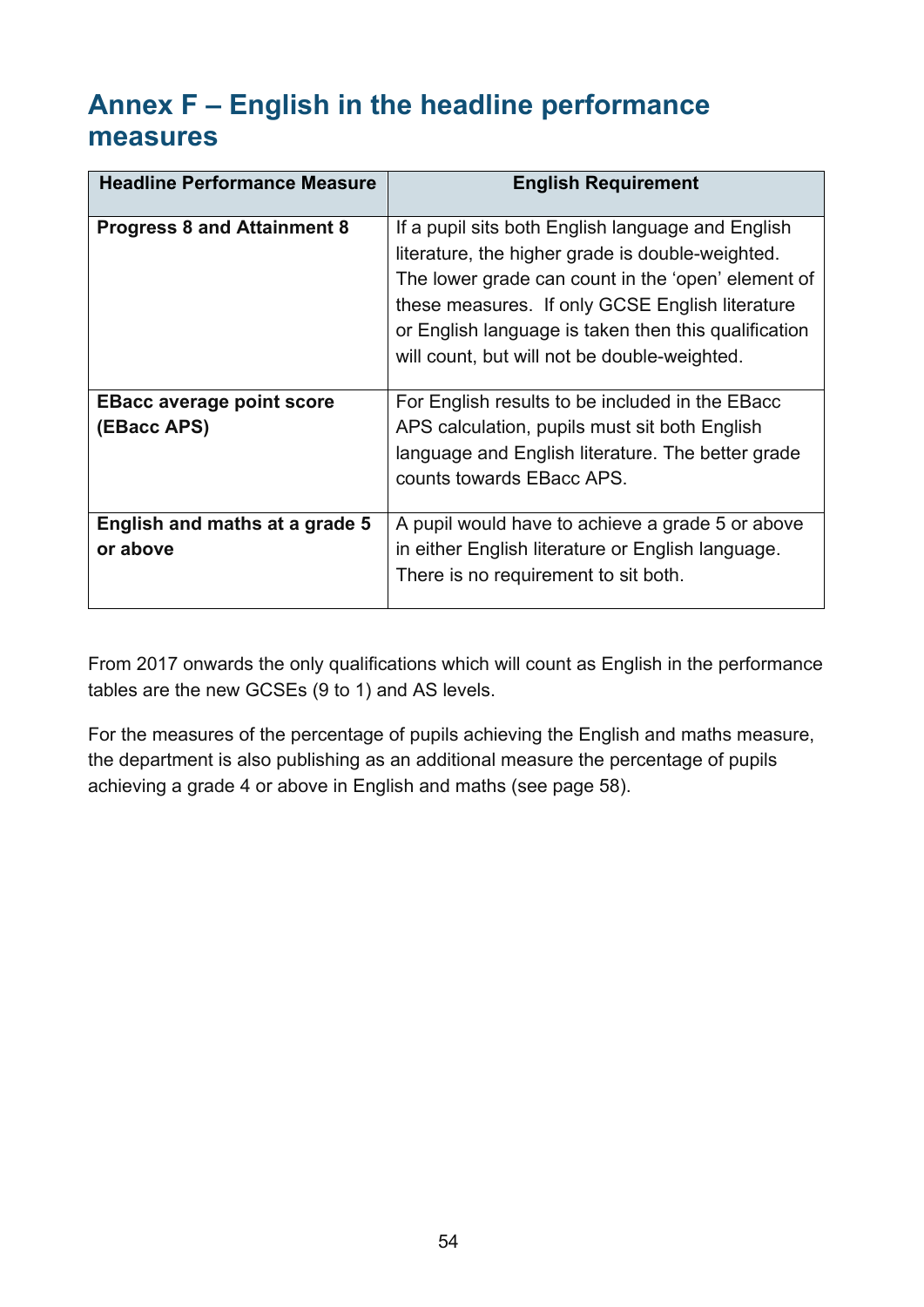# <span id="page-54-0"></span>**Annex G – Timeline for new GCSEs**

**From 2017 the only GCSEs that count in these subjects are the new GCSEs graded 9 to 1:**

| <b>New GCSEs</b>          |
|---------------------------|
| <b>English literature</b> |
| English language          |
| <b>Maths</b>              |

**From 2018 the only GCSEs that count in these subjects are the new GCSEs, graded 9 to 1. As well as the new GCSEs in English language, English literature and maths listed above this will include:**

| <b>EBacc Subjects</b>           | <b>Other subjects</b>          |
|---------------------------------|--------------------------------|
| <b>Biology</b>                  | Art and design                 |
| Chemistry                       | Citizenship studies            |
| <b>Classical Greek</b>          | Dance                          |
| Combined science (Double award) | Drama                          |
| <b>Computer Science</b>         | Food preparation and nutrition |
| French                          | <b>Music</b>                   |
| Geography                       | Physical education             |
| German                          | Religious studies              |
| History                         |                                |
| Latin                           |                                |
| Physics                         |                                |
| Spanish                         |                                |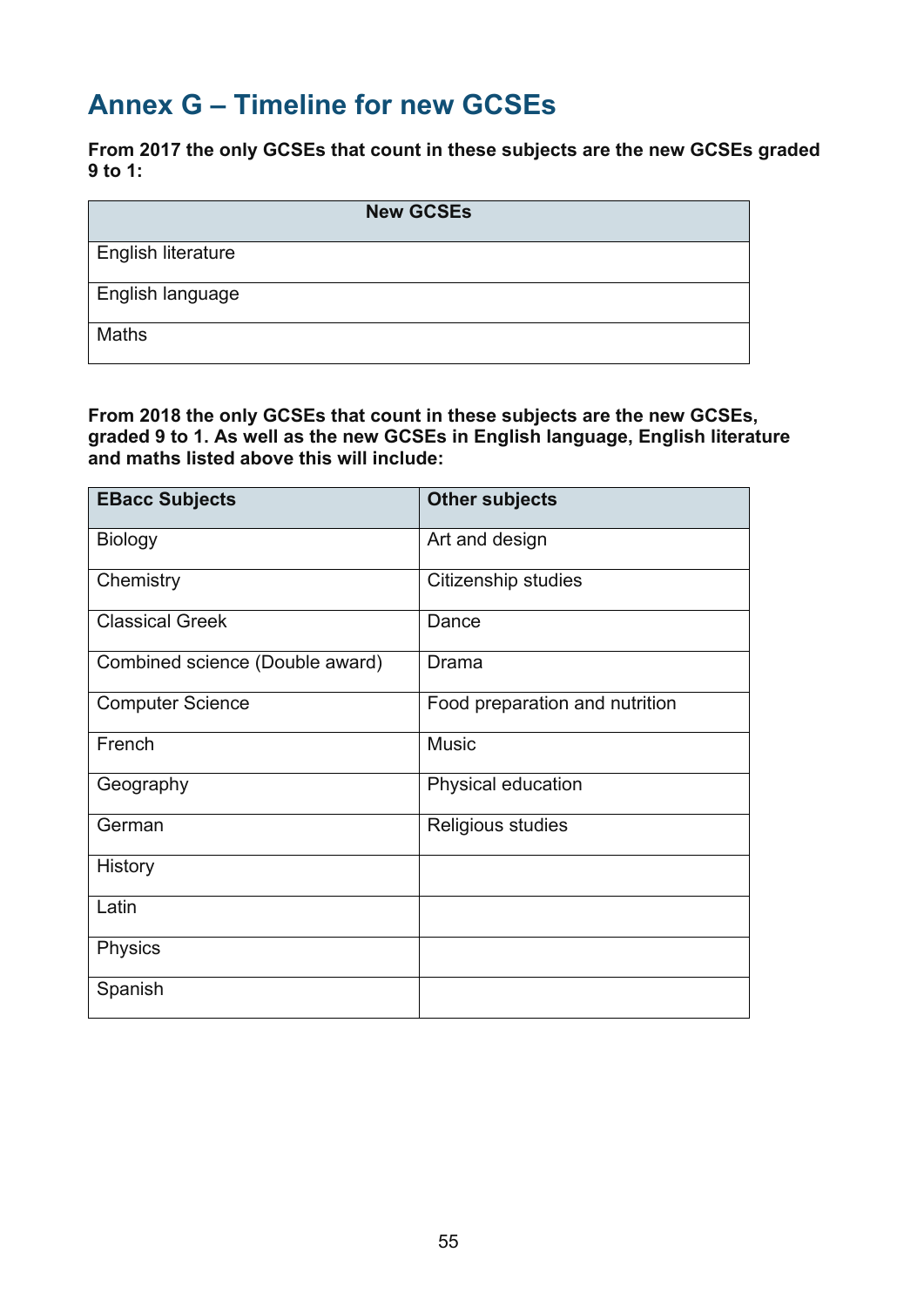**From 2019 the only GCSEs that will count in these subjects will be the new GCSEs graded 9 to 1. As well as those listed above this will include:**

| <b>EBacc Subjects</b>  | <b>Other subjects</b>         |
|------------------------|-------------------------------|
| <b>Ancient History</b> | Astronomy                     |
| Arabic                 | <b>Business</b>               |
| Bengali                | <b>Classical civilisation</b> |
| Chinese                | Design and technology         |
| Italian                | Economics                     |
| Japanese               | Electronics                   |
| <b>Modern Greek</b>    | Engineering                   |
| <b>Modern Hebrew</b>   | <b>Film studies</b>           |
| Panjabi                | Geology                       |
| Polish                 | Media studies                 |
| <b>Russian</b>         | Psychology                    |
| Urdu                   | Sociology                     |
|                        | <b>Statistics</b>             |

**In 2020 the only GCSEs that will count in these subjects will be the new GCSEs graded 9 to 1. As well as those listed above this will include:**

| <b>EBacc Subjects</b>  |
|------------------------|
| <b>Biblical Hebrew</b> |
| Gujarati               |
| Polish                 |
| Portuguese             |
| Turkish                |

Please note that in 2018, 2019 and 2020, no legacy GCSEs (A\*-G), International GCSEs or level 1/level 2 certificates in these subjects will count in performance tables as new GCSEs are introduced.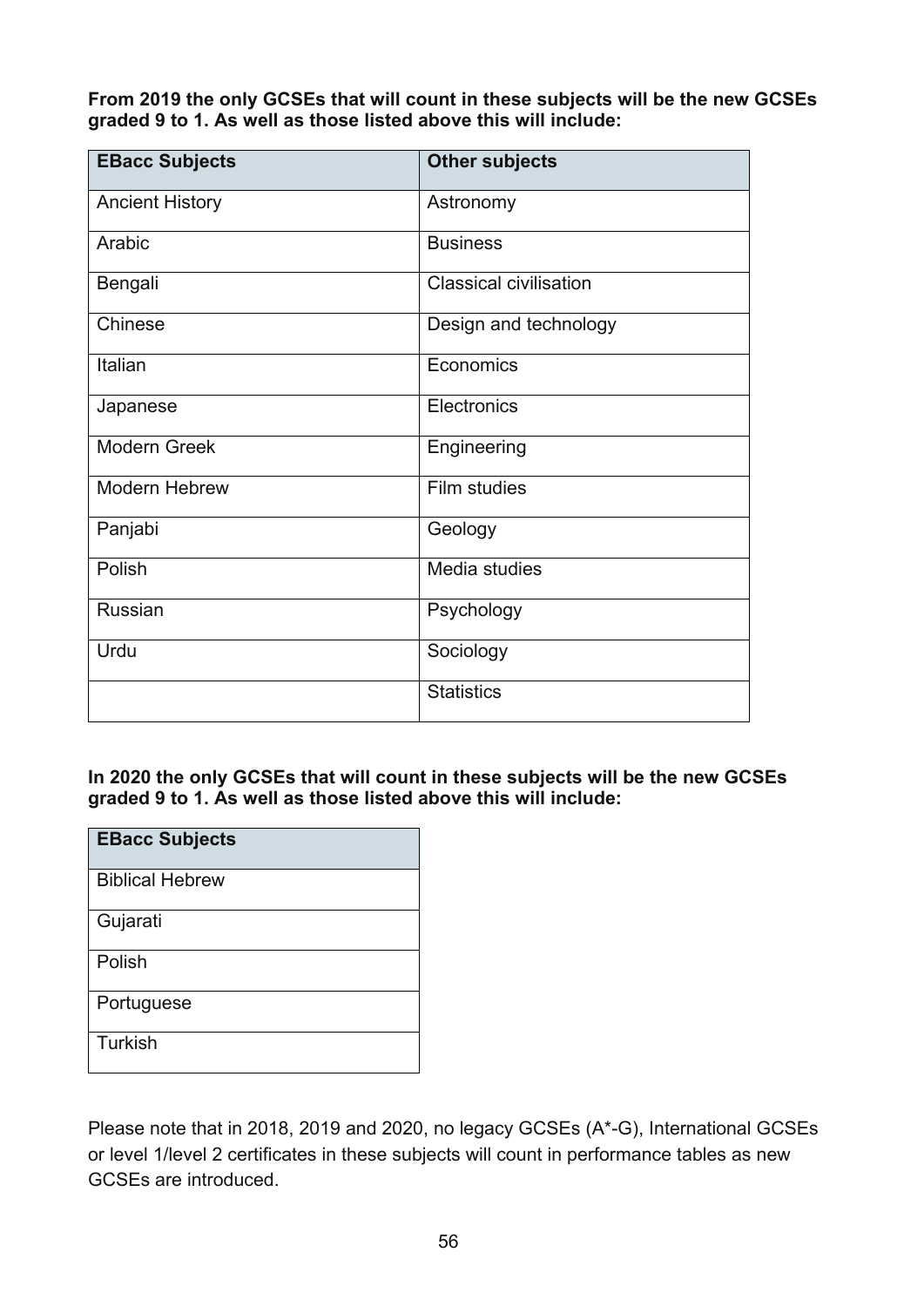# <span id="page-56-0"></span>**Annex H – Other additional measures**

As outlined in the 2018 performance tables statement of intent, some additional measures will also be published in 2018. These are outlined in the box below.

| <b>Additional measures for 2018</b>                                                              | <b>Methodology</b>                                                                                                                                                                                                                                                                                                                                                                                                                                |
|--------------------------------------------------------------------------------------------------|---------------------------------------------------------------------------------------------------------------------------------------------------------------------------------------------------------------------------------------------------------------------------------------------------------------------------------------------------------------------------------------------------------------------------------------------------|
| The proportion of pupils<br>achieving a grade 4 or above in<br><b>English and maths</b>          | For transparency and to help schools show<br>progress, the headline threshold attainment<br>measure is also published at grade 4. This<br>measures has the same methodology as its<br>headline counterpart regarding qualification<br>inclusion and requirements. The additional<br>measure will show where pupils achieved a grade<br>4 or above in reformed 9 to 1 GCSEs in English<br>language, English literature and maths.                  |
| The proportion of pupils<br>achieving the EBacc at grade 5<br>or above and grade 4 and<br>above. | Following the introduction of EBacc APS in 2018,<br>the EBacc attainment threshold measure will no<br>longer be a headline measure. However, this will<br>continue to be published as an additional measure.<br>The EBacc attainment threshold measures will be<br>published for EBacc attainment overall and<br>element breakdown, showing the proportion of<br>pupils achieving grade 5 and above and grade 4<br>and above in reformed subjects |
| <b>Average number of EBacc slots</b><br>filled in Attainment 8 at school<br>level                | To help schools understand their EBacc entry<br>rates in more detail, the number of EBacc slots<br>filled per pupil within a school divided by the total<br>number of pupils at the end of key stage 4 within<br>the school. The number of EBacc slots filled per<br>pupil is calculated according to Attainment 8<br>methodology outlined earlier in the guidance.                                                                               |
| Average number of open slots<br>filled in Attainment 8 at school<br>level                        | The number of Open slots filled per pupil within a<br>school divided by the total number of pupils at the<br>end of key stage 4 within the school. The number<br>of Open slots filled per pupil is calculated<br>according to Attainment 8 methodology outlined<br>earlier in the guidance.                                                                                                                                                       |
| <b>Pupils achieving 5 or more</b><br><b>GCSEs at grade 4 or above</b>                            | The grade changes from 2017 onwards mean it is<br>no longer possible to calculate the previous<br>headline measure, 5+ A*-C grades including                                                                                                                                                                                                                                                                                                      |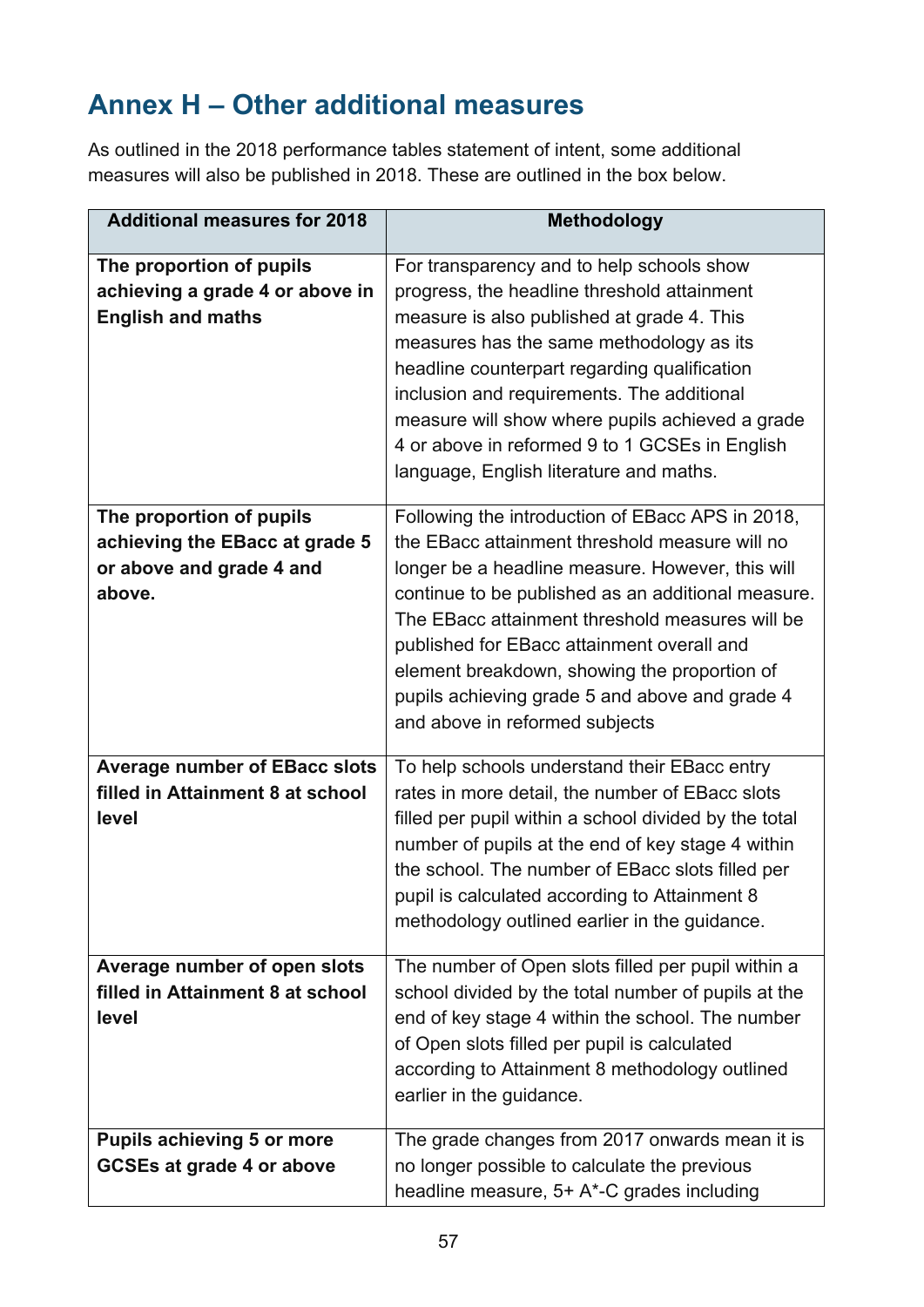| <b>Additional measures for 2018</b> | <b>Methodology</b>                                                                                                                                                                                                                                                                                                                                                                                                                                                                                                                                                                                                  |
|-------------------------------------|---------------------------------------------------------------------------------------------------------------------------------------------------------------------------------------------------------------------------------------------------------------------------------------------------------------------------------------------------------------------------------------------------------------------------------------------------------------------------------------------------------------------------------------------------------------------------------------------------------------------|
|                                     | English and maths, and this measure will therefore<br>not appear in the performance tables. Data for this<br>new measure will be made available in the<br>download data file on the school performance<br>tables website.<br>This measure will be calculated as per $5+ A^*$ -C<br>grades including English and maths in 2016 with<br>the below differences:<br>The attainment threshold will be set to<br>include those who achieve a grade 4 or<br>above in reformed GCSEs<br>The English requirement mirrors the<br>$\bullet$<br>standard pass in English and maths<br>measure – a pupil would have to achieve a |
|                                     | grade 4 or above in English literature or<br>English language. There is no requirement<br>to sit both.<br>The combined science qualification will be<br>counted as one GCSE                                                                                                                                                                                                                                                                                                                                                                                                                                         |
|                                     | To note, this additional measure is published for<br>transparency and is no longer a headline measure<br>or used for school accountability purposes. When<br>considering attainment at KS4, the 2018 headline<br>measures should be used.                                                                                                                                                                                                                                                                                                                                                                           |